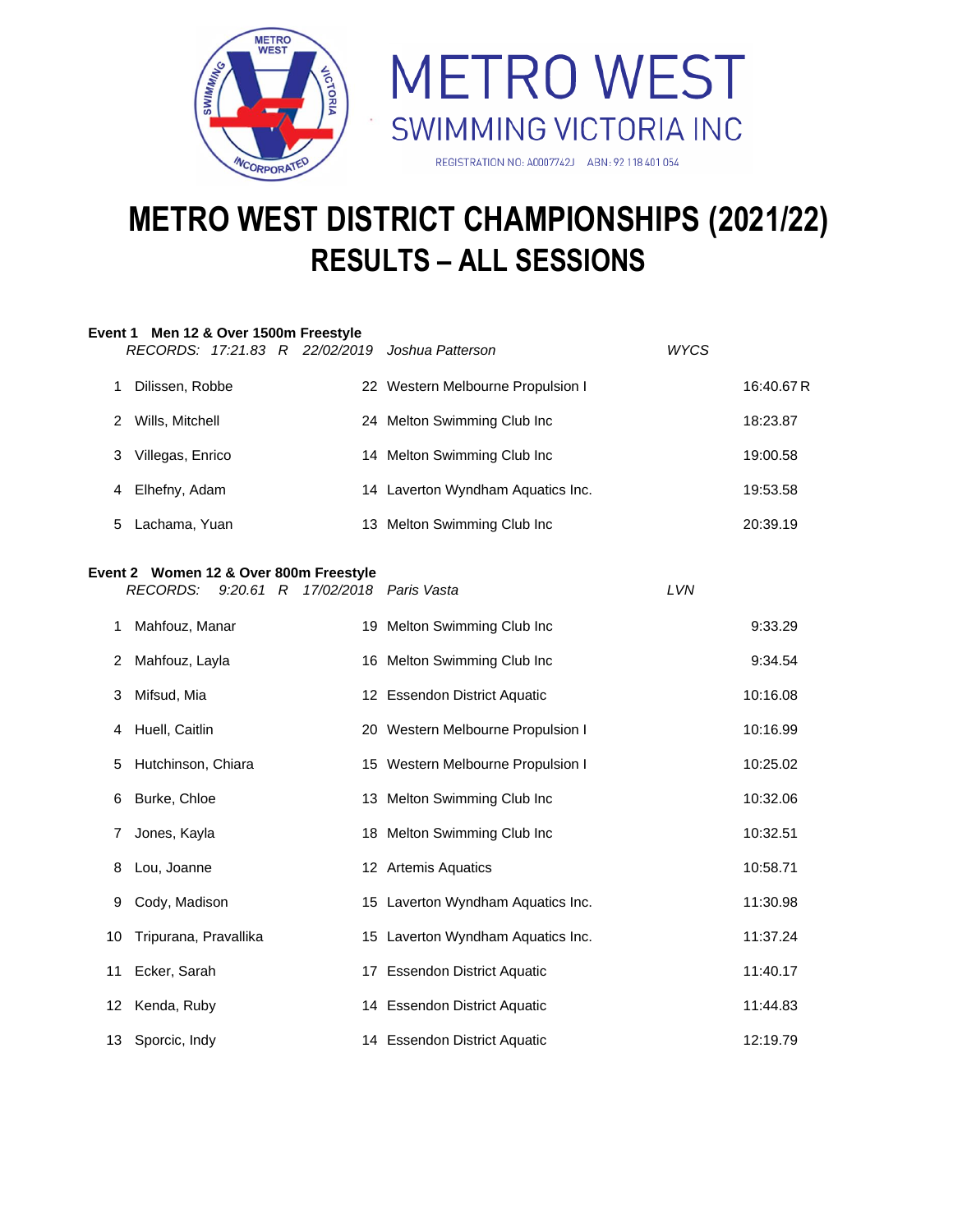|     | Event 3 Men 400m IM<br><b>RECORDS:</b><br>4:48.68 R 24/02/2019 Liam Laidlaw                     |                                   | <b>PROP</b> |
|-----|-------------------------------------------------------------------------------------------------|-----------------------------------|-------------|
| 1   | Mcbride, James                                                                                  | 20 Western Melbourne Propulsion I | 4:34.90R    |
| 2   | Dilissen, Robbe                                                                                 | 22 Western Melbourne Propulsion I | 4:51.95     |
| 3   | Gillard, Jack                                                                                   | 19 Melton Swimming Club Inc       | 4:56.35     |
| 4   | Civelek, Metin                                                                                  | 15 Laverton Wyndham Aquatics Inc. | 5:17.46     |
| 5   | Bate, Hayden                                                                                    | 17 Laverton Wyndham Aquatics Inc. | 5:18.00     |
| 6   | Berens, Peter                                                                                   | 14 Melton Swimming Club Inc       | 5:20.15     |
| 7   | Miklosevic, Robert                                                                              | 18 Melton Swimming Club Inc       | 5:26.53     |
| 8   | Davies, Mitchell                                                                                | 14 Melton Swimming Club Inc       | 5:38.52     |
| 9   | Nolta, Benjamin                                                                                 | 15 Melton Swimming Club Inc       | 5:44.19     |
| 10  | Nishimori, Hugo                                                                                 | 12 Melton Swimming Club Inc       | 6:45.05     |
|     |                                                                                                 |                                   |             |
|     | Event 4 Girls 8 Year Olds 50m Butterfly<br><b>RECORDS:</b><br>36.63 R 27/10/2015 Alisha Walters |                                   | <b>MLN</b>  |
| 1   | Vuong, Chi Ha                                                                                   | 8 Laverton Wyndham Aquatics Inc.  | 52.96       |
| 2   | Li, Xier                                                                                        | 8 Laverton Wyndham Aquatics Inc.  | 56.61       |
| 3   | Mtandwa, Chelsy                                                                                 | 8 Hume City Swimming Club Inc     | 1:03.80     |
| --- | Purohit, Zeal                                                                                   | 8 Laverton Wyndham Aquatics Inc.  | DQ          |
|     |                                                                                                 |                                   |             |
|     | Event 5 Girls 9 Year Olds 100m Butterfly<br><b>RECORDS:</b><br>1:26.88 R 20/10/2019 Mia Mifsud  |                                   | Altona      |
|     | 1 Mai, Melisa                                                                                   | 9 Laverton Wyndham Aquatics Inc.  | 1:55.57     |
|     | 2 Feely, Jade                                                                                   | 9 Western Aquatic Academy Swimmi  | 2:11.94     |
|     | Event 5 Girls 10 Year Olds 100m Butterfly                                                       |                                   |             |
|     | 1:10.82 R 17/02/2018 Alisha Walters<br><i>RECORDS:</i>                                          |                                   | <b>EDA</b>  |
| 1   | Peiris, Pancharlie                                                                              | 10 Western Aquatic Academy Swimmi | 1:58.20     |
|     | Event 5 Girls 11 Year Olds 100m Butterfly                                                       |                                   |             |
|     | 1:15.50 R 13/11/2010 Paris Vasta<br><b>RECORDS:</b>                                             |                                   | <b>HOP</b>  |
| 1.  | Wang, Ya Ruolan                                                                                 | 11 Essendon District Aquatic      | 1:23.09     |
| 2   | David, Audreanna                                                                                | 11 Hume City Swimming Club Inc    | 1:25.48     |
| 3   | Gamboa, Zara                                                                                    | 11 Hume City Swimming Club Inc    | 1:25.61     |
| 4   | Miller, Taylor                                                                                  | 11 Melton Swimming Club Inc       | 1:27.78     |
| 5   | Villegas, Romina                                                                                | 11 Melton Swimming Club Inc       | 1:32.77     |
| 6   | Cucanic, Ayla                                                                                   | 11 Western Aquatic Academy Swimmi | 1:46.29     |
|     | 7 Li, Zi                                                                                        | 11 Laverton Wyndham Aquatics Inc. | 1:49.75     |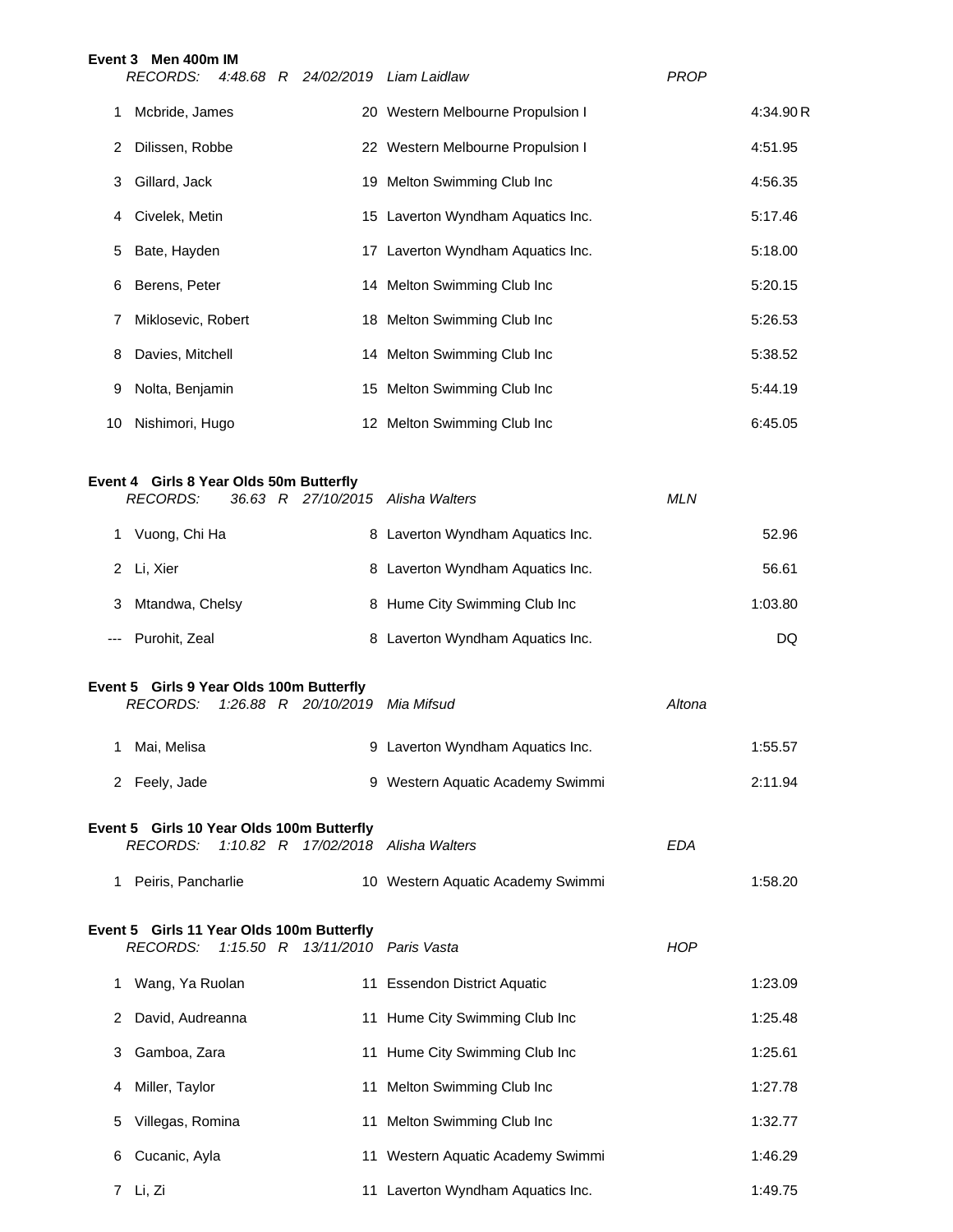| 8 Batzogiannis, Marissa | 11 Western Aquatic Academy Swimmi | 1:54.23 |
|-------------------------|-----------------------------------|---------|
| --- Lachama, Halaena    | 11 Melton Swimming Club Inc       | DQ.     |
| --- Andres, Katherine   | 11 Western Aquatic Academy Swimmi | DQ.     |

## **Event 5 Girls 12 Year Olds 100m Butterfly**

|   | RECORDS:<br>RECORDS: |  | 1:11.60 R 27/10/2015 Manar Mahfouz<br>1:11.60 R 24/02/2019 Layla Mahfouz | <b>MLN</b><br><b>MLN</b> |         |
|---|----------------------|--|--------------------------------------------------------------------------|--------------------------|---------|
|   | Mifsud, Mia          |  | 12 Essendon District Aquatic                                             |                          | 1:13.59 |
|   | 2 Berens, Zoe        |  | 12 Melton Swimming Club Inc                                              |                          | 1:29.92 |
| 3 | Hume, Holly          |  | 12 Western Aquatic Academy Swimmi                                        |                          | 1:33.31 |
| 4 | Medved, Sienna       |  | 12 North-West Aquatic                                                    |                          | 1:36.64 |
|   | --- Liu, Weivi       |  | 12 Western Aquatic Academy Swimmi                                        |                          | DQ      |

#### **Event 6 Girls 13 Year Olds 100m Butterfly**

|   |                         |  | RECORDS: 1:10.87 R 15/11/2011 Emily O'Rourke | <b>MLN</b> |
|---|-------------------------|--|----------------------------------------------|------------|
|   | 1 Burke, Chloe          |  | 13 Melton Swimming Club Inc                  | 1:12.92    |
|   | 2 Scodella, Sienna      |  | 13 Western Melbourne Propulsion I            | 1:14.75    |
|   | 3 Old, Alyssa           |  | 13 Western Aquatic Academy Swimmi            | 1:15.83    |
|   | 4 Clare, Tori           |  | 13 Melton Swimming Club Inc                  | 1:17.05    |
|   | 5 Ballan, Sophia        |  | 13 Western Aquatic Academy Swimmi            | 1:18.54    |
|   | 6 Sacdpraseuth, Georgia |  | 13 Western Aquatic Academy Swimmi            | 1:19.58    |
|   | Morgan, Shelby<br>7     |  | 13 Western Melbourne Propulsion I            | 1:20.72    |
|   | 8 Van Diemen, Millicent |  | 13 North-West Aquatic                        | 1:25.19    |
| 9 | Weeks, Maddison         |  | 13 Western Aquatic Academy Swimmi            | 1:29.48    |

#### **Event 6 Girls 14 Year Olds 100m Butterfly**

|          | RECORDS:          |  | 1:07.22 R 15/11/2011 Stephanie Storey | <b>HOP</b> |         |
|----------|-------------------|--|---------------------------------------|------------|---------|
|          | Cusworth, Abbey   |  | 14 Essendon District Aquatic          |            | 1:15.53 |
|          | 2 Tulloch, Emily  |  | 14 North-West Aquatic                 |            | 1:17.88 |
| 3        | Ristig, Charlotte |  | 14 Western Melbourne Propulsion I     |            | 1:24.13 |
| 4        | Nguyen, Emma      |  | 14 Melton Swimming Club Inc           |            | 1:30.48 |
| 5.       | Tabart, Lucinda   |  | 14 Laverton Wyndham Aquatics Inc.     |            | 1:33.87 |
| $\cdots$ | Therhaag, Matilda |  | 14 Western Melbourne Propulsion I     |            | DQ      |

## **Event 6 Girls 15 Year Olds 100m Butterfly**

|                      |  | RECORDS: 1:06.52 R 11/10/2014 Florence Elliot | FDA |         |
|----------------------|--|-----------------------------------------------|-----|---------|
| 1 Hutchinson, Chiara |  | 15 Western Melbourne Propulsion I             |     | 1:10.89 |
| 2 Moore, Coco        |  | 15 Western Melbourne Propulsion I             |     | 1:14.32 |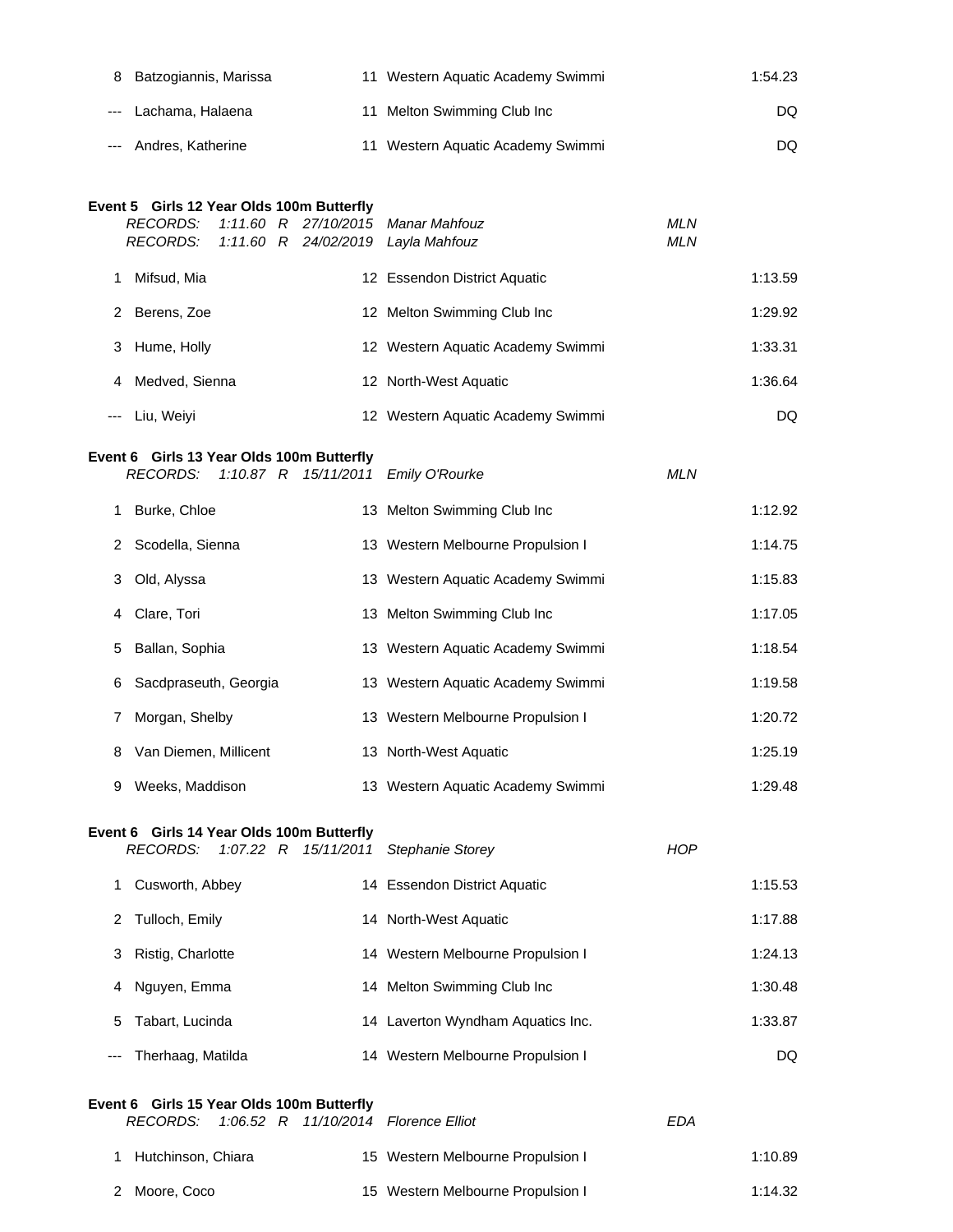| 3  | Tripurana, Pravallika                                                                                | 15 Laverton Wyndham Aquatics Inc.    | 1:14.92   |
|----|------------------------------------------------------------------------------------------------------|--------------------------------------|-----------|
| 4  | Barnett, Dayna                                                                                       | 15 Western Melbourne Propulsion I    | 1:20.60   |
| 5  | Leetham, Marlee                                                                                      | 15 Melton Swimming Club Inc          | 1:24.96   |
|    | Event 6 Girls 16 Year Olds 100m Butterfly<br><b>RECORDS:</b><br>1:05.86 R 27/10/2015 Florence Elliot | EDA                                  |           |
| 1  | Mahfouz, Layla                                                                                       | 16 Melton Swimming Club Inc          | 1:07.00   |
|    | Event 6 Girls 17 Year Olds 100m Butterfly                                                            | <b>WYCS</b>                          |           |
|    | <b>RECORDS:</b><br>1:03.96 R 24/02/2019 Emmason McCurley<br>1 Ecker, Sarah                           | 17 Essendon District Aquatic         | 1:21.06   |
|    |                                                                                                      |                                      |           |
|    | Event 6 Girls 18 & Over 100m Butterfly<br><b>RECORDS:</b><br>$1:05.63$ R                             | 18/02/2018 Emily Nicol<br><b>NWA</b> |           |
| 1. | Mahfouz, Manar                                                                                       | 19 Melton Swimming Club Inc          | 1:03.80 R |
| 2  | Huell, Caitlin                                                                                       | 20 Western Melbourne Propulsion I    | 1:09.45   |
| 3  | Jones, Kayla                                                                                         | 18 Melton Swimming Club Inc          | 1:14.45   |
|    | Event 7 Men 200m Freestyle                                                                           |                                      |           |
|    | <b>RECORDS:</b><br>1:58.58 R 11/10/2014 Arren Quek                                                   | <b>PROP</b>                          |           |
| 1. | Mcbride, James                                                                                       | 20 Western Melbourne Propulsion I    | 1:58.16R  |
| 2  | Dilissen, Robbe                                                                                      | 22 Western Melbourne Propulsion I    | 2:00.85   |
| 3  | Tulloch, Joshua                                                                                      | 18 North-West Aquatic                | 2:03.52   |
| 4  | Zubcic, Luka                                                                                         | 25 Western Melbourne Propulsion I    | 2:05.91   |
| 5  | Sorokoletov, Dmitry                                                                                  | 14 Western Aquatic Academy Swimmi    | 2:07.45   |
| 6  | Paterson, Nathan                                                                                     | 18 Melton Swimming Club Inc          | 2:09.71   |
| 7  | Wills, Mitchell                                                                                      | 24 Melton Swimming Club Inc          | 2:09.90   |
| 8  | Wills, Benjamin                                                                                      | 21 Melton Swimming Club Inc          | 2:13.64   |
| 9  | Creati, William                                                                                      | 18 Western Melbourne Propulsion I    | 2:14.54   |
| 10 | Panknin, Luke<br>15                                                                                  | Western Melbourne Propulsion I       | 2:15.14   |
| 11 | Elgammal, Ahmed                                                                                      | 15 Western Melbourne Propulsion I    | 2:15.43   |
| 12 | Young, Matthew                                                                                       | 16 Laverton Wyndham Aquatics Inc.    | 2:15.98   |
| 13 | Uhi, Alan<br>16                                                                                      | <b>Essendon District Aquatic</b>     | 2:16.61   |
| 14 | Scodella, Samuel                                                                                     | 16 Western Melbourne Propulsion I    | 2:18.03   |
| 15 | Miklosevic, Robert                                                                                   | 18 Melton Swimming Club Inc          | 2:18.66   |
| 16 | Buysen, Daniel                                                                                       | 17 Laverton Wyndham Aquatics Inc.    | 2:19.43   |
| 17 | Elhefny, Adam                                                                                        | 14 Laverton Wyndham Aquatics Inc.    | 2:21.04   |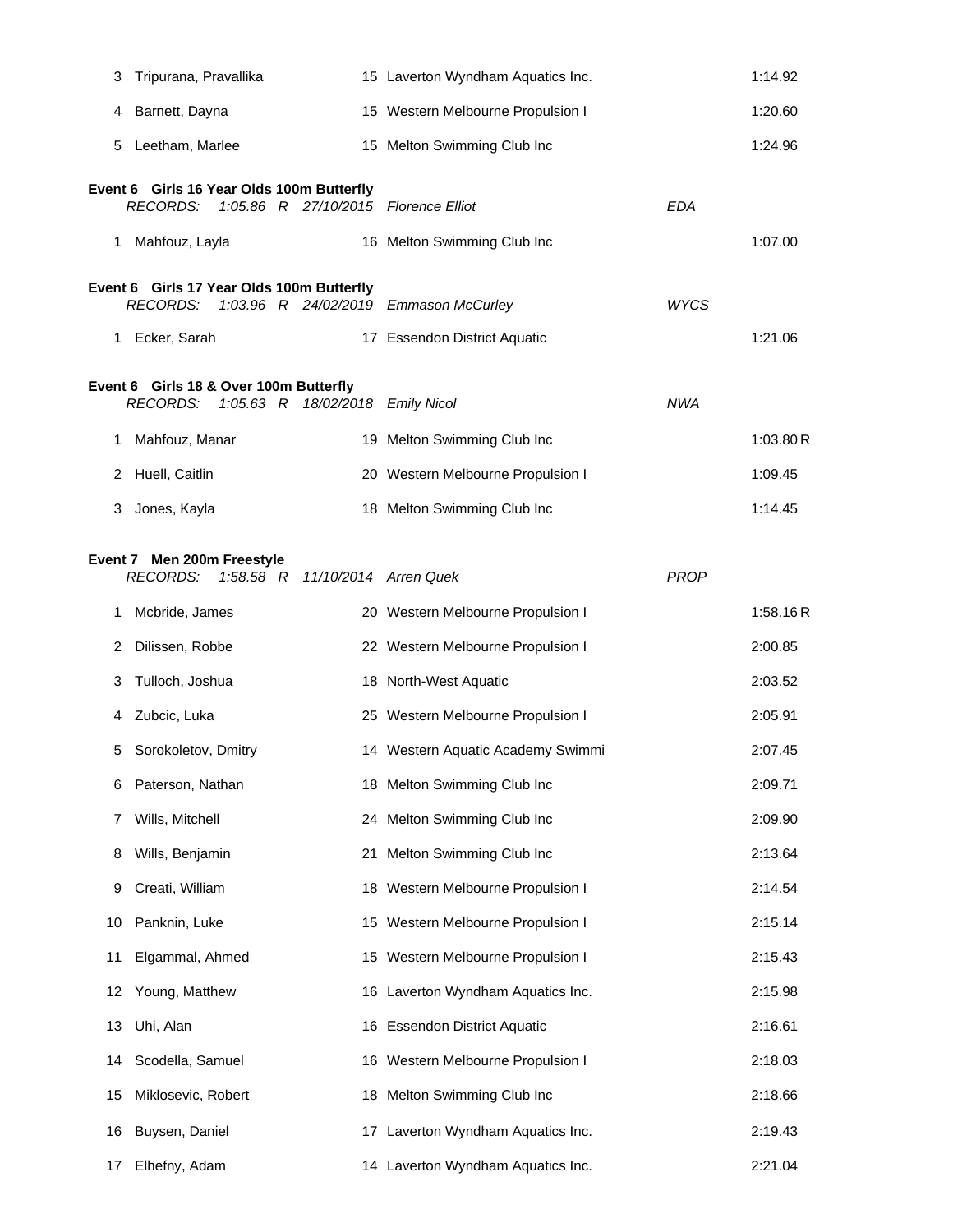| 18 | Salmon, Oliver                                                                                      | 16 Western Melbourne Propulsion I         |            | 2:22.00 |
|----|-----------------------------------------------------------------------------------------------------|-------------------------------------------|------------|---------|
| 19 | Gunasekaran, Sujeeth                                                                                | 16 Laverton Wyndham Aquatics Inc.         |            | 2:23.37 |
| 20 | Theodore, Rory                                                                                      | 16 Western Aquatic Academy Swimmi         |            | 2:26.03 |
| 21 | Tripurana, Om                                                                                       | 14 Laverton Wyndham Aquatics Inc.         |            | 2:36.61 |
|    | 22 Davies, Spencer                                                                                  | 12 Melton Swimming Club Inc               |            | 2:36.93 |
| 23 | Russell, Jonathan                                                                                   | 14 Western Aquatic Academy Swimmi         |            | 2:36.96 |
| 24 | Wang, Hantang                                                                                       | 10 Laverton Wyndham Aquatics Inc.         |            | 2:42.77 |
| 25 | McKenzie, Zac                                                                                       | 13 Aqua Wolves Swimming Club Inc          |            | 2:53.70 |
|    | Event 8 Girls 7 Year Olds 50m Backstroke<br><b>RECORDS:</b><br>44.38 R                              | 15/02/2015 Alisha Walters                 | <b>MLN</b> |         |
| 1. | Bayley, Alice                                                                                       | 7 Hume City Swimming Club Inc             |            | 1:05.07 |
|    | Event 8 Girls 8 Year Olds 50m Backstroke<br><b>RECORDS:</b><br>43.50 R 27/10/2015 Alisha Walters    |                                           | <b>MLN</b> |         |
| 1  | Mtandwa, Chelsy                                                                                     | 8 Hume City Swimming Club Inc             |            | 52.36   |
| 2  | Danny, Claire                                                                                       | 8 Laverton Wyndham Aquatics Inc.          |            | 54.40   |
|    | 3 Li, Xier                                                                                          | 8 Laverton Wyndham Aquatics Inc.          |            | 55.92   |
| 4  | Vuong, Chi Ha                                                                                       | 8 Laverton Wyndham Aquatics Inc.          |            | 56.01   |
| 5  | Purohit, Zeal                                                                                       | 8 Laverton Wyndham Aquatics Inc.          |            | 1:15.17 |
|    | Event 9 Girls 9 Year Olds 100m Backstroke<br><b>RECORDS:</b><br>1:23.15 R 19/02/2017 Alisha Walters |                                           | <b>MLN</b> |         |
|    | 1 Zhai, Chloe                                                                                       | 9 Altona Swimming Club                    |            | 1:36.72 |
| 2  | Mai, Melisa                                                                                         | 9 Laverton Wyndham Aquatics Inc.          |            | 1:43.37 |
| 3  | Shea, Ella                                                                                          | 9 Western Aquatic Academy Swimmi          |            | 1:45.38 |
| 4  | Ibaan, Lara Beatrice                                                                                | 9 Western Aquatic Academy Swimmi          |            | 1:48.37 |
| 5  | Feely, Jade                                                                                         | 9 Western Aquatic Academy Swimmi          |            | 1:52.96 |
|    | Event 9 Girls 10 Year Olds 100m Backstroke<br><b>RECORDS:</b><br>1:17.57 R                          | 18/02/2018 Alisha Walters                 | <b>MLN</b> |         |
|    | 1 Huynh, Tajsa                                                                                      | 10 Western Aquatic Academy Swimmi         |            | 1:46.84 |
| 2  | Peiris, Pancharlie                                                                                  | 10 Western Aquatic Academy Swimmi         |            | 1:48.12 |
| 3  | Gatt, Mila                                                                                          | 10 Laverton Wyndham Aquatics Inc.         |            | 2:01.60 |
|    | Event 9 Girls 11 Year Olds 100m Backstroke<br><b>RECORDS:</b>                                       | 1:15.00 R 11/10/2014 Montana Rauner-Smith | <b>WYN</b> |         |
| 1. | Wang, Ya Ruolan                                                                                     | 11 Essendon District Aquatic              |            | 1:16.45 |
| 2  | Miller, Taylor                                                                                      | 11 Melton Swimming Club Inc               |            | 1:20.86 |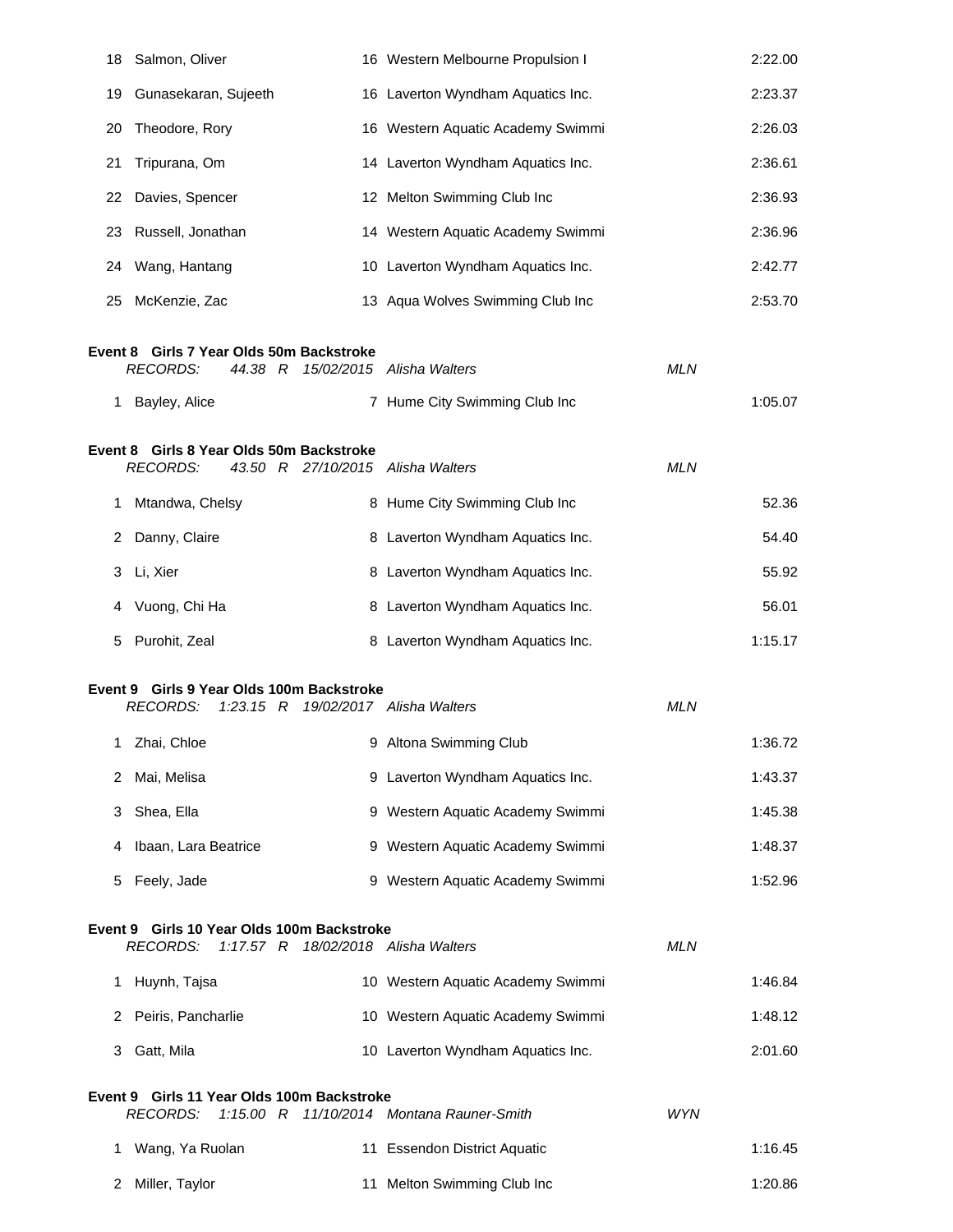|    | 3 David, Audreanna   | 11 Hume City Swimming Club Inc    | 1:21.13 |
|----|----------------------|-----------------------------------|---------|
| 4  | Villegas, Romina     | 11 Melton Swimming Club Inc       | 1:26.17 |
| 5  | Li, Nicole           | 11 Laverton Wyndham Aquatics Inc. | 1:30.13 |
| 6  | Anderson, Georgia    | 11 Laverton Wyndham Aquatics Inc. | 1:30.32 |
| 7  | Bloomfield, Ava      | 11 North-West Aquatic             | 1:31.07 |
|    | 8 Bortoletto, Lumi   | 11 Laverton Wyndham Aquatics Inc. | 1:31.78 |
| 9  | Lachama, Halaena     | 11 Melton Swimming Club Inc       | 1:32.71 |
|    | 10 Andres, Katherine | 11 Western Aquatic Academy Swimmi | 1:34.75 |
|    | 11 Welch, Shasha     | 11 Western Aquatic Academy Swimmi | 1:35.24 |
|    | 12 Hume, Chloe       | 11 Western Aquatic Academy Swimmi | 1:38.73 |
|    | 13 Vuong, Melissa    | 11 Laverton Wyndham Aquatics Inc. | 1:43.65 |
|    | 14 Hutchinson, Ally  | 11 Western Melbourne Propulsion I | 1:45.55 |
| 15 | Griffin, Molly       | 11 Essendon District Aquatic      | 2:33.38 |
|    | --- Li, Zi           | 11 Laverton Wyndham Aquatics Inc. | DQ      |
|    |                      |                                   |         |

#### **Event 9 Girls 12 Year Olds 100m Backstroke**

|   | RECORDS:          |  | 1:11.37 R 27/10/2015 Montana Rauner-Smith | <b>WYN</b> |         |
|---|-------------------|--|-------------------------------------------|------------|---------|
|   | Mifsud, Mia       |  | 12 Essendon District Aquatic              |            | 1:15.14 |
| 2 | Ristig, Hannah    |  | 12 North-West Aquatic                     |            | 1:24.05 |
| 3 | Hume, Holly       |  | 12 Western Aquatic Academy Swimmi         |            | 1:25.52 |
| 4 | Mayr, Ada         |  | 12 Hume City Swimming Club Inc            |            | 1:29.56 |
| 5 | Berens, Zoe       |  | 12 Melton Swimming Club Inc               |            | 1:32.27 |
| 6 | Van Leest, Zoe    |  | 12 Laverton Wyndham Aquatics Inc.         |            | 1:44.68 |
|   | Busuttil, Aleisha |  | 12 Melton Swimming Club Inc               |            | 1:45.71 |

## **Event 10 Girls 13 Year Olds 100m Backstroke**

|   | 1:09.04 R 13/11/2010 Kirsten Scalone<br>RECORDS: |                                   | <b>NWA</b> |
|---|--------------------------------------------------|-----------------------------------|------------|
|   | Murdock, Tanami                                  | 13 Western Aquatic Academy Swimmi | 1:17.93    |
|   | 2 Burke, Chloe                                   | 13 Melton Swimming Club Inc       | 1:18.44    |
|   | 3 Ballan, Sophia                                 | 13 Western Aquatic Academy Swimmi | 1:18.86    |
| 4 | Clare, Tori                                      | 13 Melton Swimming Club Inc       | 1:19.25    |
| 5 | Old, Alyssa                                      | 13 Western Aquatic Academy Swimmi | 1:19.57    |
|   | 6 Morgan, Shelby                                 | 13 Western Melbourne Propulsion I | 1:19.60    |
|   | Scodella, Sienna                                 | 13 Western Melbourne Propulsion I | 1:22.18    |
|   | 8 Hume, Zhiannon                                 | 13 Western Melbourne Propulsion I | 1:22.61    |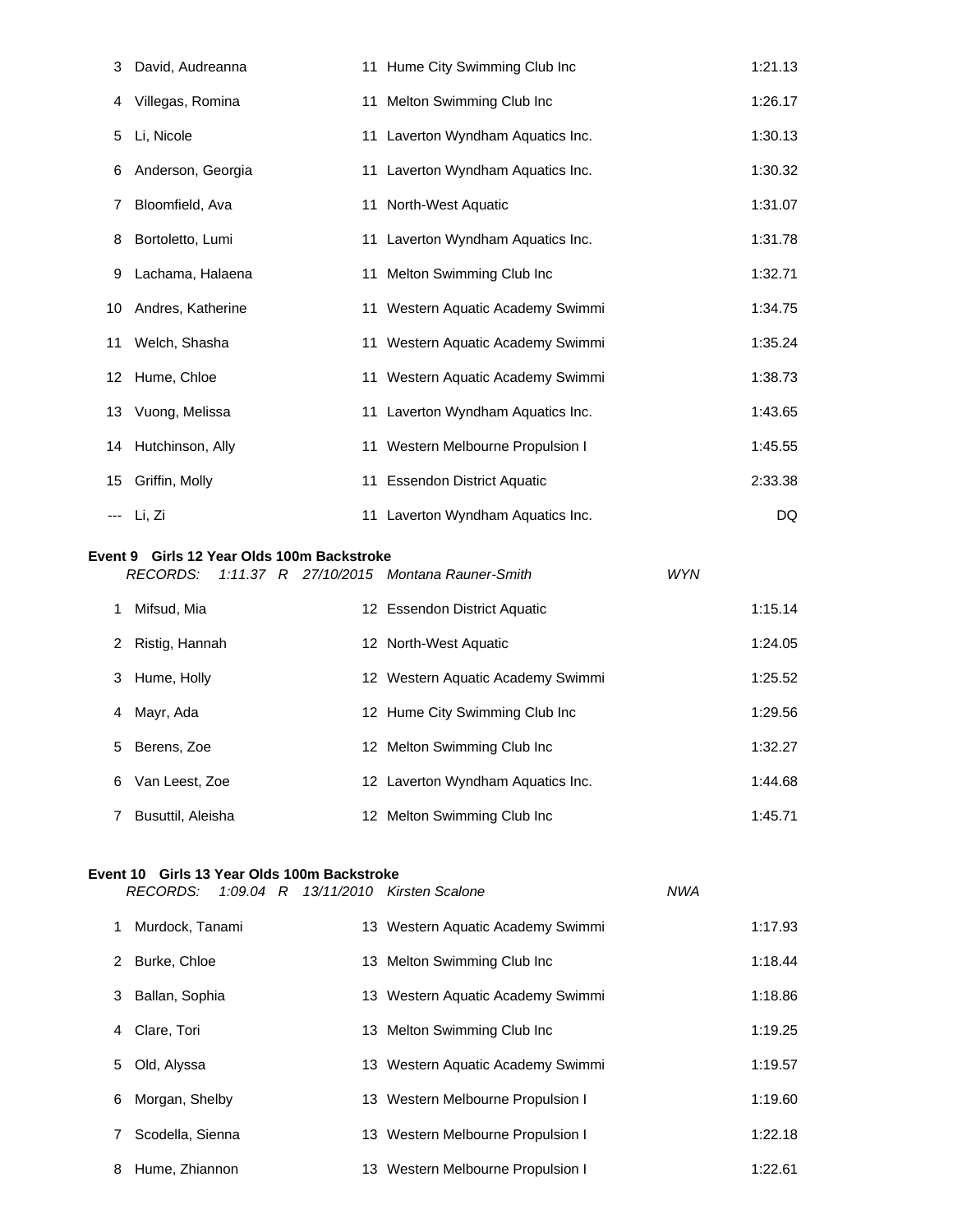| 9                                                                                                             | Van Diemen, Millicent |  | 13 North-West Aquatic             |  | 1:22.72 |  |  |
|---------------------------------------------------------------------------------------------------------------|-----------------------|--|-----------------------------------|--|---------|--|--|
| 10                                                                                                            | Welch, Mayshara       |  | 13 Western Aquatic Academy Swimmi |  | 1:22.95 |  |  |
| 11                                                                                                            | Benton, Georgia       |  | 13 Western Melbourne Propulsion I |  | 1:27.65 |  |  |
| 12                                                                                                            | Weeks, Maddison       |  | 13 Western Aquatic Academy Swimmi |  | 1:30.57 |  |  |
| Event 10 Girls 14 Year Olds 100m Backstroke<br><b>NWA</b><br>RECORDS:<br>1:07.79 R 15/11/2011 Kirsten Scalone |                       |  |                                   |  |         |  |  |
| 1.                                                                                                            | Tulloch, Emily        |  | 14 North-West Aquatic             |  | 1:13.24 |  |  |
| 2                                                                                                             | Sporcic, Indy         |  | 14 Essendon District Aquatic      |  | 1:17.96 |  |  |
| 3                                                                                                             | Ristig, Charlotte     |  | 14 Western Melbourne Propulsion I |  | 1:20.03 |  |  |
| 4                                                                                                             | Cusworth, Abbey       |  | 14 Essendon District Aquatic      |  | 1:20.58 |  |  |
| 5                                                                                                             | Therhaag, Matilda     |  | 14 Western Melbourne Propulsion I |  | 1:22.40 |  |  |
| 6                                                                                                             | Nguyen, Emma          |  | 14 Melton Swimming Club Inc       |  | 1:22.59 |  |  |
| 7                                                                                                             | Kusmawan, Amalia      |  | 14 Laverton Wyndham Aquatics Inc. |  | 1:27.57 |  |  |

| 7 | Kusmawan, Amalia   | 14 Laverton Wyndham Aquatics Inc. | 1:27.57 |
|---|--------------------|-----------------------------------|---------|
| 8 | Vaughan, Rose      | 14 Western Melbourne Propulsion I | 1:28.49 |
|   | 9 Padrigo, Reginae | 14 Melton Swimming Club Inc       | 1:33.02 |
|   | 10 Kaur, Binny     | 14 Laverton Wyndham Aquatics Inc. | 1:45.27 |

## **Event 10 Girls 15 Year Olds 100m Backstroke**

|    | RECORDS:                |  | 1:06.22 R 1/11/2009 | <b>Emily Nicol</b>                | <b>NWA</b> |         |
|----|-------------------------|--|---------------------|-----------------------------------|------------|---------|
| 1. | Lim, Jasmine            |  |                     | 15 Laverton Wyndham Aquatics Inc. |            | 1:15.80 |
|    | 2 Tripurana, Pravallika |  |                     | 15 Laverton Wyndham Aquatics Inc. |            | 1:17.04 |
|    | 3 Hutchinson, Chiara    |  |                     | 15 Western Melbourne Propulsion I |            | 1:17.17 |
| 4  | Moore, Coco             |  |                     | 15 Western Melbourne Propulsion I |            | 1:17.18 |
|    | 5 Valori, Scarlet       |  |                     | 15 Melton Swimming Club Inc       |            | 1:19.32 |
| 6  | Barnett, Dayna          |  |                     | 15 Western Melbourne Propulsion I |            | 1:22.78 |
| 7  | Cody, Madison           |  |                     | 15 Laverton Wyndham Aquatics Inc. |            | 1:23.61 |
| 8  | Leetham, Marlee         |  |                     | 15 Melton Swimming Club Inc       |            | 1:24.08 |

## **Event 10 Girls 16 Year Olds 100m Backstroke**

| RECORDS:           |  | 1:04.67 R 13/11/2010 Emily Nicol |                                   | NWA |         |
|--------------------|--|----------------------------------|-----------------------------------|-----|---------|
| Mahfouz, Layla     |  |                                  | 16 Melton Swimming Club Inc       |     | 1:13.07 |
| 2 King, Chloe      |  |                                  | 16 Western Melbourne Propulsion I |     | 1:19.48 |
| 3 Ong, Julia       |  |                                  | 16 Essendon District Aquatic      |     | 1:21.62 |
| 4 Fruscalzo, Emily |  |                                  | 16 Melton Swimming Club Inc       |     | 1:21.67 |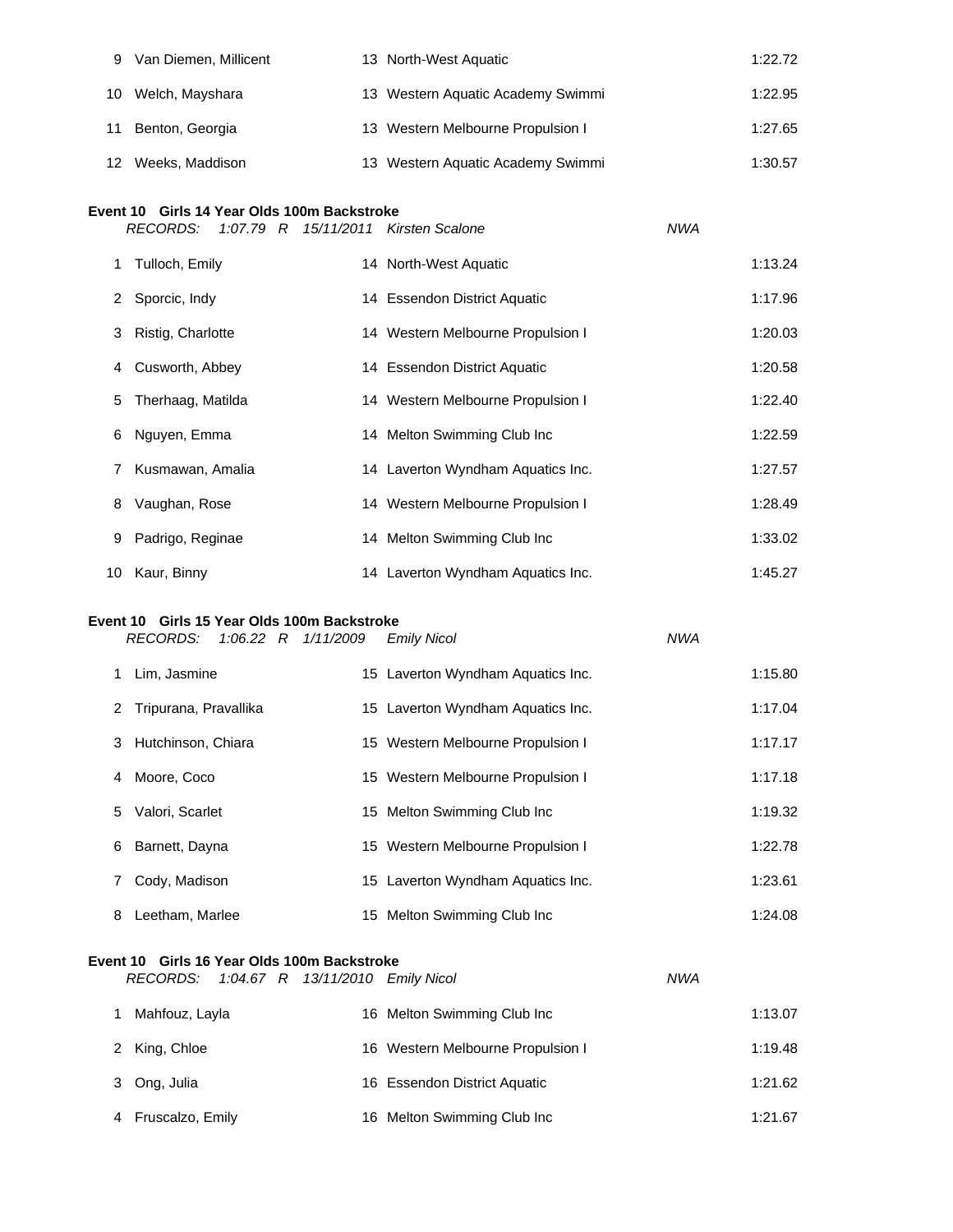|          | Event 10 Girls 17 Year Olds 100m Backstroke          |                                    |           |                                                |             |          |
|----------|------------------------------------------------------|------------------------------------|-----------|------------------------------------------------|-------------|----------|
|          | <b>RECORDS:</b>                                      |                                    |           | 1:07.24 R 24/02/2019 Emmason McCurley          | <b>WYCS</b> |          |
| 1.       | Ecker, Sarah                                         |                                    |           | 17 Essendon District Aquatic                   |             | 1:24.95  |
|          | Event 10 Girls 18 & Over 100m Backstroke             |                                    |           |                                                |             |          |
|          | <b>RECORDS:</b>                                      |                                    |           | 1:06.08 R 24/02/2019 Lushavel Stickland        | <b>PROP</b> |          |
| 1.       | Mahfouz, Manar                                       |                                    |           | 19 Melton Swimming Club Inc                    |             | 1:09.05  |
| 2        | Richardson, Ella                                     |                                    |           | 19 Melton Swimming Club Inc                    |             | 1:10.86  |
| 3.       | Brownbill, Aleesha                                   |                                    |           | 19 Melton Swimming Club Inc                    |             | 1:12.23  |
| 4        | Jones, Kayla                                         |                                    |           | 18 Melton Swimming Club Inc                    |             | 1:19.87  |
| Event 11 | <b>RECORDS:</b>                                      | Men 200m Backstroke<br>$2:13.49$ R | 1/11/2007 | <b>Trent Kennedy</b>                           | <b>MLN</b>  |          |
| 1.       | Mcbride, James                                       |                                    |           | 20 Western Melbourne Propulsion I              |             | 2:11.60R |
| 2        | Tulloch, Joshua                                      |                                    |           | 18 North-West Aquatic                          |             | 2:19.34  |
| 3.       | Scodella, Samuel                                     |                                    |           | 16 Western Melbourne Propulsion I              |             | 2:23.42  |
| 4        | Berens, Peter                                        |                                    |           | 14 Melton Swimming Club Inc                    |             | 2:30.45  |
| 5        | Nolta, Benjamin                                      |                                    |           | 15 Melton Swimming Club Inc                    |             | 2:31.97  |
| 6        | Villegas, Enrico                                     |                                    |           | 14 Melton Swimming Club Inc                    |             | 2:34.51  |
| 7        | Wills, Mitchell                                      |                                    |           | 24 Melton Swimming Club Inc                    |             | 2:35.60  |
| 8        | Miklosevic, Robert                                   |                                    |           | 18 Melton Swimming Club Inc                    |             | 2:36.97  |
| 9        | Matthews, Brodie                                     |                                    |           | 19 Melton Swimming Club Inc                    |             | 2:37.14  |
| 10       | Salmon, Oliver                                       |                                    |           | 16 Western Melbourne Propulsion I              |             | 2:41.80  |
|          | Andres, Jhonathan                                    |                                    |           | 14 Western Aquatic Academy Swimmi              |             | 2:46.40  |
| 12       | Jenks, Andrew                                        |                                    |           | 16 Melton Swimming Club Inc                    |             | 2:49.33  |
| 13       | Davies, Mitchell                                     |                                    |           | 14 Melton Swimming Club Inc                    |             | 2:50.74  |
| 14       | Dixon, Cooper                                        |                                    |           | 14 Laverton Wyndham Aquatics Inc.              |             | 2:56.35  |
| 15       | Nishimori, Hugo                                      |                                    |           | 12 Melton Swimming Club Inc                    |             | 3:11.15  |
|          | Event 12 Women 4x50m Medley Relay<br><b>RECORDS:</b> |                                    |           | 2:05.29 R 16/11/2014 Essendon District Aquatic | <b>EDA</b>  |          |
| 1        | Melton Swimming Club Inc (A)                         |                                    |           |                                                |             | 2:08.55  |
| 2        | Western Aquatic Academy Swimmi (A)                   |                                    |           |                                                |             | 2:18.45  |
| 3        | Melton Swimming Club Inc (B)                         |                                    |           |                                                |             | 2:18.49  |
| 4        | Western Aquatic Academy Swimmi (B)                   |                                    |           |                                                |             | 2:21.18  |
| 5        | Essendon District Aquatic (A)                        |                                    |           |                                                |             | 2:25.12  |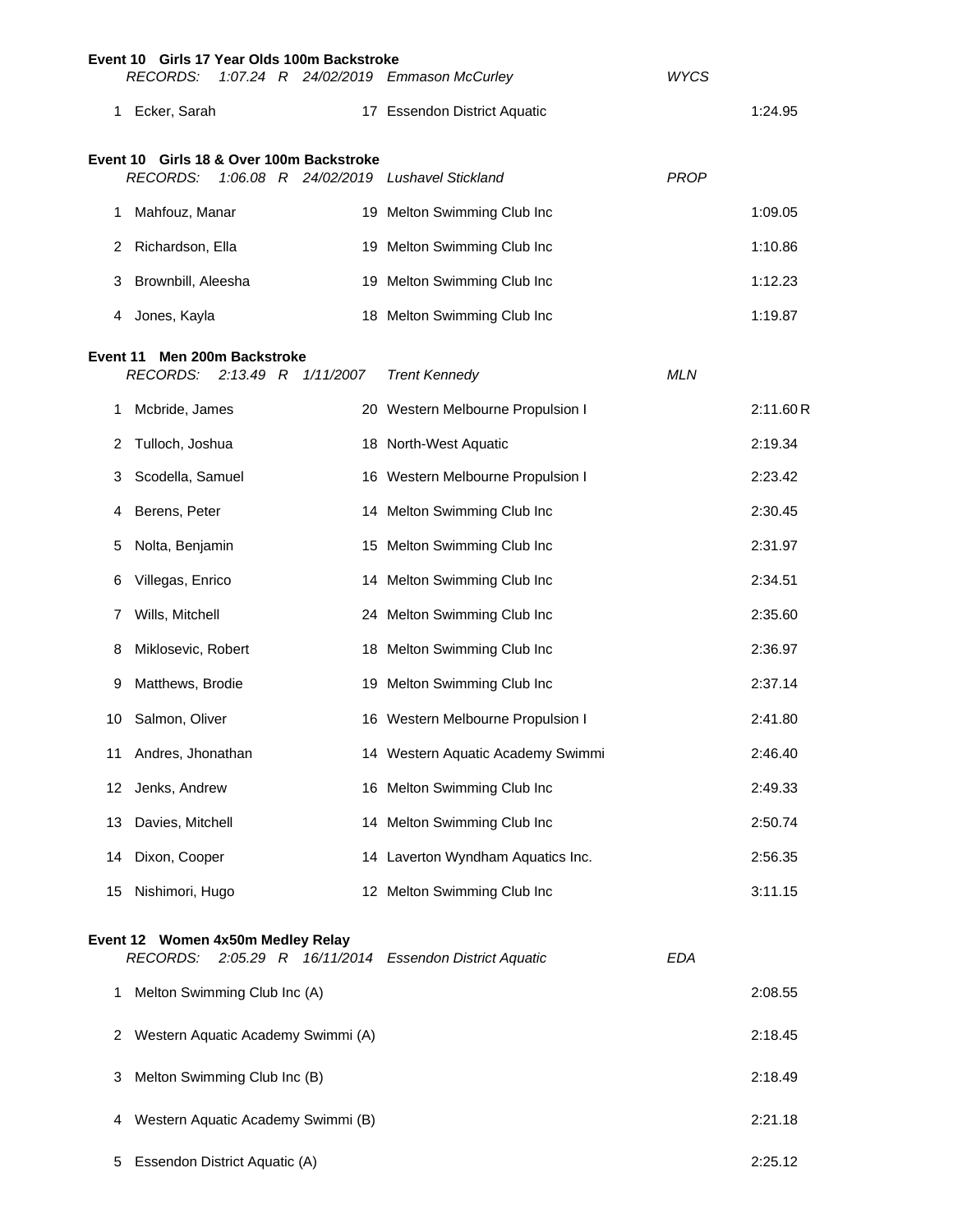| 6               | Essendon District Aquatic (B)                                                                            |                                   | 2:27.98     |
|-----------------|----------------------------------------------------------------------------------------------------------|-----------------------------------|-------------|
| $7\phantom{.0}$ | Hume City Swimming Club Inc (A)                                                                          |                                   | 2:38.84     |
|                 | 8 Hume City Swimming Club Inc (B)                                                                        |                                   | 3:18.88     |
|                 | Event 13 Girls 8 Year Olds 50m Breaststroke<br><b>RECORDS:</b><br>48.54 R 27/02/2012 Cartier Vasta       |                                   | <b>HOP</b>  |
|                 | 1 Vuong, Chi Ha                                                                                          | 8 Laverton Wyndham Aquatics Inc.  | 1:01.40     |
|                 | 2 Li, Xier                                                                                               | 8 Laverton Wyndham Aquatics Inc.  | 1:11.86     |
| 3               | Mtandwa, Chelsy                                                                                          | 8 Hume City Swimming Club Inc     | 1:17.79     |
|                 | Purohit, Zeal                                                                                            | 8 Laverton Wyndham Aquatics Inc.  | DQ          |
|                 | Event 14 Girls 9 Year Olds 100m Breaststroke<br><b>RECORDS:</b><br>1:36.81 R 27/10/2015 Francine Cartina |                                   | <b>MLN</b>  |
| 1.              | Hogendoorn, Madolyn                                                                                      | 9 Altona Swimming Club            | 1:51.34     |
| 2               | Mai, Melisa                                                                                              | 9 Laverton Wyndham Aquatics Inc.  | 1:52.87     |
| 3               | Zhai, Chloe                                                                                              | 9 Altona Swimming Club            | 2:10.12     |
| 4               | Ibaan, Lara Beatrice                                                                                     | 9 Western Aquatic Academy Swimmi  | 2:10.54     |
| 5               | Feely, Jade                                                                                              | 9 Western Aquatic Academy Swimmi  | 2:32.07     |
|                 | Event 14 Girls 10 Year Olds 100m Breaststroke<br><b>RECORDS:</b><br>$1:25.07$ R                          | 17/11/2012 Cartier Vasta          | <b>MARB</b> |
| 1.              | Cruz, Jouela Sophiel                                                                                     | 10 Western Aquatic Academy Swimmi | 1:57.68     |
|                 |                                                                                                          |                                   |             |
|                 | 2 Cruz, Jouele Shamziel                                                                                  | 10 Western Aquatic Academy Swimmi | 1:58.06     |
| 3               | Gatt, Mila                                                                                               | 10 Laverton Wyndham Aquatics Inc. | 2:00.74     |
| 4               | Stokes, Eleanor                                                                                          | 10 Western Aquatic Academy Swimmi | 2:01.43     |
|                 | Peiris, Pancharlie                                                                                       | 10 Western Aquatic Academy Swimmi | DQ          |
|                 | Huynh, Tajsa                                                                                             | 10 Western Aquatic Academy Swimmi | DQ          |
|                 | Event 14 Girls 11 Year Olds 100m Breaststroke<br><b>RECORDS:</b><br>$1:21.56$ R                          | 13/10/2013 Cartier Vasta          | LVN         |
| 1               | Andres, Katherine                                                                                        | 11 Western Aquatic Academy Swimmi | 1:37.44     |
| 2               | Lachama, Halaena                                                                                         | 11 Melton Swimming Club Inc       | 1:38.79     |
| 3               | David, Audreanna                                                                                         | 11 Hume City Swimming Club Inc    | 1:39.33     |
| 4               | Villegas, Romina                                                                                         | 11 Melton Swimming Club Inc       | 1:41.19     |
| 5               | Wang, Ya Ruolan                                                                                          | 11 Essendon District Aquatic      | 1:42.03     |
| 6               | Miller, Taylor                                                                                           | 11 Melton Swimming Club Inc       | 1:43.84     |
| 7               | Li, Nicole                                                                                               | 11 Laverton Wyndham Aquatics Inc. | 1:46.73     |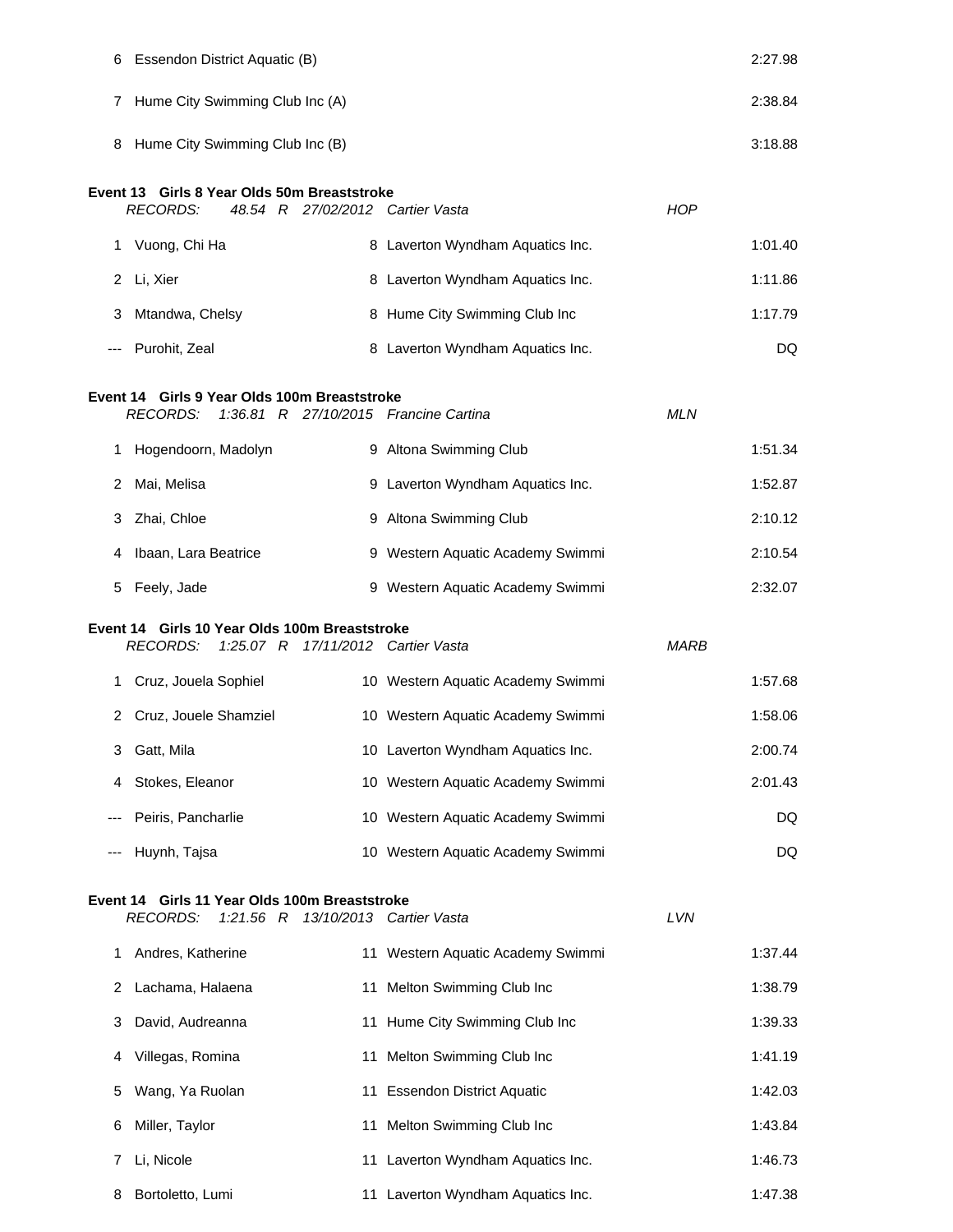| 9                                                                                                                             | Anderson, Georgia                                                                                     |  | 11 Laverton Wyndham Aquatics Inc. |             | 1:48.76 |  |
|-------------------------------------------------------------------------------------------------------------------------------|-------------------------------------------------------------------------------------------------------|--|-----------------------------------|-------------|---------|--|
| 10                                                                                                                            | Hume, Chloe                                                                                           |  | 11 Western Aquatic Academy Swimmi |             | 1:51.03 |  |
| 11                                                                                                                            | Vuong, Melissa                                                                                        |  | 11 Laverton Wyndham Aquatics Inc. |             | 1:51.19 |  |
| 12                                                                                                                            | Therhaag, Victoria                                                                                    |  | 11 Western Melbourne Propulsion I |             | 1:53.76 |  |
| 13                                                                                                                            | Jones, Perryn                                                                                         |  | 11 Western Aquatic Academy Swimmi |             | 1:54.42 |  |
| 14                                                                                                                            | Batzogiannis, Marissa                                                                                 |  | 11 Western Aquatic Academy Swimmi |             | 1:54.66 |  |
| 15                                                                                                                            | Robertson, Ava                                                                                        |  | 11 Laverton Wyndham Aquatics Inc. |             | 1:56.78 |  |
| 16                                                                                                                            | Medved, Amelia                                                                                        |  | 11 North-West Aquatic             |             | 2:02.34 |  |
| 17                                                                                                                            | Li, Zi                                                                                                |  | 11 Laverton Wyndham Aquatics Inc. |             | 2:03.98 |  |
| 18                                                                                                                            | John, Matilda                                                                                         |  | 11 Melton Swimming Club Inc       |             | 2:17.12 |  |
| Event 14 Girls 12 Year Olds 100m Breaststroke<br><b>RECORDS:</b><br>$1:19.61$ R<br>Karlene Pircher<br><b>HOP</b><br>1/11/2009 |                                                                                                       |  |                                   |             |         |  |
| *1                                                                                                                            | Nguyen, Angelina                                                                                      |  | 12 Essendon District Aquatic      |             | 1:32.59 |  |
| *1                                                                                                                            | Mifsud, Mia                                                                                           |  | 12 Essendon District Aquatic      |             | 1:32.59 |  |
| 3                                                                                                                             | Liu, Weiyi                                                                                            |  | 12 Western Aquatic Academy Swimmi |             | 1:41.15 |  |
| 4                                                                                                                             | Berens, Zoe                                                                                           |  | 12 Melton Swimming Club Inc       |             | 1:41.66 |  |
| 5                                                                                                                             | Ristig, Hannah                                                                                        |  | 12 North-West Aquatic             |             | 1:43.18 |  |
| 6                                                                                                                             | Ding, Tanya                                                                                           |  | 12 Laverton Wyndham Aquatics Inc. |             | 1:51.39 |  |
| 7                                                                                                                             | Hume, Holly                                                                                           |  | 12 Western Aquatic Academy Swimmi |             | 1:51.95 |  |
| 8                                                                                                                             | Tole, Adelaide                                                                                        |  | 12 Western Aquatic Academy Swimmi |             | 1:52.49 |  |
| 9                                                                                                                             | Van Leest, Zoe                                                                                        |  | 12 Laverton Wyndham Aquatics Inc. |             | 1:55.46 |  |
| 10                                                                                                                            | Russell, Matilda                                                                                      |  | 12 Western Aquatic Academy Swimmi |             | 2:01.53 |  |
| 11                                                                                                                            | Busuttil, Aleisha                                                                                     |  | 12 Melton Swimming Club Inc       |             | 2:06.32 |  |
| 12                                                                                                                            | Humphreys, Aimee                                                                                      |  | 12 Laverton Wyndham Aquatics Inc. |             | 2:12.01 |  |
|                                                                                                                               | Event 15 Girls 13 Year Olds 100m Breaststroke<br><b>RECORDS:</b><br>1:18.12 R 20/10/2019 Chloe Maczka |  |                                   | <b>WYCS</b> |         |  |

|   | Burke, Chloe     | 13 Melton Swimming Club Inc       | 1:26.97 |
|---|------------------|-----------------------------------|---------|
| 2 | Murdock, Tanami  | 13 Western Aquatic Academy Swimmi | 1:28.30 |
|   | Lee, Yan         | 13 Western Aquatic Academy Swimmi | 1:28.80 |
| 4 | Clare, Tori      | 13 Melton Swimming Club Inc       | 1:29.53 |
| 5 | Scodella, Sienna | 13 Western Melbourne Propulsion I | 1:34.30 |
| 6 | Morgan, Shelby   | 13 Western Melbourne Propulsion I | 1:34.37 |
|   | Ballan, Sophia   | 13 Western Aquatic Academy Swimmi | 1:35.30 |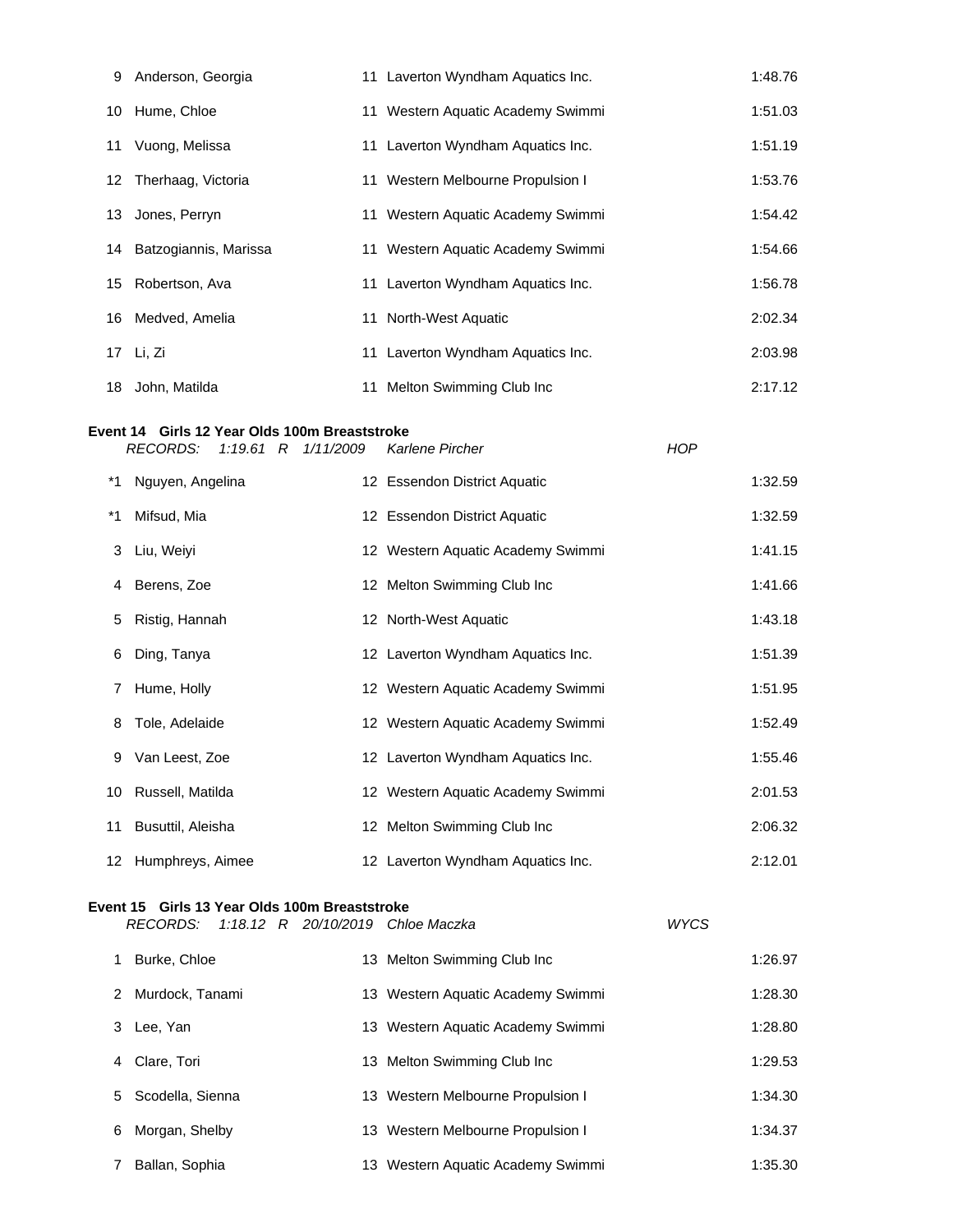| 8   | Sacdpraseuth, Georgia                               | 13 Western Aquatic Academy Swimmi |            | 1:36.40 |
|-----|-----------------------------------------------------|-----------------------------------|------------|---------|
| 9   | Grant, Alice                                        | 13 Essendon District Aquatic      |            | 1:43.03 |
| 10  | Van Diemen, Millicent                               | 13 North-West Aquatic             |            | 1:45.13 |
|     | Boudville, Frances                                  | 13 North-West Aquatic             |            | DQ      |
|     | Event 15 Girls 14 Year Olds 100m Breaststroke       |                                   |            |         |
|     | <b>RECORDS:</b><br>1:15.54 R 13/10/2013 Paris Vasta |                                   | LVN        |         |
| 1   | Kenda, Ruby                                         | 14 Essendon District Aquatic      |            | 1:30.65 |
| 2   | Vaughan, Rose                                       | 14 Western Melbourne Propulsion I |            | 1:31.54 |
| 3   | Cusworth, Abbey                                     | 14 Essendon District Aquatic      |            | 1:32.62 |
| 4   | Kusmawan, Amalia                                    | 14 Laverton Wyndham Aquatics Inc. |            | 1:34.50 |
| 5   | Nguyen, Emma                                        | 14 Melton Swimming Club Inc       |            | 1:35.00 |
| 6   | Kaur, Binny                                         | 14 Laverton Wyndham Aquatics Inc. |            | 2:06.31 |
| --- | Ristig, Charlotte                                   | 14 Western Melbourne Propulsion I |            | DQ      |
|     | Event 15 Girls 15 Year Olds 100m Breaststroke       |                                   |            |         |
|     | <b>RECORDS:</b><br>1:17.27 $R$                      | 11/10/2014 Paris Vasta            | LVN        |         |
| 1.  | Valori, Scarlet                                     | 15 Melton Swimming Club Inc       |            | 1:24.14 |
| 2   | Tripurana, Pravallika                               | 15 Laverton Wyndham Aquatics Inc. |            | 1:27.81 |
| 3   | Hutchinson, Chiara                                  | 15 Western Melbourne Propulsion I |            | 1:27.94 |
| 4   | Moore, Coco                                         | 15 Western Melbourne Propulsion I |            | 1:29.85 |
| 5   | Cody, Madison                                       | 15 Laverton Wyndham Aquatics Inc. |            | 1:30.00 |
|     | Barnett, Dayna                                      | 15 Western Melbourne Propulsion I |            | 1:34.58 |
|     | Event 15 Girls 16 Year Olds 100m Breaststroke       |                                   |            |         |
|     | 1:15.14 R 13/11/2010 Emily Nicol<br>RECORDS:        |                                   | <b>NWA</b> |         |
|     | 1 King, Chloe                                       | 16 Western Melbourne Propulsion I |            | 1:21.03 |
| 2   | Mahfouz, Layla                                      | 16 Melton Swimming Club Inc       |            | 1:27.01 |
| 3   | Fruscalzo, Emily                                    | 16 Melton Swimming Club Inc       |            | 1:34.98 |
|     | Event 15 Girls 17 Year Olds 100m Breaststroke       |                                   |            |         |
|     | RECORDS:<br>1:14.77 R 19/02/2017 Paris Vasta        |                                   | LVN        |         |
| 1   | Bilszta, Molly                                      | 17 Western Aquatic Academy Swimmi |            | 1:29.88 |
|     | 2 Ecker, Sarah                                      | 17 Essendon District Aquatic      |            | 1:40.22 |
|     | Event 15 Girls 18 & Over 100m Breaststroke          |                                   |            |         |
|     | RECORDS: 1:14.16 R 18/02/2018 Paris Vasta           |                                   | LVN        |         |
| 1   | Mahfouz, Manar                                      | 19 Melton Swimming Club Inc       |            | 1:16.88 |
| 2   | Brownbill, Aleesha                                  | 19 Melton Swimming Club Inc       |            | 1:19.69 |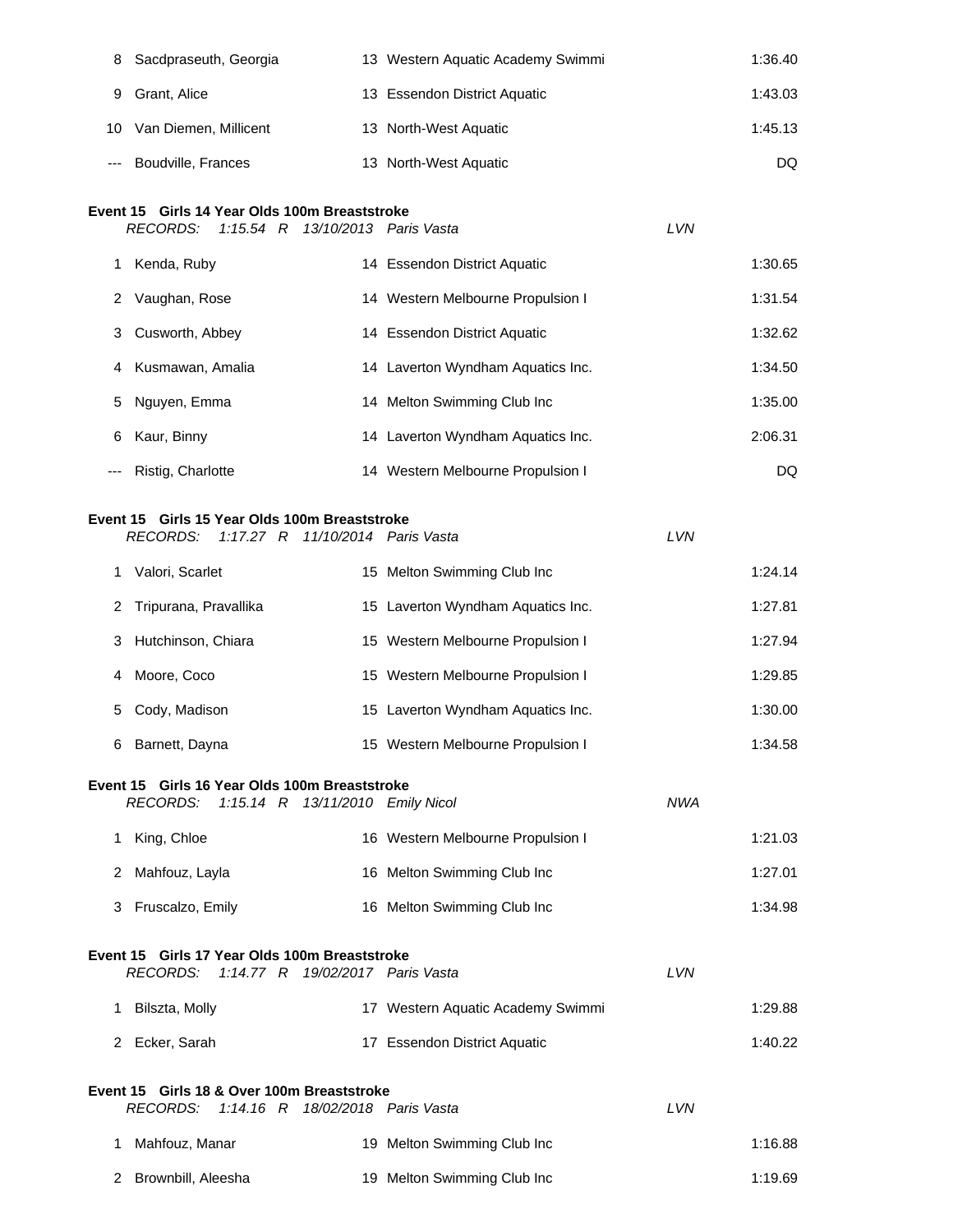| 3 Huell, Caitlin | 20 Western Melbourne Propulsion I | 1:26.00 |
|------------------|-----------------------------------|---------|
| 4 Li. Anna       | 19 Western Melbourne Propulsion I | 1:28.43 |
| 5 Jones, Kayla   | 18 Melton Swimming Club Inc       | 1:33.37 |

## **Event 16 Men 200m Breaststroke**

|    | <b>RECORDS:</b><br>2:23.87 R                                                                     | 18/02/2018 Adam Selwood           | <b>PROP</b> |
|----|--------------------------------------------------------------------------------------------------|-----------------------------------|-------------|
| 1  | Gillard, Jack                                                                                    | 19 Melton Swimming Club Inc       | 2:26.94     |
| 2  | Dilissen, Robbe                                                                                  | 22 Western Melbourne Propulsion I | 2:31.33     |
| 3  | Seignior, Joshua                                                                                 | 21 Western Melbourne Propulsion I | 2:31.91     |
| 4  | Civelek, Metin                                                                                   | 15 Laverton Wyndham Aquatics Inc. | 2:41.37     |
| 5  | Bate, Hayden                                                                                     | 17 Laverton Wyndham Aquatics Inc. | 2:49.18     |
| 6  | Matthews, Brodie                                                                                 | 19 Melton Swimming Club Inc       | 2:51.57     |
| 7  | Davies, Mitchell                                                                                 | 14 Melton Swimming Club Inc       | 2:53.11     |
| 8  | Salmon, Oliver                                                                                   | 16 Western Melbourne Propulsion I | 3:07.80     |
| 9  | Tripurana, Om                                                                                    | 14 Laverton Wyndham Aquatics Inc. | 3:11.95     |
| 10 | Davies, Spencer                                                                                  | 12 Melton Swimming Club Inc       | 3:17.67     |
| 11 | Elhefny, Adam                                                                                    | 14 Laverton Wyndham Aquatics Inc. | 3:17.68     |
| 12 | Wang, Hantang                                                                                    | 10 Laverton Wyndham Aquatics Inc. | 3:26.93     |
| 13 | McKenzie, Zac                                                                                    | 13 Aqua Wolves Swimming Club Inc  | 3:39.54     |
|    | Event 17 Girls 7 Year Olds 50m Freestyle<br><b>RECORDS:</b><br>37.96 R                           | 15/02/2015 Alisha Walters         | <b>MLN</b>  |
| 1  | Bayley, Alice                                                                                    | 7 Hume City Swimming Club Inc     | 1:05.61     |
|    | Event 17 Girls 8 Year Olds 50m Freestyle<br><b>RECORDS:</b><br>35.98 R 27/10/2015 Alisha Walters |                                   | <b>MLN</b>  |
| 1. | Danny, Claire                                                                                    | 8 Laverton Wyndham Aquatics Inc.  | 42.28       |
| 2  | Mtandwa, Chelsy                                                                                  | 8 Hume City Swimming Club Inc     | 43.52       |
| 3  | Vuong, Chi Ha                                                                                    | 8 Laverton Wyndham Aquatics Inc.  | 49.10       |
| 4  | Li, Xier                                                                                         | 8 Laverton Wyndham Aquatics Inc.  | 51.37       |
| 5  | Purohit, Zeal                                                                                    | 8 Laverton Wyndham Aquatics Inc.  | 1:06.65     |
|    |                                                                                                  |                                   |             |

|   | Event 18 Girls 9 Year Olds 100m Freestyle<br>RECORDS: 1:13.01 R 19/02/2017 Alisha Walters |                                  | Melton |         |
|---|-------------------------------------------------------------------------------------------|----------------------------------|--------|---------|
|   | Zhai, Chloe                                                                               | 9 Altona Swimming Club           |        | 1:23.61 |
|   | Shea, Ella<br>2.                                                                          | 9 Western Aquatic Academy Swimmi |        | 1:37.46 |
| 3 | Mai, Melisa                                                                               | 9 Laverton Wyndham Aquatics Inc. |        | 1:38.97 |
|   | Ibaan, Lara Beatrice                                                                      | 9 Western Aquatic Academy Swimmi |        | 1:42.93 |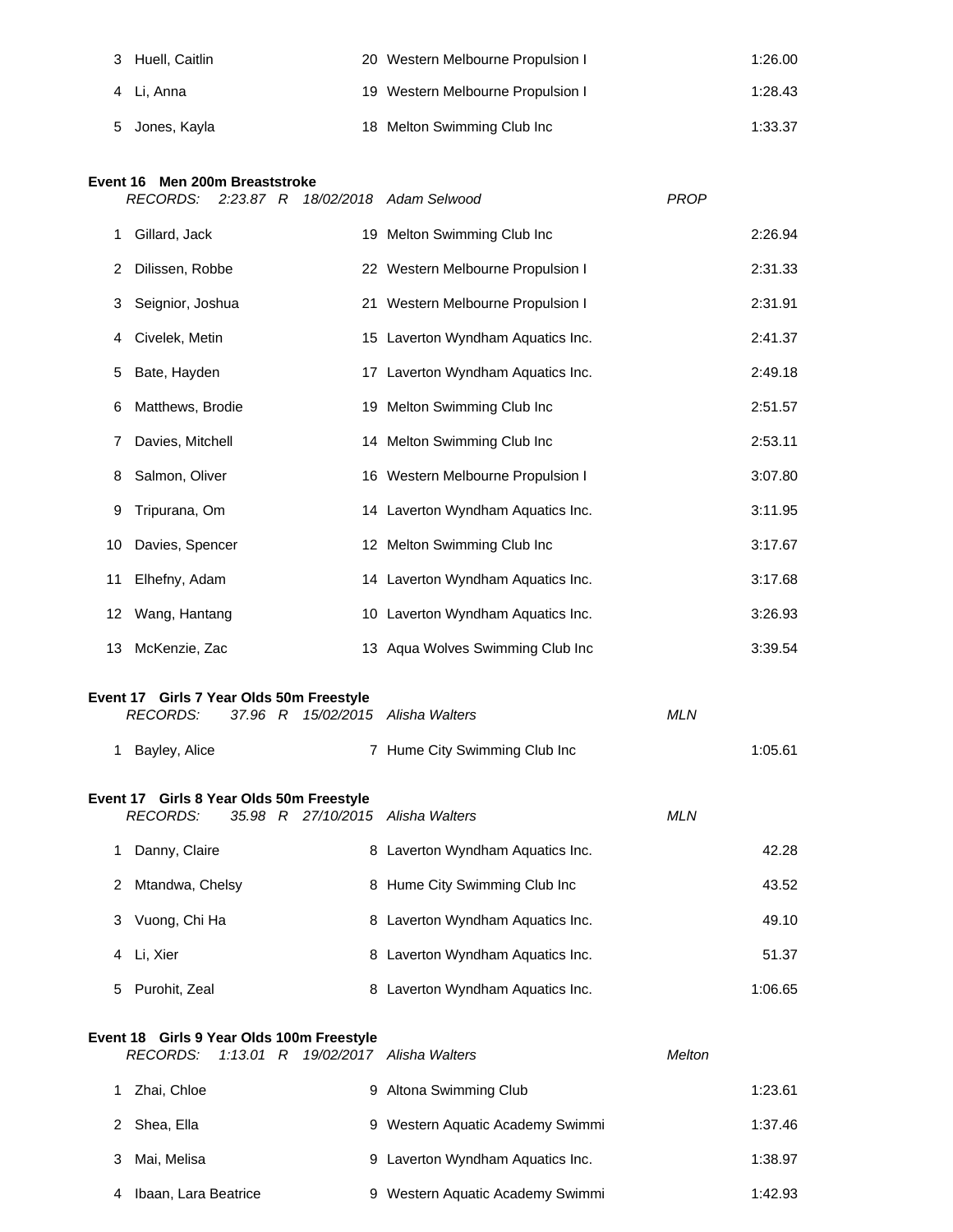| 5  | Atti, Cattleya                              |    | 9 Western Aquatic Academy Swimmi  |            | 1:45.32 |
|----|---------------------------------------------|----|-----------------------------------|------------|---------|
| 6  | Feely, Jade                                 |    | 9 Western Aquatic Academy Swimmi  |            | 1:50.81 |
|    | Event 18 Girls 10 Year Olds 100m Freestyle  |    |                                   |            |         |
|    | <b>RECORDS:</b><br>1:09.77 R                |    | 18/02/2018 Alisha Walters         | <b>MLN</b> |         |
| 1. | Cruz, Jouela Sophiel                        |    | 10 Western Aquatic Academy Swimmi |            | 1:24.86 |
| 2  | Cruz, Jouele Shamziel                       |    | 10 Western Aquatic Academy Swimmi |            | 1:30.36 |
| 3  | Mihaljevic, Jasmina                         |    | 10 Hume City Swimming Club Inc    |            | 1:32.89 |
| 4  | Peiris, Pancharlie                          |    | 10 Western Aquatic Academy Swimmi |            | 1:36.60 |
| 5  | Stokes, Eleanor                             |    | 10 Western Aquatic Academy Swimmi |            | 1:39.60 |
| 6  | Gatt, Mila                                  |    | 10 Laverton Wyndham Aquatics Inc. |            | 1:41.19 |
| 7  | Huynh, Tajsa                                |    | 10 Western Aquatic Academy Swimmi |            | 1:50.05 |
|    | Event 18 Girls 11 Year Olds 100m Freestyle  |    |                                   |            |         |
|    | <b>RECORDS:</b><br>$1:06.44$ R<br>1/11/2009 |    | <b>Lushavel Stickland</b>         | <b>FOY</b> |         |
| 1. | Wang, Ya Ruolan                             |    | 11 Essendon District Aquatic      |            | 1:09.02 |
| 2  | Gamboa, Zara                                |    | 11 Hume City Swimming Club Inc    |            | 1:14.27 |
| 3  | David, Audreanna                            |    | 11 Hume City Swimming Club Inc    |            | 1:14.35 |
| 4  | Miller, Taylor                              |    | 11 Melton Swimming Club Inc       |            | 1:15.26 |
| 5  | Lachama, Halaena                            |    | 11 Melton Swimming Club Inc       |            | 1:19.11 |
| 6  | Villegas, Romina                            |    | 11 Melton Swimming Club Inc       |            | 1:20.05 |
| 7  | Jones, Perryn                               |    | 11 Western Aquatic Academy Swimmi |            | 1:20.32 |
| 8  | Anderson, Georgia                           |    | 11 Laverton Wyndham Aquatics Inc. |            | 1:20.39 |
| 9  | Andres, Katherine                           |    | 11 Western Aquatic Academy Swimmi |            | 1:20.66 |
| 10 | Bloomfield, Ava                             | 11 | North-West Aquatic                |            | 1:23.05 |
| 11 | Li, Nicole                                  |    | 11 Laverton Wyndham Aquatics Inc. |            | 1:23.18 |
| 12 | Cucanic, Ayla                               |    | 11 Western Aquatic Academy Swimmi |            | 1:23.24 |
| 13 | Bortoletto, Lumi                            | 11 | Laverton Wyndham Aquatics Inc.    |            | 1:24.01 |
| 14 | Hume, Chloe                                 |    | 11 Western Aquatic Academy Swimmi |            | 1:25.40 |
| 15 | Hutchinson, Ally                            |    | 11 Western Melbourne Propulsion I |            | 1:28.37 |
| 16 | Welch, Shasha                               |    | 11 Western Aquatic Academy Swimmi |            | 1:28.68 |
| 17 | Medved, Amelia                              |    | 11 North-West Aquatic             |            | 1:30.41 |
| 18 | Vuong, Melissa                              |    | 11 Laverton Wyndham Aquatics Inc. |            | 1:31.46 |
| 19 | Therhaag, Victoria                          |    | 11 Western Melbourne Propulsion I |            | 1:32.21 |
| 20 | Robertson, Ava                              |    | 11 Laverton Wyndham Aquatics Inc. |            | 1:32.62 |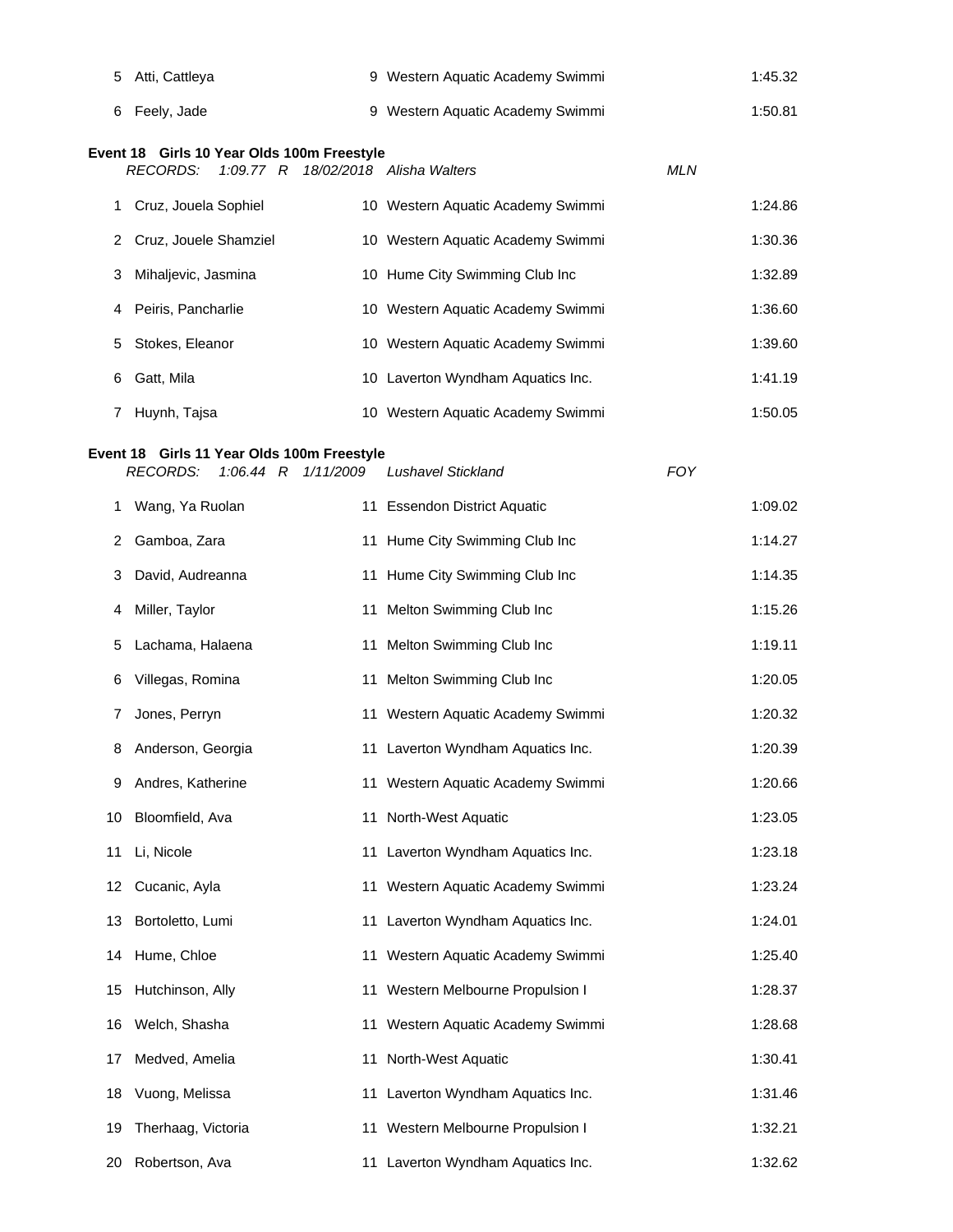| 21 | Dhillon, Noorkamal Kaur  | 11 Hume City Swimming Club Inc    | 1:32.76 |
|----|--------------------------|-----------------------------------|---------|
|    | 22 Li, Zi                | 11 Laverton Wyndham Aquatics Inc. | 1:37.75 |
|    | 23 Batzogiannis, Marissa | 11 Western Aquatic Academy Swimmi | 1:39.20 |
| 24 | John, Matilda            | 11 Melton Swimming Club Inc       | 1:42.93 |
|    | --- Griffin, Molly       | 11 Essendon District Aquatic      | DQ.     |

## **Event 18 Girls 12 Year Olds 100m Freestyle**

|    | <b>RECORDS:</b>      |  | 1:01.99 R 13/11/2010 Lushavel Stickland | <b>FOY</b> |         |
|----|----------------------|--|-----------------------------------------|------------|---------|
| 1  | Mifsud, Mia          |  | 12 Essendon District Aquatic            |            | 1:06.37 |
| 2  | Hume, Holly          |  | 12 Western Aquatic Academy Swimmi       |            | 1:12.43 |
| 3  | Nguyen, Angelina     |  | 12 Essendon District Aquatic            |            | 1:13.14 |
| 4  | Ristig, Hannah       |  | 12 North-West Aquatic                   |            | 1:14.89 |
| 5  | Mayr, Ada            |  | 12 Hume City Swimming Club Inc          |            | 1:16.13 |
| 6  | Liu, Weiyi           |  | 12 Western Aquatic Academy Swimmi       |            | 1:16.99 |
|    | Medved, Sienna       |  | 12 North-West Aquatic                   |            | 1:18.57 |
| 8  | Berens, Zoe          |  | 12 Melton Swimming Club Inc             |            | 1:21.09 |
| 9  | Lidgett-Egan, Imogen |  | 12 Melton Swimming Club Inc             |            | 1:25.11 |
| 10 | Tole, Adelaide       |  | 12 Western Aquatic Academy Swimmi       |            | 1:28.21 |
| 11 | Van Leest, Zoe       |  | 12 Laverton Wyndham Aquatics Inc.       |            | 1:28.65 |
|    | 12 Busuttil, Aleisha |  | 12 Melton Swimming Club Inc             |            | 1:39.25 |
|    | 13 Humphreys, Aimee  |  | 12 Laverton Wyndham Aquatics Inc.       |            | 1:45.45 |

#### **Event 19 Girls 13 Year Olds 100m Freestyle**

|   | <i>RECORDS:</i>          |  | 1:01.73 R 1/11/2009 | Natalie Vercher                   | <b>WYN</b> |         |
|---|--------------------------|--|---------------------|-----------------------------------|------------|---------|
|   | 1 Ballan, Sophia         |  |                     | 13 Western Aquatic Academy Swimmi |            | 1:05.45 |
|   | 2 Clare, Tori            |  |                     | 13 Melton Swimming Club Inc       |            | 1:05.75 |
|   | 3 Boudville, Frances     |  |                     | 13 North-West Aquatic             |            | 1:07.03 |
| 4 | Old, Alyssa              |  |                     | 13 Western Aquatic Academy Swimmi |            | 1:07.74 |
|   | 5 Scodella, Sienna       |  |                     | 13 Western Melbourne Propulsion I |            | 1:08.88 |
|   | 6 Burke, Chloe           |  |                     | 13 Melton Swimming Club Inc       |            | 1:09.97 |
|   | 7 Lee, Yan               |  |                     | 13 Western Aquatic Academy Swimmi |            | 1:10.60 |
|   | 8 Weeks, Maddison        |  |                     | 13 Western Aquatic Academy Swimmi |            | 1:12.26 |
| 9 | Benton, Georgia          |  |                     | 13 Western Melbourne Propulsion I |            | 1:12.51 |
|   | 10 Sacdpraseuth, Georgia |  |                     | 13 Western Aquatic Academy Swimmi |            | 1:12.54 |
|   | 11 Morgan, Shelby        |  |                     | 13 Western Melbourne Propulsion I |            | 1:12.72 |
|   | 12 Hume, Zhiannon        |  |                     | 13 Western Melbourne Propulsion I |            | 1:13.70 |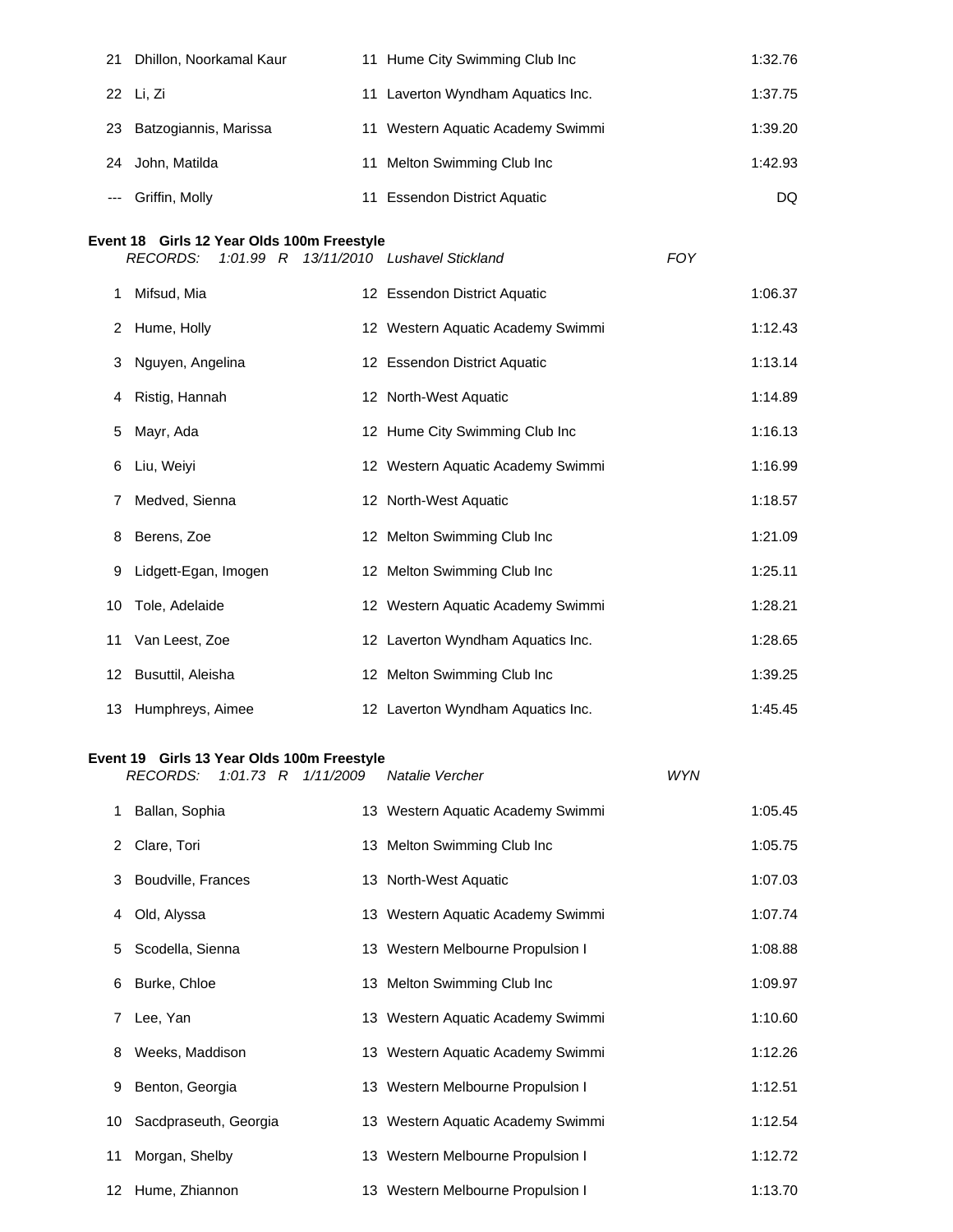|    | 13 Welch, Mayshara                                                                                     | 13 Western Aquatic Academy Swimmi |             | 1:14.02 |
|----|--------------------------------------------------------------------------------------------------------|-----------------------------------|-------------|---------|
|    |                                                                                                        |                                   |             |         |
| 14 | Grant, Alice                                                                                           | 13 Essendon District Aquatic      |             | 1:14.29 |
| 15 | Van Diemen, Millicent                                                                                  | 13 North-West Aquatic             |             | 1:15.03 |
| 16 | Pitros, Rhianna                                                                                        | 13 Hume City Swimming Club Inc    |             | 1:28.94 |
|    | Event 19 Girls 14 Year Olds 100m Freestyle                                                             |                                   |             |         |
|    | <b>RECORDS:</b><br>1:00.82 R 13/11/2010 Natalie Vercher                                                |                                   | <b>WYN</b>  |         |
| 1. | Cusworth, Abbey                                                                                        | 14 Essendon District Aquatic      |             | 1:08.31 |
| 2  | Tulloch, Emily                                                                                         | 14 North-West Aquatic             |             | 1:08.50 |
| 3  | Kenda, Ruby                                                                                            | 14 Essendon District Aquatic      |             | 1:09.87 |
| 4  | Vaughan, Rose                                                                                          | 14 Western Melbourne Propulsion I |             | 1:10.83 |
| 5  | Therhaag, Matilda                                                                                      | 14 Western Melbourne Propulsion I |             | 1:11.52 |
| 6  | Ristig, Charlotte                                                                                      | 14 Western Melbourne Propulsion I |             | 1:11.76 |
| 7  | Nguyen, Emma                                                                                           | 14 Melton Swimming Club Inc       |             | 1:13.09 |
| 8  | Sporcic, Indy                                                                                          | 14 Essendon District Aquatic      |             | 1:13.69 |
| 9  | Padrigo, Reginae                                                                                       | 14 Melton Swimming Club Inc       |             | 1:19.49 |
| 10 | Kaur, Binny                                                                                            | 14 Laverton Wyndham Aquatics Inc. |             | 1:35.26 |
|    | Event 19 Girls 15 Year Olds 100m Freestyle<br><b>RECORDS:</b><br>1:00.07 R 15/11/2011 Natalie Vercher  |                                   | <b>WYN</b>  |         |
|    | 1 Hutchinson, Chiara                                                                                   | 15 Western Melbourne Propulsion I |             | 1:04.08 |
|    | 2 Valori, Scarlet                                                                                      | 15 Melton Swimming Club Inc       |             | 1:06.89 |
| 3  | Moore, Coco                                                                                            | 15 Western Melbourne Propulsion I |             | 1:08.48 |
| 4  | Barnett, Dayna                                                                                         | 15 Western Melbourne Propulsion I |             | 1:09.30 |
| 5  | Lim, Jasmine                                                                                           | 15 Laverton Wyndham Aquatics Inc. |             | 1:09.86 |
| 6  | Leetham, Marlee                                                                                        | 15 Melton Swimming Club Inc       |             | 1:10.96 |
| 7  | Cody, Madison                                                                                          | 15 Laverton Wyndham Aquatics Inc. |             | 1:13.08 |
| 8  | Tripurana, Pravallika                                                                                  | 15 Laverton Wyndham Aquatics Inc. |             | 1:13.50 |
|    | Event 19 Girls 16 Year Olds 100m Freestyle                                                             |                                   |             |         |
|    | 1:00.06 R 11/10/2014 Lushavel Stickland<br><b>RECORDS:</b>                                             |                                   | <b>EDA</b>  |         |
| 1. | Mahfouz, Layla                                                                                         | 16 Melton Swimming Club Inc       |             | 1:02.27 |
| 2  | Ong, Julia                                                                                             | 16 Essendon District Aquatic      |             | 1:11.50 |
|    | Event 19 Girls 17 Year Olds 100m Freestyle<br><b>RECORDS:</b><br>1:00.19 R 24/02/2019 Emmason McCurley |                                   | <b>WYCS</b> |         |
| 1. | Bilszta, Molly                                                                                         | 17 Western Aquatic Academy Swimmi |             | 1:07.74 |
| 2  | Ecker, Sarah                                                                                           | 17 Essendon District Aquatic      |             | 1:14.52 |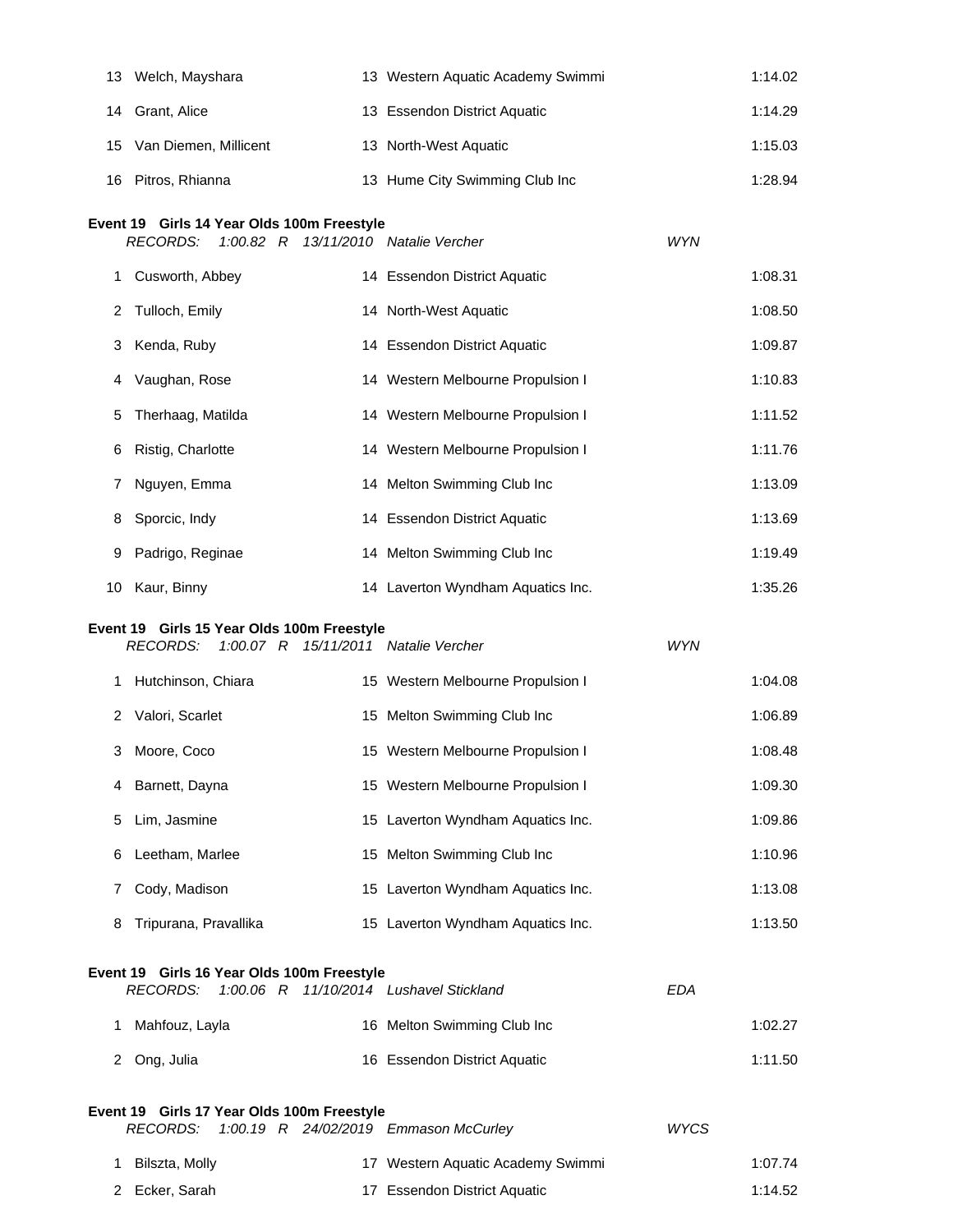|          | Event 19 Girls 18 & Over 100m Freestyle                                             |                                   |               |         |
|----------|-------------------------------------------------------------------------------------|-----------------------------------|---------------|---------|
|          | <b>RECORDS:</b><br>59.11 R 24/02/2019 Lushavel Stickland                            |                                   | PROP          |         |
| 1        | Mahfouz, Manar                                                                      | 19 Melton Swimming Club Inc       |               | 58.98R  |
| 2        | Huell, Caitlin                                                                      | 20 Western Melbourne Propulsion I |               | 1:02.27 |
| 3        | Jones, Kayla                                                                        | 18 Melton Swimming Club Inc       |               | 1:05.63 |
| 4        | Brownbill, Aleesha                                                                  | 19 Melton Swimming Club Inc       |               | 1:05.95 |
| 5        | Richardson, Ella                                                                    | 19 Melton Swimming Club Inc       |               | 1:06.54 |
|          | Event 20 Men 200m Butterfly<br><b>RECORDS:</b><br>$2:12.35$ R                       | 24/02/2019 Marco Soesanto         | LVN           |         |
| 1        | Gillard, Jack                                                                       | 19 Melton Swimming Club Inc       |               | 2:16.49 |
| 2        | Dilissen, Robbe                                                                     | 22 Western Melbourne Propulsion I |               | 2:17.98 |
| 3        | Paterson, Nathan                                                                    | 18 Melton Swimming Club Inc       |               | 2:26.20 |
| 4        | Sorokoletov, Dmitry                                                                 | 14 Western Aquatic Academy Swimmi |               | 2:27.16 |
| 5        | Elgammal, Ahmed                                                                     | 15 Western Melbourne Propulsion I |               | 2:38.31 |
| 6        | Gunasekaran, Sujeeth                                                                | 16 Laverton Wyndham Aquatics Inc. |               | 2:51.81 |
| 7        | Andres, Jhonathan                                                                   | 14 Western Aquatic Academy Swimmi |               | 2:57.22 |
| 8        | Lachama, Yuan                                                                       | 13 Melton Swimming Club Inc       |               | 3:08.88 |
| 9        | Wang, Hantang                                                                       | 10 Laverton Wyndham Aquatics Inc. |               | 3:16.28 |
| Event 21 | Girls 8 Year Olds 200m IM<br><b>RECORDS:</b><br>3:13.77 R 27/10/2015 Alisha Walters |                                   | <b>MLN</b>    |         |
| 1.       | Vuong, Chi Ha                                                                       | 8 Laverton Wyndham Aquatics Inc.  |               | 4:22.77 |
|          | 2 Li, Xier                                                                          | 8 Laverton Wyndham Aquatics Inc.  |               | 4:40.42 |
|          | Event 22 Girls 9 Year Olds 200m IM<br><b>RECORDS:</b><br>2:55.77 R                  | 19/02/2017 Alisha Walters         | <b>Melton</b> |         |
| 1        | Zhai, Chloe                                                                         | 9 Altona Swimming Club            |               | 3:43.33 |
| 2        | Mai, Melisa                                                                         | 9 Laverton Wyndham Aquatics Inc.  |               | 3:43.36 |
| З        | Hogendoorn, Madolyn                                                                 | 9 Altona Swimming Club            |               | 3:53.98 |
| 4        | Feely, Jade                                                                         | 9 Western Aquatic Academy Swimmi  |               | 4:18.21 |
|          | Event 22 Girls 11 Year Olds 200m IM<br><b>RECORDS:</b><br>2:41.53 R 13/11/2010      | Paris Vasta                       | <b>HOP</b>    |         |
| 1        | Wang, Ya Ruolan                                                                     | 11 Essendon District Aquatic      |               | 2:53.59 |
| 2        | Miller, Taylor                                                                      | 11 Melton Swimming Club Inc       |               | 3:04.21 |
| 3        | David, Audreanna                                                                    | 11 Hume City Swimming Club Inc    |               | 3:08.55 |
| 4        | Gamboa, Zara                                                                        | 11 Hume City Swimming Club Inc    |               | 3:09.43 |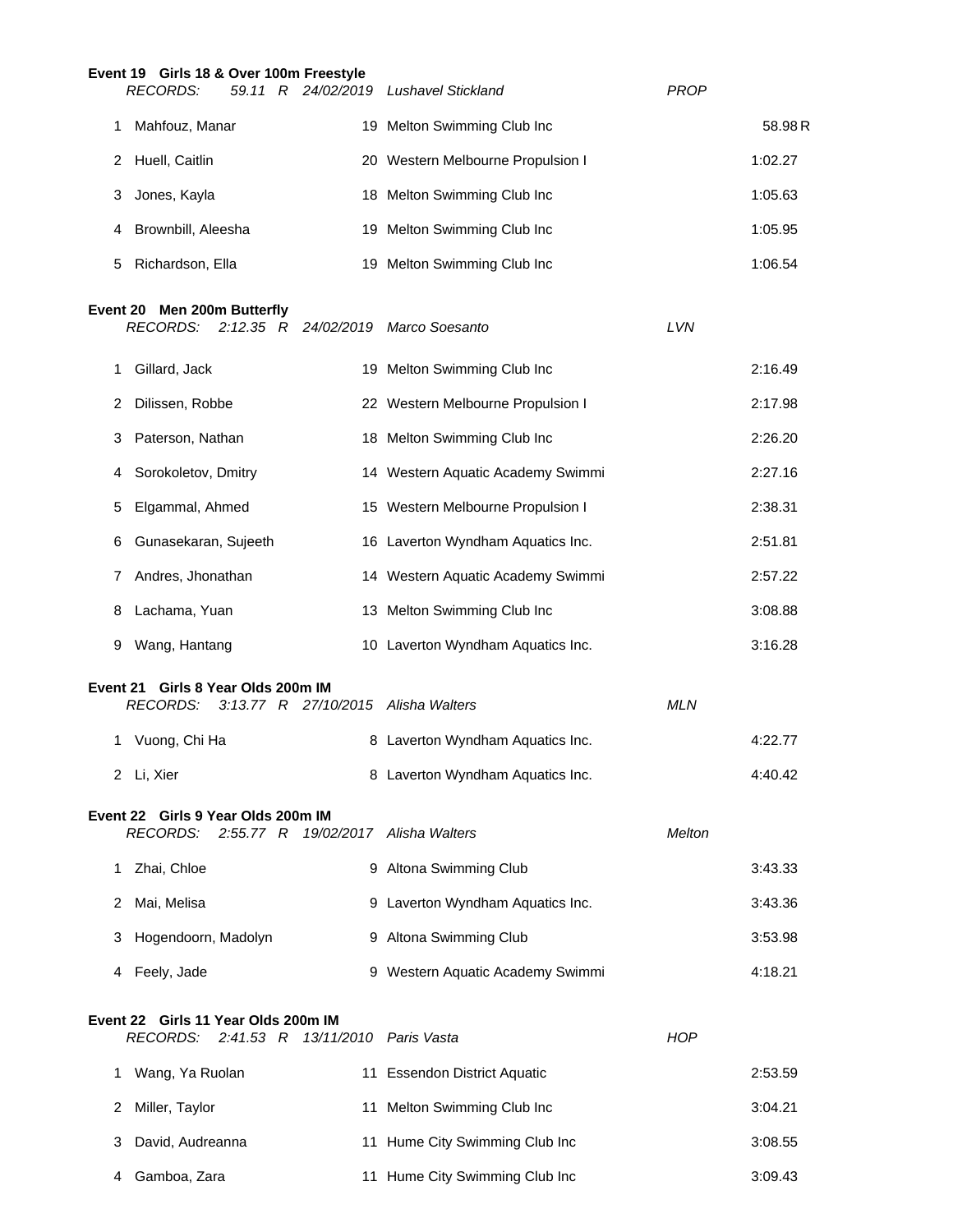|          | 5 Villegas, Romina       | 11 Melton Swimming Club Inc       | 3:11.05 |
|----------|--------------------------|-----------------------------------|---------|
|          | 6 Andres, Katherine      | 11 Western Aquatic Academy Swimmi | 3:15.89 |
|          | 7 Lachama, Halaena       | 11 Melton Swimming Club Inc       | 3:19.02 |
|          | 8 Anderson, Georgia      | 11 Laverton Wyndham Aquatics Inc. | 3:25.80 |
|          | 9 Li, Nicole             | 11 Laverton Wyndham Aquatics Inc. | 3:29.19 |
|          | 10 Vuong, Melissa        | 11 Laverton Wyndham Aquatics Inc. | 3:40.19 |
|          | 11 Therhaag, Victoria    | 11 Western Melbourne Propulsion I | 4:00.16 |
|          | 12 Batzogiannis, Marissa | 11 Western Aquatic Academy Swimmi | 4:01.55 |
| $\cdots$ | Hume, Chloe              | 11 Western Aquatic Academy Swimmi | DQ.     |
|          | --- Li, Zi               | 11 Laverton Wyndham Aquatics Inc. | DQ.     |

## **Event 22 Girls 12 Year Olds 200m IM**

|                     |  | RECORDS: 2:35.63 R 13/11/2010 Lushavel Stickland | <b>FOY</b> |         |
|---------------------|--|--------------------------------------------------|------------|---------|
| Mifsud, Mia         |  | 12 Essendon District Aquatic                     |            | 2:45.70 |
| Ristig, Hannah<br>2 |  | 12 North-West Aquatic                            |            | 3:07.20 |
| Mayr, Ada<br>3      |  | 12 Hume City Swimming Club Inc                   |            | 3:07.35 |
| 4 Berens, Zoe       |  | 12 Melton Swimming Club Inc                      |            | 3:10.61 |
| 5 Liu, Weivi        |  | 12 Western Aquatic Academy Swimmi                |            | 3:14.01 |
| Hume, Holly<br>6    |  | 12 Western Aquatic Academy Swimmi                |            | 3:18.89 |
| Moreira, Madison    |  | 12 Essendon District Aquatic                     |            | 3:47.30 |

## **Event 23 Girls 13 Year Olds 200m IM**

|    | RECORDS:              |  | 2:32.30 R 9/02/2013 | Paris Vasta                       | <b>MARB</b> |         |
|----|-----------------------|--|---------------------|-----------------------------------|-------------|---------|
| 1. | Burke, Chloe          |  |                     | 13 Melton Swimming Club Inc       |             | 2:42.16 |
| 2  | Clare, Tori           |  |                     | 13 Melton Swimming Club Inc       |             | 2:47.45 |
|    | 3 Boudville, Frances  |  |                     | 13 North-West Aquatic             |             | 2:49.15 |
| 4  | Scodella, Sienna      |  |                     | 13 Western Melbourne Propulsion I |             | 2:51.08 |
| 5  | Ballan, Sophia        |  |                     | 13 Western Aquatic Academy Swimmi |             | 2:52.01 |
| 6  | Sacdpraseuth, Georgia |  |                     | 13 Western Aquatic Academy Swimmi |             | 2:56.66 |
|    | Lee, Yan              |  |                     | 13 Western Aquatic Academy Swimmi |             | 2:58.52 |
| 8  | Weeks, Maddison       |  |                     | 13 Western Aquatic Academy Swimmi |             | 3:11.20 |
| 9  | Grant, Alice          |  |                     | 13 Essendon District Aquatic      |             | 3:14.70 |
| 10 | Benton, Georgia       |  |                     | 13 Western Melbourne Propulsion I |             | 3:35.58 |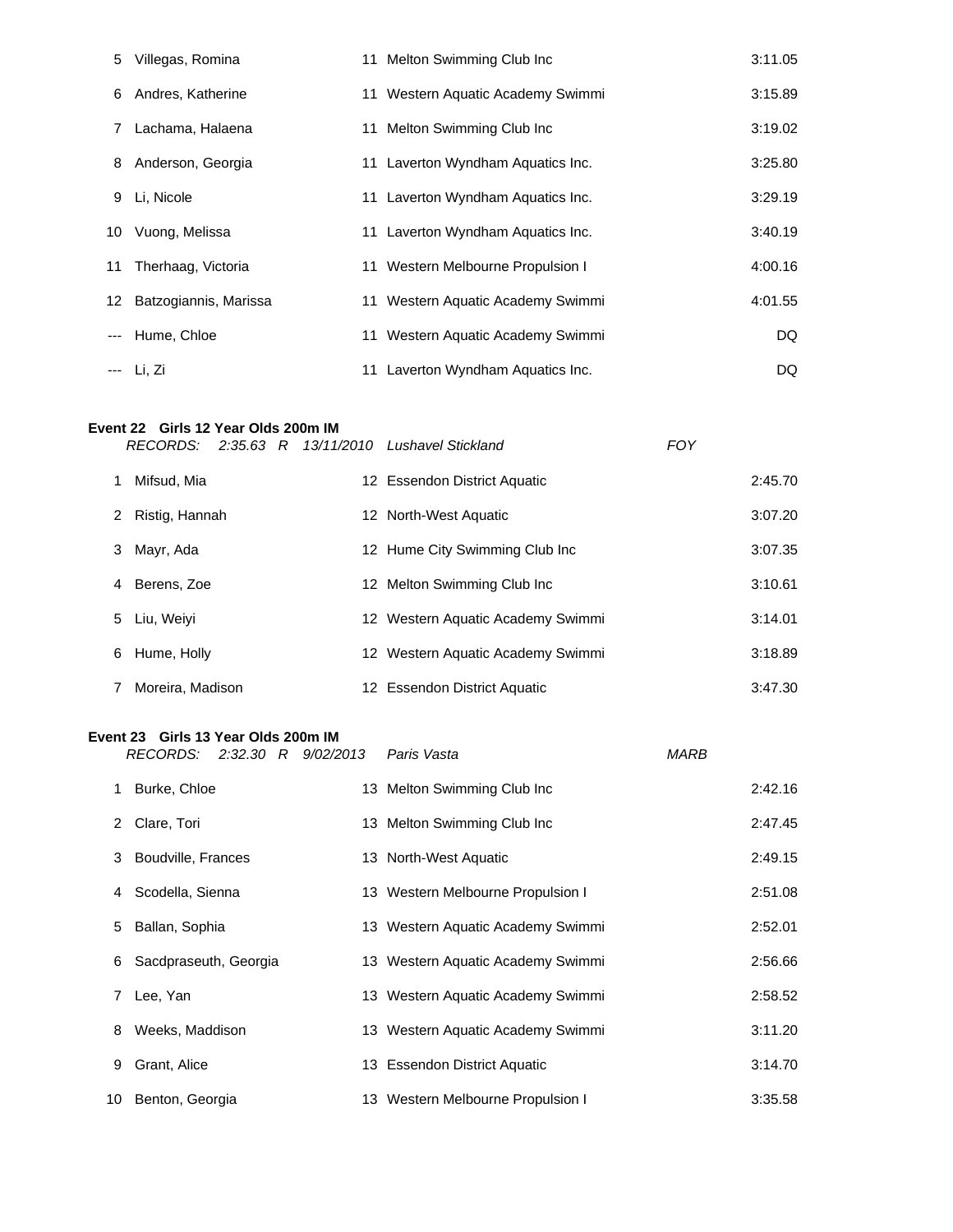|   | Event 23 Girls 14 Year Olds 200m IM<br>RECORDS: 2:30.42 R 13/10/2013 Paris Vasta |                                   | <b>LVN</b> |         |
|---|----------------------------------------------------------------------------------|-----------------------------------|------------|---------|
|   | Cusworth, Abbey                                                                  | 14 Essendon District Aquatic      |            | 2:48.94 |
| 2 | Kenda, Ruby                                                                      | 14 Essendon District Aquatic      |            | 2:53.07 |
|   | 3 Sporcic, Indy                                                                  | 14 Essendon District Aquatic      |            | 2:55.44 |
| 4 | Tulloch, Emily                                                                   | 14 North-West Aquatic             |            | 2:56.40 |
| 5 | Ristig, Charlotte                                                                | 14 Western Melbourne Propulsion I |            | 2:59.91 |
| 6 | Nguyen, Emma                                                                     | 14 Melton Swimming Club Inc       |            | 3:00.87 |
|   | Therhaag, Matilda                                                                | 14 Western Melbourne Propulsion I |            | 3:09.11 |

#### **Event 23 Girls 15 Year Olds 200m IM**

|                                                                                                | RECORDS: 2:30.75 R 11/10/2014 Paris Vasta                                     |                                   | <b>LVN</b> |          |  |
|------------------------------------------------------------------------------------------------|-------------------------------------------------------------------------------|-----------------------------------|------------|----------|--|
| 1                                                                                              | Hutchinson, Chiara                                                            | 15 Western Melbourne Propulsion I |            | 2:44.15  |  |
| 2                                                                                              | Tripurana, Pravallika                                                         | 15 Laverton Wyndham Aquatics Inc. |            | 2:52.87  |  |
| 3                                                                                              | Lim, Jasmine                                                                  | 15 Laverton Wyndham Aquatics Inc. |            | 2:55.01  |  |
| 4                                                                                              | Barnett, Dayna                                                                | 15 Western Melbourne Propulsion I |            | 3:00.61  |  |
|                                                                                                | Moore, Coco                                                                   | 15 Western Melbourne Propulsion I |            | DQ       |  |
|                                                                                                | Davie, Zara                                                                   | 15 Western Aquatic Academy Swimmi |            | DQ       |  |
| Event 23 Girls 16 Year Olds 200m IM<br><b>NWA</b><br>RECORDS: 2:26.64 R 13/11/2010 Emily Nicol |                                                                               |                                   |            |          |  |
| $\cdots$                                                                                       | Mahfouz, Layla                                                                | 16 Melton Swimming Club Inc       |            | DQ       |  |
|                                                                                                | Event 23 Girls 18 & Over 200m IM<br>RECORDS: 2:26.23 R 18/02/2018 Paris Vasta |                                   | <b>LVN</b> |          |  |
| 1                                                                                              | Mahfouz, Manar                                                                | 19 Melton Swimming Club Inc       |            | 2:25.72R |  |
| 2                                                                                              | Richardson, Ella                                                              | 19 Melton Swimming Club Inc       |            | 2:46.23  |  |
| 3                                                                                              | Jones, Kayla                                                                  | 18 Melton Swimming Club Inc       |            | 2:48.00  |  |

## **Event 24 Men 400m Freestyle**

*RECORDS: 4:14.17 R 24/02/2019 Marco Soesanto LVN*

|   | neuunda.<br>4.14.17 h 24/02/2019 Mail Suesantu |                                   | LVIV |          |
|---|------------------------------------------------|-----------------------------------|------|----------|
|   | Mcbride, James                                 | 20 Western Melbourne Propulsion I |      | 4:12.26R |
| 2 | Dilissen, Robbe                                | 22 Western Melbourne Propulsion I |      | 4:19.06  |
| 3 | Seignior, Joshua                               | 21 Western Melbourne Propulsion I |      | 4:29.52  |
| 4 | Wills, Mitchell                                | 24 Melton Swimming Club Inc       |      | 4:30.34  |
| 5 | Elhefny, Adam                                  | 14 Laverton Wyndham Aquatics Inc. |      | 4:57.07  |
| 6 | Buysen, Daniel                                 | 17 Laverton Wyndham Aquatics Inc. |      | 5:03.83  |
|   | Young, Matthew                                 | 16 Laverton Wyndham Aquatics Inc. |      | 5:06.49  |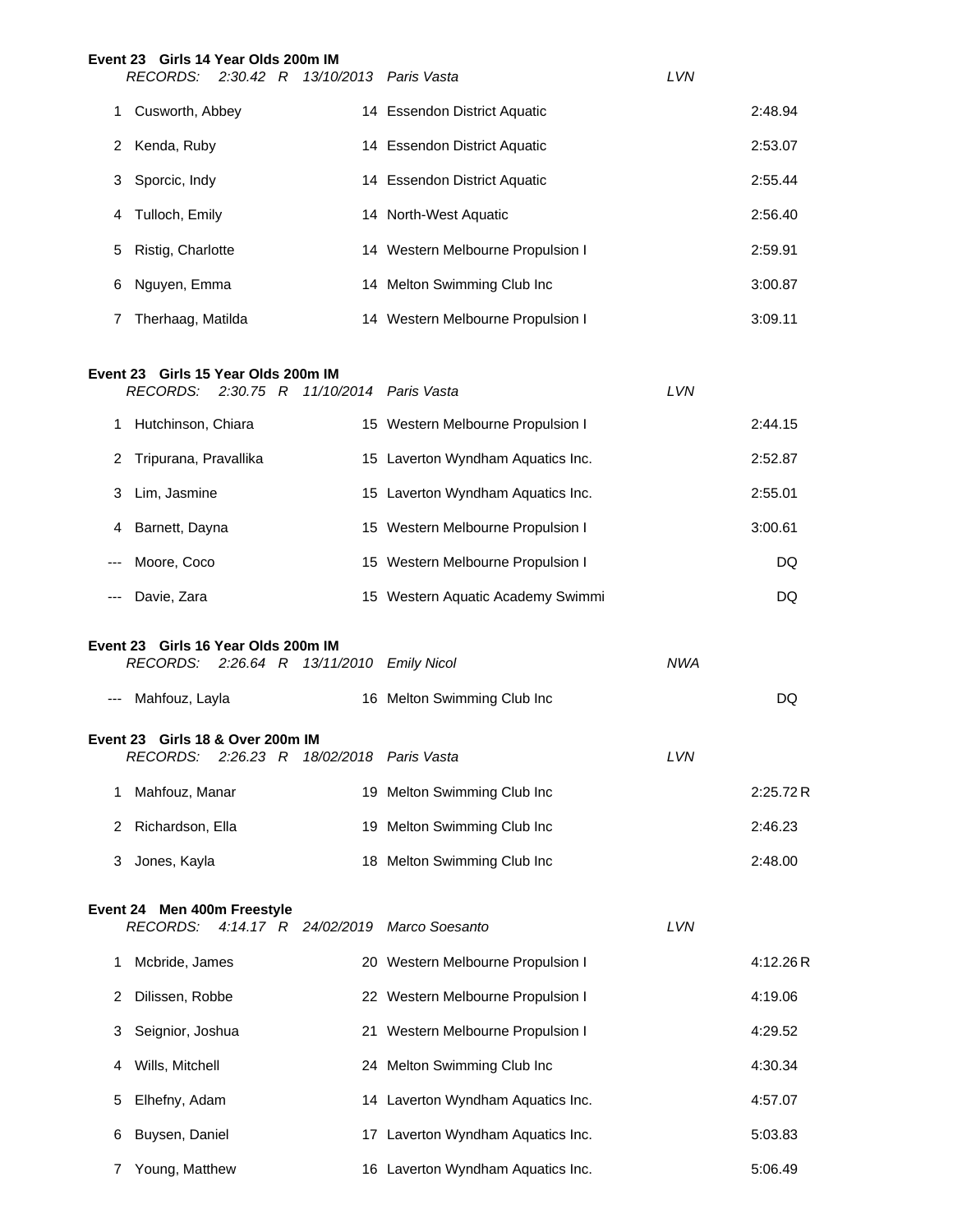| 8  | Lachama, Yuan                                                             | 13 Melton Swimming Club Inc          |            | 5:22.05  |
|----|---------------------------------------------------------------------------|--------------------------------------|------------|----------|
| 9  | Tripurana, Om                                                             | 14 Laverton Wyndham Aquatics Inc.    |            | 5:30.36  |
| 10 | Jenks, Andrew                                                             | 16 Melton Swimming Club Inc          |            | 5:40.38  |
| 11 | Davies, Spencer                                                           | 12 Melton Swimming Club Inc          |            | 5:50.62  |
|    | Event 25 Women 4x50m Freestyle Relay<br><b>RECORDS:</b><br>$1:55.15$ R    | 16/11/2014 Essendon District Aquatic | <b>EDA</b> |          |
|    | 1 Western Aquatic Academy Swimmi (A)                                      |                                      |            | 1:59.67  |
| 2  | Melton Swimming Club Inc (A)                                              |                                      |            | 2:00.30  |
| 3  | Melton Swimming Club Inc (B)                                              |                                      |            | 2:04.48  |
| 4  | Essendon District Aquatic (A)                                             |                                      |            | 2:05.04  |
| 5  | Western Aquatic Academy Swimmi (B)                                        |                                      |            | 2:10.31  |
| 6  | Essendon District Aquatic (B)                                             |                                      |            | 2:10.38  |
| 7  | Hume City Swimming Club Inc (A)                                           |                                      |            | 2:23.06  |
| 8  | Hume City Swimming Club Inc (B)                                           |                                      |            | 2:56.55  |
|    | Event 26 Women 12 & Over 1500m Freestyle<br>RECORDS: 17:52.75 R 1/03/2019 | Tara Gallop                          | <b>HOP</b> |          |
| 1. | Mahfouz, Manar                                                            | 19 Melton Swimming Club Inc          |            | 17:53.34 |
| 2  | Mahfouz, Layla                                                            | 16 Melton Swimming Club Inc          |            | 18:27.02 |
| 3  | Hart, Dominique                                                           | 21 Western Melbourne Propulsion I    |            | 18:29.66 |
| 4  | Li, Anna                                                                  | 19 Western Melbourne Propulsion I    |            | 18:52.48 |
| 5  | Mifsud, Mia                                                               | 12 Essendon District Aquatic         |            | 19:55.96 |
| 6  | Jones, Kayla                                                              | 18 Melton Swimming Club Inc          |            | 20:26.65 |
| 7  | Fruscalzo, Emily                                                          | 16 Melton Swimming Club Inc          |            | 20:44.93 |
| 8  | Lou, Joanne                                                               | 12 Artemis Aquatics                  |            | 21:17.96 |
| 9  | Cody, Madison                                                             | 15 Laverton Wyndham Aquatics Inc.    |            | 22:16.32 |

# **Event 27 Men 12 & Over 800m Freestyle**

| RECORDS:            |  | $9:05.58$ R $26/10/2017$ | Mitchell Wills                    | <b>MLN</b> |          |
|---------------------|--|--------------------------|-----------------------------------|------------|----------|
| Dilissen, Robbe     |  |                          | 22 Western Melbourne Propulsion I |            | 8:40.99R |
| Selwood, Adam<br>2. |  |                          | 22 Western Melbourne Propulsion I |            | 9:43.09  |
| Villegas, Enrico    |  |                          | 14 Melton Swimming Club Inc       |            | 9:52.73  |
| Elhefny, Adam<br>4  |  |                          | 14 Laverton Wyndham Aquatics Inc. |            | 10:06.84 |
| Bate, Hayden<br>5.  |  |                          | Laverton Wyndham Aquatics Inc.    |            | 10:06.95 |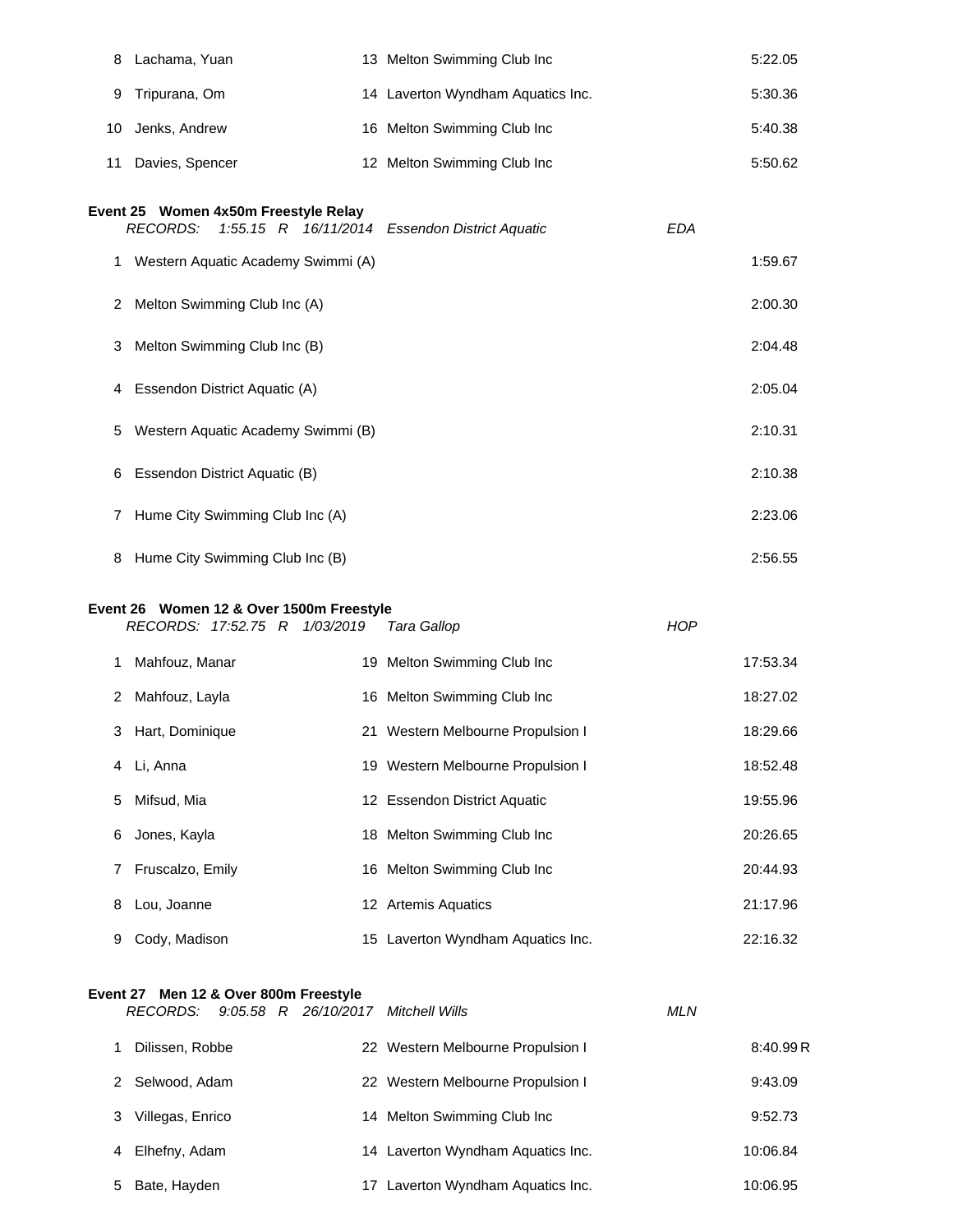| 6  | Laidlaw, William                                                                                       |   | 21 Western Melbourne Propulsion I |             | 10:17.69 |
|----|--------------------------------------------------------------------------------------------------------|---|-----------------------------------|-------------|----------|
| 7  | Davies, Mitchell                                                                                       |   | 14 Melton Swimming Club Inc       |             | 10:27.71 |
| 8  | Spiteri, Joshua                                                                                        |   | 15 Essendon District Aquatic      |             | 10:28.50 |
| 9  | Mace, Hunter                                                                                           |   | 15 Essendon District Aquatic      |             | 10:37.36 |
| 10 | Uhi, Alan                                                                                              |   | 16 Essendon District Aquatic      |             | 10:47.93 |
| 11 | Gunasekaran, Sujeeth                                                                                   |   | 16 Laverton Wyndham Aquatics Inc. |             | 11:04.74 |
| 12 | Tripurana, Om                                                                                          |   | 14 Laverton Wyndham Aquatics Inc. |             | 11:13.96 |
|    | Event 28 Women 400m IM<br><b>RECORDS:</b><br>$5:06.12$ R<br>3/03/2019                                  |   | Paris Vasta                       | LVN         |          |
| 1  | Mahfouz, Manar                                                                                         |   | 19 Melton Swimming Club Inc       |             | 5:14.39  |
| 2  | Mahfouz, Layla                                                                                         |   | 16 Melton Swimming Club Inc       |             | 5:19.89  |
| 3  | Burke, Chloe                                                                                           |   | 13 Melton Swimming Club Inc       |             | 5:39.57  |
| 4  | Jones, Kayla                                                                                           |   | 18 Melton Swimming Club Inc       |             | 5:42.72  |
| 5  | Clare, Tori                                                                                            |   | 13 Melton Swimming Club Inc       |             | 5:58.13  |
|    | Event 29 Boys 8 Year Olds 50m Butterfly<br><b>RECORDS:</b><br>40.60 R 9/02/2013                        |   | Charlie Beech                     | <b>MARB</b> |          |
|    | 1 Bjazevic, Luka                                                                                       |   | 8 Altona Swimming Club            |             | 50.35    |
|    | Event 30 Boys 9 Year Olds 100m Butterfly<br><b>RECORDS:</b><br>1:22.02 R 27/10/2015 Noah O'Donnell     |   |                                   | <b>MLN</b>  |          |
| 1  | Hogendoorn, Jake                                                                                       | 9 | Altona Swimming Club              |             | 1:48.73  |
|    | 2 Dawood, Aser                                                                                         |   | 9 Laverton Wyndham Aquatics Inc.  |             | 1:55.03  |
|    | Event 30 Boys 10 Year Olds 100m Butterfly<br>1:23.86 R 20/02/2018 Thomas Sutherland<br><b>RECORDS:</b> |   |                                   | <b>MLN</b>  |          |
|    | 1 Wang, Hantang                                                                                        |   | 10 Laverton Wyndham Aquatics Inc. |             | 1:22.36R |
|    | 2 Berens, Noah                                                                                         |   | 10 Melton Swimming Club Inc       |             | 1:54.28  |
|    | 3 Lam, Jacob                                                                                           |   | 10 North-West Aquatic             |             | 2:05.49  |
|    | Event 30 Boys 11 Year Olds 100m Butterfly<br>1:16.13 R 21/02/2017 Noah O'Donnell<br>RECORDS:           |   |                                   | Melton      |          |
|    | 1 Bua, Jimmy                                                                                           |   | 11 North-West Aquatic             |             | 1:31.04  |
|    | Event 30 Boys 12 Year Olds 100m Butterfly<br>1:08.48 R 20/02/2018 Duc-huy Du<br>RECORDS:               |   |                                   | NWA         |          |
| 1. | Rutkowski, Tomas                                                                                       |   | 12 Western Aquatic Academy Swimmi |             | 1:11.98  |
| 2  | Kuo, Noah                                                                                              |   | 12 North-West Aquatic             |             | 1:16.95  |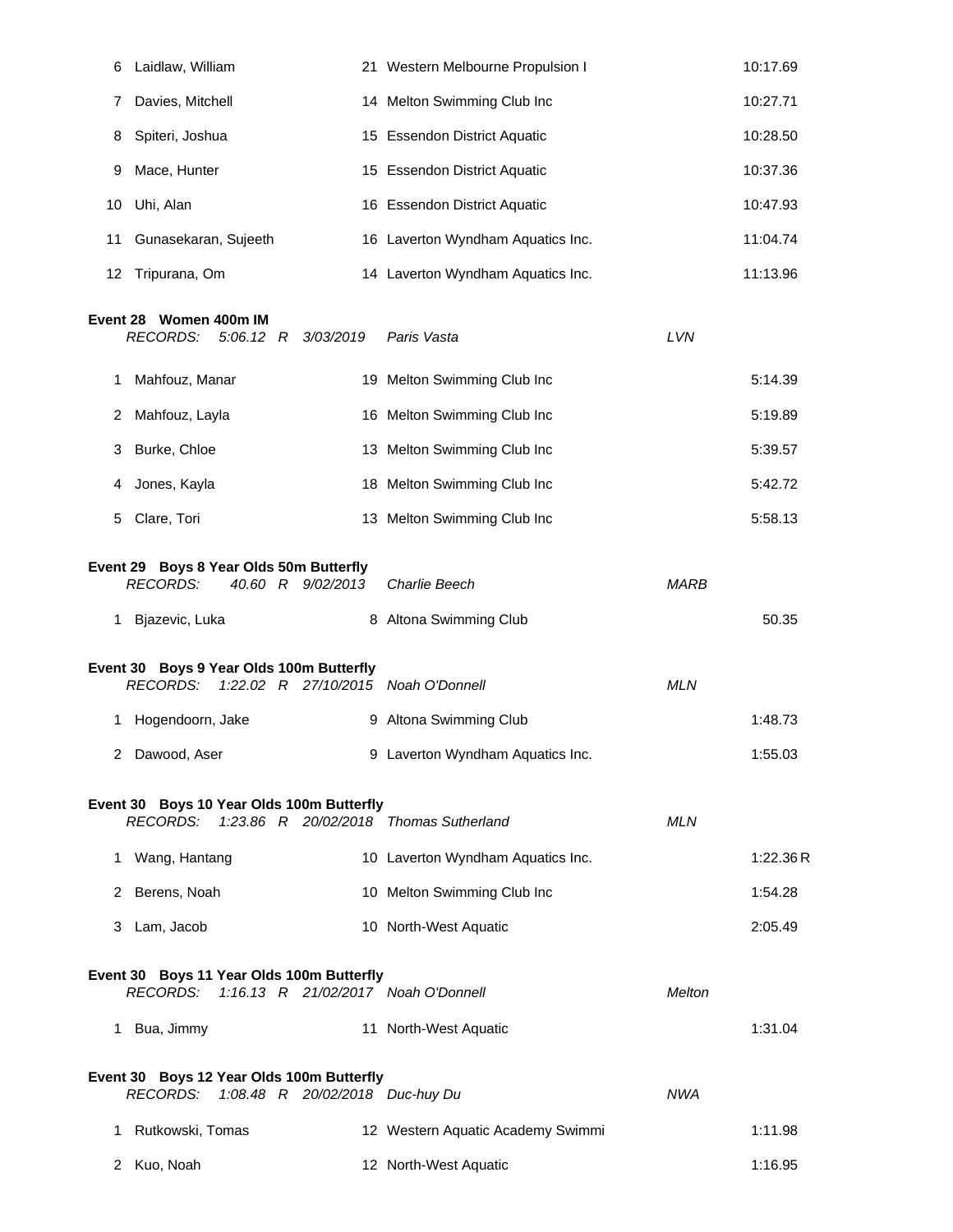| Lam, Anjay             | 12 North-West Aquatic             | 1:20.98 |
|------------------------|-----------------------------------|---------|
| Davies, Spencer        | 12 Melton Swimming Club Inc       | 1:26.03 |
| 5 Kanungo, Yash        | 12 Laverton Wyndham Aquatics Inc. | 1:29.78 |
| --- Ibaan, Marc Damien | 12 Western Aquatic Academy Swimmi | DQ.     |

#### **Event 31 Boys 13 Year Olds 100m Butterfly**

|    | RECORDS:        |  | 1:03.61 R 3/03/2019 | Duc-huv Du                        | <b>NWA</b> |         |
|----|-----------------|--|---------------------|-----------------------------------|------------|---------|
|    | Lachama, Yuan   |  |                     | 13 Melton Swimming Club Inc       |            | 1:14.45 |
| 2  | Krueger, Owen   |  |                     | 13 Westbourne Swim Club           |            | 1:16.28 |
| 3  | Cay, Lucas      |  |                     | 13 Melton Swimming Club Inc       |            | 1:22.33 |
|    | 4 McKenzie, Zac |  |                     | 13 Agua Wolves Swimming Club Inc  |            | 1:26.61 |
| 5. | Mai, Mathew     |  |                     | 13 Laverton Wyndham Aquatics Inc. |            | 1:33.54 |

# **Event 31 Boys 14 Year Olds 100m Butterfly**

*RECORDS: 1:02.65 R 27/10/2015 Marco Soesanto WYN*

|    | Sorokoletov, Dmitry | 14 Western Aquatic Academy Swimmi | 1:03.62 |
|----|---------------------|-----------------------------------|---------|
|    | 2 Berens, Peter     | 14 Melton Swimming Club Inc       | 1:07.73 |
|    | 3 Elhefny, Adam     | 14 Laverton Wyndham Aquatics Inc. | 1:09.52 |
| 4  | Villegas, Enrico    | 14 Melton Swimming Club Inc       | 1:13.14 |
|    | 5 Davies, Mitchell  | 14 Melton Swimming Club Inc       | 1:13.55 |
| *6 | Lodge, Colin        | 14 Western Aquatic Academy Swimmi | 1:15.53 |
| *6 | Andres, Jhonathan   | 14 Western Aquatic Academy Swimmi | 1:15.53 |
|    | 8 Sreeram, Anagh    | 14 Melton Swimming Club Inc       | 1:18.03 |
| 9  | Russell, Jonathan   | 14 Western Aquatic Academy Swimmi | 1:21.43 |
| 10 | Tripurana, Om       | 14 Laverton Wyndham Aquatics Inc. | 1:23.41 |

## **Event 31 Boys 15 Year Olds 100m Butterfly**

*RECORDS: 58.67 R 21/02/2017 Jack Carr Melton*

| R 21/02/2017 Jack C |  |
|---------------------|--|
|                     |  |

|   | Elgammal, Ahmed   | 15 Western Melbourne Propulsion I | 1:04.87 |
|---|-------------------|-----------------------------------|---------|
| 2 | Nimmo, Jacob      | 15 North-West Aquatic             | 1:06.03 |
|   | 3 Spiteri, Joshua | 15 Essendon District Aquatic      | 1:07.57 |
|   | 4 Morrow, Jack    | 15 Western Melbourne Propulsion I | 1:08.65 |
|   | 5 Nolta, Benjamin | 15 Melton Swimming Club Inc       | 1:10.03 |
| 6 | Mace, Hunter      | 15 Essendon District Aquatic      | 1:13.03 |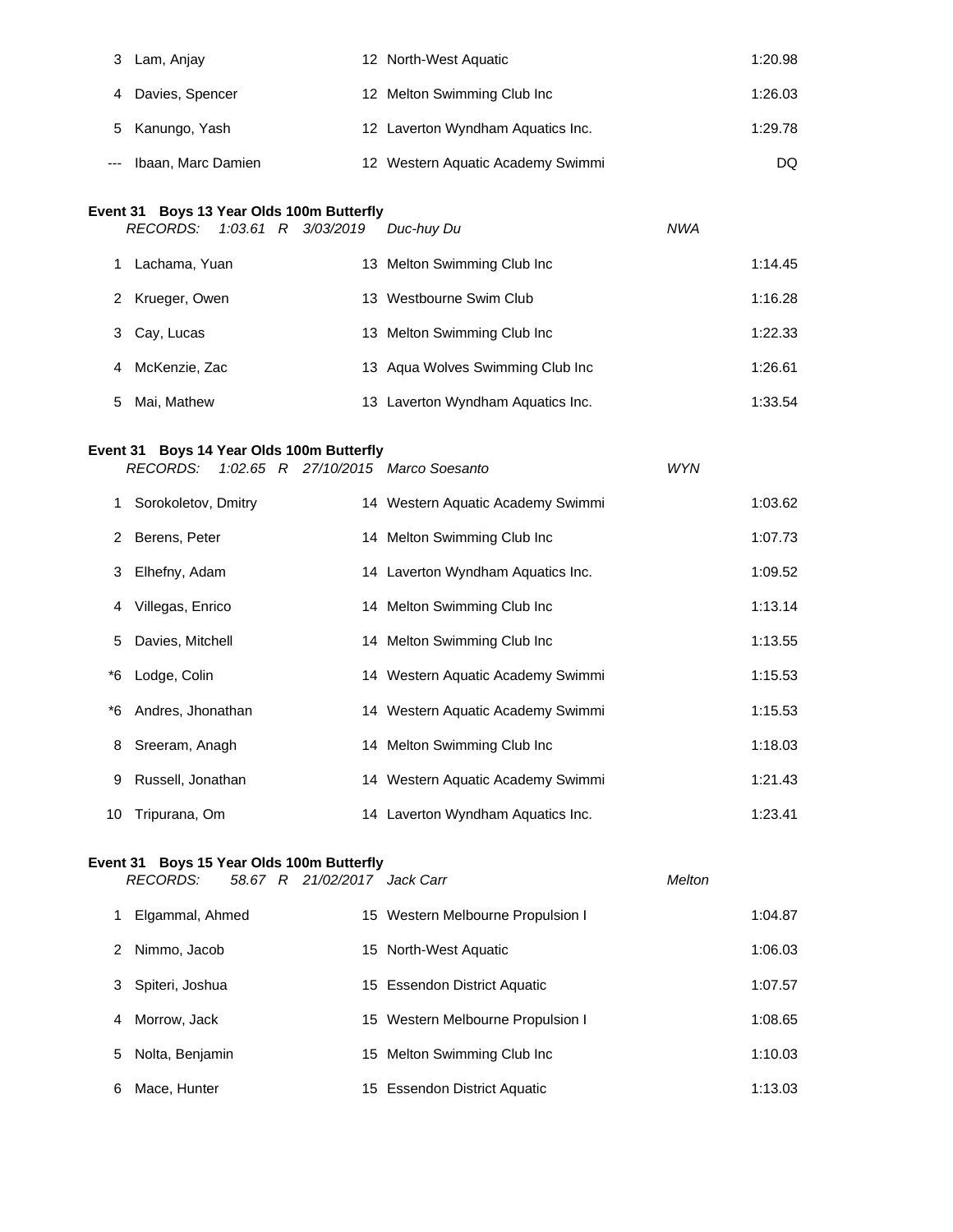|   | Event 31 Boys 16 Year Olds 100m Butterfly<br><b>RECORDS:</b> |                               | 1:00.45 R 13/10/2019 Johann Stickland | <b>PROP</b>            |
|---|--------------------------------------------------------------|-------------------------------|---------------------------------------|------------------------|
| 1 | O'Donnell, Noah                                              |                               | 16 Western Melbourne Propulsion I     | 1:03.13                |
| 2 | Uhi, Alan                                                    |                               | 16 Essendon District Aquatic          | 1:03.51                |
| 3 | Scodella, Samuel                                             |                               | 16 Western Melbourne Propulsion I     | 1:08.45                |
| 4 | Gunasekaran, Sujeeth                                         |                               | 16 Laverton Wyndham Aquatics Inc.     | 1:09.60                |
| 5 | Djie-Spiteri, Joshua                                         |                               | 16 Melton Swimming Club Inc           | 1:14.36                |
| 6 | Jenks, Andrew                                                |                               | 16 Melton Swimming Club Inc           | 1:16.69                |
| 7 | Salmon, Oliver                                               |                               | 16 Western Melbourne Propulsion I     | 1:21.04                |
| 8 | Gleeson, William                                             |                               | 16 North-West Aquatic                 | 1:23.46                |
|   | Event 31 Boys 17 Year Olds 100m Butterfly<br><b>RECORDS:</b> |                               |                                       | <b>ALT</b>             |
|   |                                                              | 1:02.79 R 3/03/2019           | Tom Frisby                            |                        |
| 1 | Morrow, James                                                |                               | 17 Western Melbourne Propulsion I     | 1:01.98R               |
| 2 | Bate, Hayden                                                 |                               | 17 Laverton Wyndham Aquatics Inc.     | 1:05.21                |
|   | Event 31 Boys 18 & Over 100m Butterfly<br><b>RECORDS:</b>    | 53.57 R 11/11/2014 Arren Quek |                                       | <b>Propulsion Aqtc</b> |
| 1 | Mcbride, James                                               |                               | 20 Western Melbourne Propulsion I     | 58.31                  |
| 2 | Zubcic, Luka                                                 |                               | 25 Western Melbourne Propulsion I     | 58.92                  |
| 3 | Dilissen, Robbe                                              |                               | 22 Western Melbourne Propulsion I     | 59.77                  |
| 4 | Gillard, Jack                                                |                               | 19 Melton Swimming Club Inc           | 1:00.11                |
| 5 | Paterson, Nathan                                             |                               | 18 Melton Swimming Club Inc           | 1:03.15                |
| 6 | Selwood, Adam                                                |                               | 22 Western Melbourne Propulsion I     | 1:05.29                |
| 7 | Matthews, Brodie                                             |                               | 19 Melton Swimming Club Inc           | 1:06.05                |
| 8 | Wills, Mitchell                                              |                               | 24 Melton Swimming Club Inc           | 1:07.42                |
| 9 | Wills, Benjamin                                              |                               | 21 Melton Swimming Club Inc           | 1:11.88                |
|   | Event 32 Women 200m Freestyle<br><b>RECORDS:</b>             | $2:06.54$ R $12/11/2011$      | Natalie Vercher                       | <b>WYN</b>             |
| 1 | Hart, Dominique                                              |                               | 21 Western Melbourne Propulsion I     | 2:10.54                |
| 2 | Mahfouz, Layla                                               |                               | 16 Melton Swimming Club Inc           | 2:11.49                |
| 3 | Huell, Caitlin                                               |                               | 20 Western Melbourne Propulsion I     | 2:15.66                |
| 4 | Knott, Ruby                                                  |                               | 18 Western Melbourne Propulsion I     | 2:16.04                |
| 5 | Ballan, Sophia                                               |                               | 13 Western Aquatic Academy Swimmi     | 2:21.61                |
| 6 | Boudville, Frances                                           |                               | 13 North-West Aquatic                 | 2:24.85                |
| 7 | Tulloch, Emily                                               |                               | 14 North-West Aquatic                 | 2:25.11                |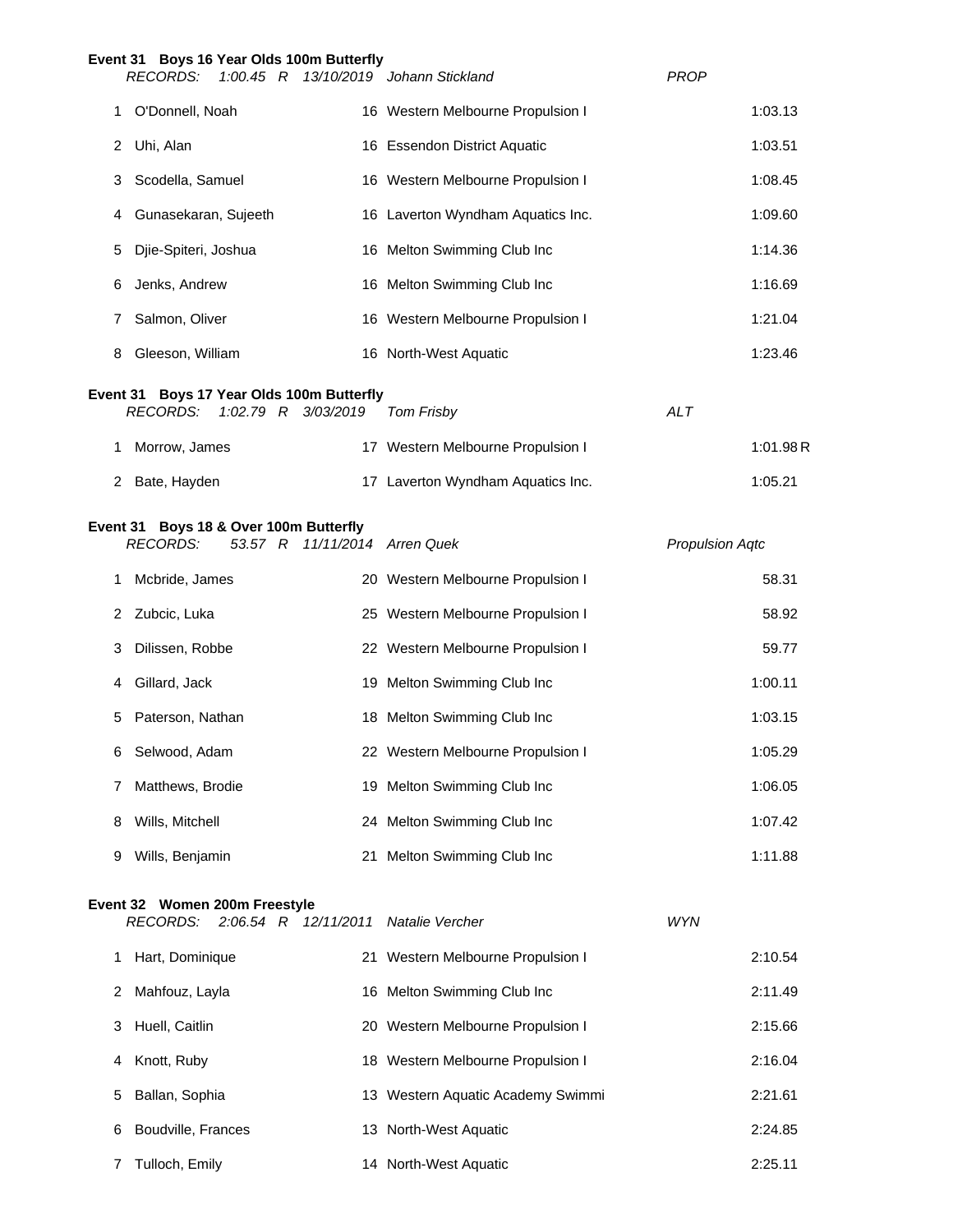| 8   | Jones, Kayla                                                           |    | 18 Melton Swimming Club Inc       | 2:25.78     |
|-----|------------------------------------------------------------------------|----|-----------------------------------|-------------|
| 9   | Scodella, Sienna                                                       |    | 13 Western Melbourne Propulsion I | 2:26.33     |
| 10  | Valori, Scarlet                                                        |    | 15 Melton Swimming Club Inc       | 2:27.38     |
| 11  | Clare, Tori                                                            |    | 13 Melton Swimming Club Inc       | 2:27.56     |
| 12  | Fruscalzo, Emily                                                       |    | 16 Melton Swimming Club Inc       | 2:27.99     |
| 13  | Wang, Ya Ruolan                                                        |    | 11 Essendon District Aquatic      | 2:28.67     |
| 14  | Richardson, Ella                                                       |    | 19 Melton Swimming Club Inc       | 2:29.65     |
| 15  | Moore, Coco                                                            |    | 15 Western Melbourne Propulsion I | 2:30.96     |
| 16  | Bilszta, Molly                                                         |    | 17 Western Aquatic Academy Swimmi | 2:33.09     |
| 17  | Vaughan, Rose                                                          |    | 14 Western Melbourne Propulsion I | 2:33.68     |
| 18  | Ristig, Charlotte                                                      |    | 14 Western Melbourne Propulsion I | 2:34.25     |
| 19  | Barnett, Dayna                                                         |    | 15 Western Melbourne Propulsion I | 2:34.56     |
| 20  | Morgan, Shelby                                                         |    | 13 Western Melbourne Propulsion I | 2:35.10     |
| 21  | Van Diemen, Millicent                                                  |    | 13 North-West Aquatic             | 2:39.15     |
| 22  | Cody, Madison                                                          |    | 15 Laverton Wyndham Aquatics Inc. | 2:39.24     |
| 23  | Lee, Yeju                                                              |    | 14 Laverton Wyndham Aquatics Inc. | 2:40.37     |
| 24  | Sporcic, Indy                                                          |    | 14 Essendon District Aquatic      | 2:40.83     |
| 25  | Lee, Yan                                                               |    | 13 Western Aquatic Academy Swimmi | 2:40.86     |
| 26  | Sacdpraseuth, Georgia                                                  |    | 13 Western Aquatic Academy Swimmi | 2:41.44     |
| 27  | Miller, Taylor                                                         | 11 | Melton Swimming Club Inc          | 2:42.28     |
| 28  | General, Lynette                                                       |    | 12 Melton Swimming Club Inc       | 2:46.59     |
| 29  | Tabart, Lucinda                                                        |    | 14 Laverton Wyndham Aquatics Inc. | 2:48.77     |
| 30  | Bloomfield, Ava                                                        |    | 11 North-West Aquatic             | 3:00.73     |
| 31  | Hutchinson, Ally                                                       |    | 11 Western Melbourne Propulsion I | 3:09.56     |
| --- | Davie, Zara                                                            |    | 15 Western Aquatic Academy Swimmi | DQ          |
|     | Event 33 Boys 8 Year Olds 50m Backstroke<br><b>RECORDS:</b><br>42.54 R |    | 13/10/2019 Hantang Wang           | <b>WYCS</b> |
| 1   | Gilbertson, Edward                                                     |    | 8 North-West Aquatic              | 47.60       |
| 2   | Bjazevic, Luka                                                         |    | 8 Altona Swimming Club            | 51.32       |
|     |                                                                        |    |                                   |             |

3 Kaygusuz, Miran 1:03.59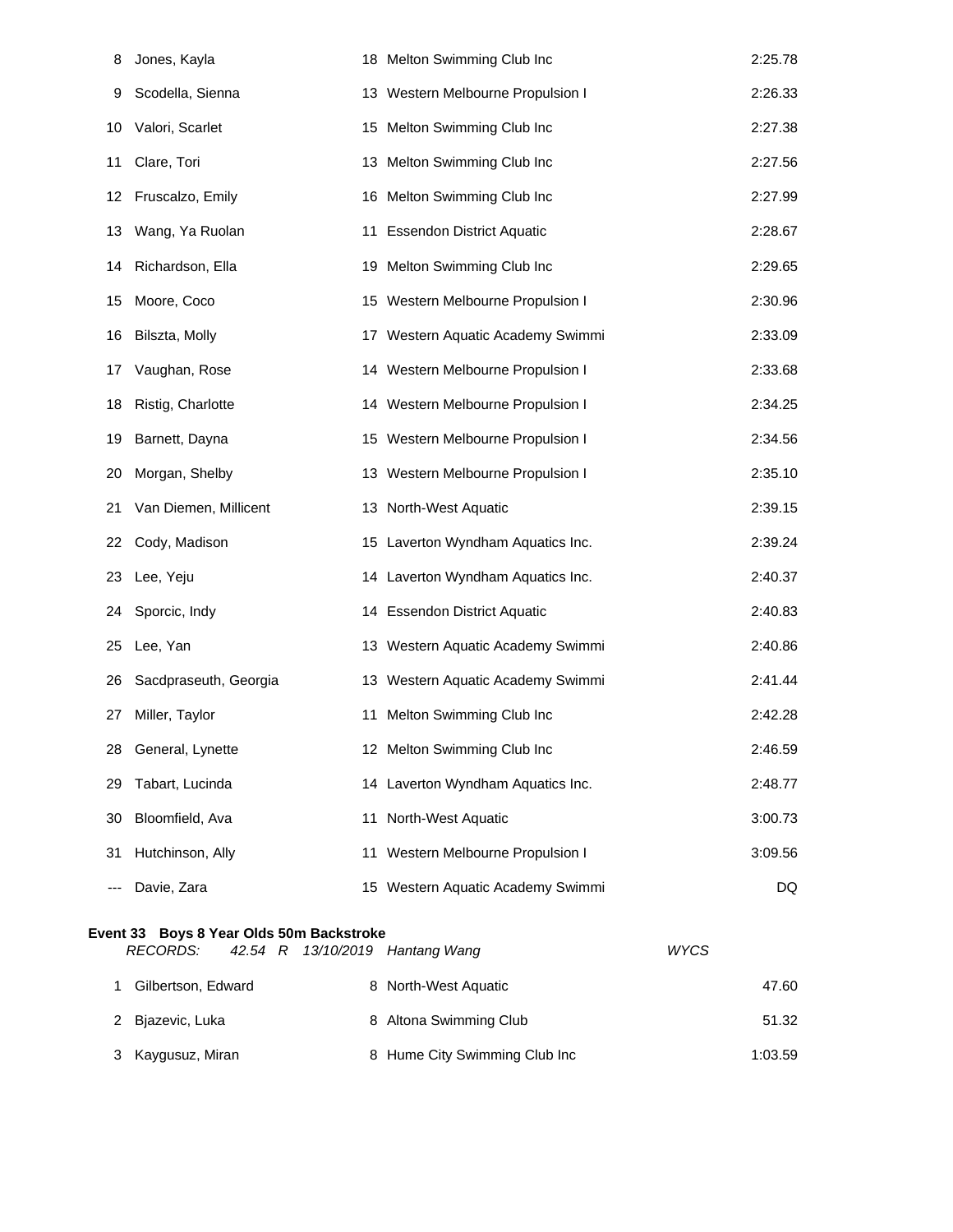|    | Event 34 Boys 9 Year Olds 100m Backstroke<br>RECORDS:         | 1:23.48 R 11/10/2014 Stone Ma |                                       | <i>MARB</i> |         |
|----|---------------------------------------------------------------|-------------------------------|---------------------------------------|-------------|---------|
|    | 1 Mancini, Daniele                                            |                               | 9 Essendon District Aquatic           |             | 1:40.62 |
|    |                                                               |                               |                                       |             |         |
|    | 2 Dawood, Aser                                                |                               | 9 Laverton Wyndham Aquatics Inc.      |             | 1:47.99 |
|    | 3 De Moraes Padovani, Gianluca                                |                               | 9 Artemis Aquatics                    | 1:51.23     |         |
|    | 4 Galliott, Mitchell                                          |                               | 9 Western Aquatic Academy Swimmi      |             | 1:53.57 |
|    | Event 34 Boys 10 Year Olds 100m Backstroke<br>RECORDS:        |                               | 1:18.97 R 13/10/2013 Johann Stickland | <b>EDA</b>  |         |
|    | 1 Wang, Hantang                                               |                               | 10 Laverton Wyndham Aquatics Inc.     | 1:23.75     |         |
|    | 2 Lam, Jacob                                                  |                               | 10 North-West Aquatic                 | 1:37.82     |         |
|    | 3 Berens, Noah                                                |                               | 10 Melton Swimming Club Inc           | 1:38.84     |         |
|    | Event 34 Boys 11 Year Olds 100m Backstroke                    |                               |                                       |             |         |
|    | RECORDS: 1:13.41 R 14/11/2011 Ryland Brian                    |                               |                                       | <b>WYN</b>  |         |
|    | 1 Hume, Joshua                                                |                               | 11 Western Melbourne Propulsion I     | 1:24.23     |         |
|    | 2 Bua, Jimmy                                                  |                               | 11 North-West Aquatic                 | 1:28.03     |         |
|    | 3 De Fazio, Jack                                              |                               | 11 North-West Aquatic                 | 1:29.41     |         |
|    | 4 Golubovic, Filip                                            |                               | 11 Western Melbourne Propulsion I     | 1:34.82     |         |
| 5  | Zimo Song, Tiger                                              |                               | 11 Laverton Wyndham Aquatics Inc.     | 1:43.11     |         |
|    |                                                               |                               |                                       |             |         |
|    | Event 34 Boys 12 Year Olds 100m Backstroke<br><b>RECORDS:</b> |                               | 1:09.07 R 18/11/2012 Ryland Brian     | <b>WYN</b>  |         |
|    | 1 Rutkowski, Tomas                                            |                               | 12 Western Aquatic Academy Swimmi     | 1:19.33     |         |
| 2  | Lam, Anjay                                                    |                               | 12 North-West Aquatic                 |             | 1:20.54 |
| 3  | Kuo, Noah                                                     |                               | 12 North-West Aquatic                 |             | 1:22.83 |
| 4  | Kanungo, Yash                                                 |                               | 12 Laverton Wyndham Aquatics Inc.     |             | 1:25.34 |
| 5  | Davies, Spencer                                               |                               | 12 Melton Swimming Club Inc           |             | 1:27.19 |
| 6  | De Fazio, Charlie                                             |                               | 12 North-West Aquatic                 |             | 1:29.55 |
| 7  | Mumford, Finlay                                               |                               | 12 Essendon District Aquatic          |             | 1:30.10 |
| 8  | Armour-Brasier, James                                         |                               | 12 Laverton Wyndham Aquatics Inc.     |             | 1:31.48 |
| 9  | Tolouli, Phillip                                              |                               | 12 Hume City Swimming Club Inc        |             | 1:39.49 |
| 10 | Bayley, George                                                |                               | 12 Hume City Swimming Club Inc        |             | 1:45.48 |
|    |                                                               |                               |                                       |             |         |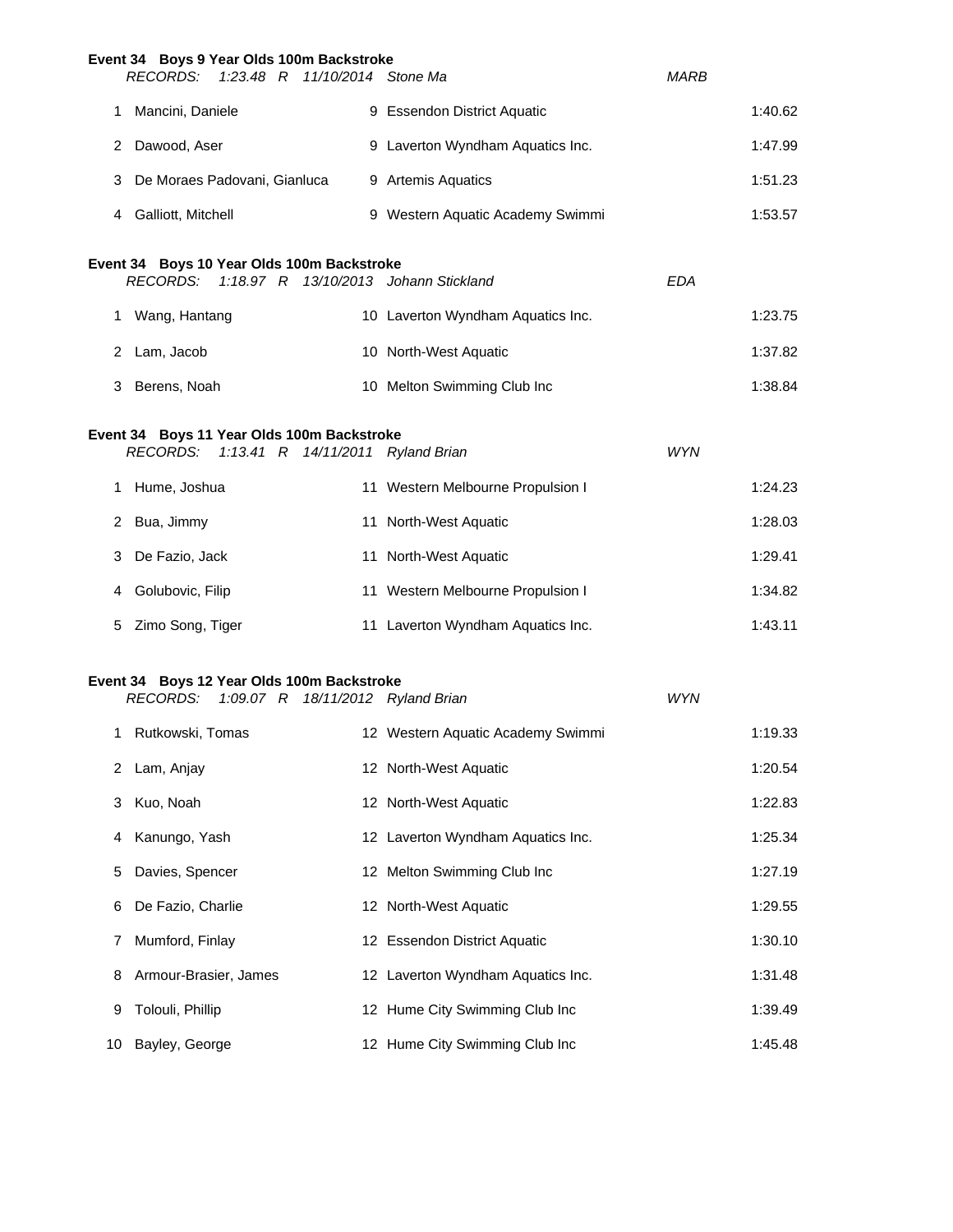|     | Event 35 Boys 13 Year Olds 100m Backstroke |                                   |            |         |
|-----|--------------------------------------------|-----------------------------------|------------|---------|
|     | RECORDS:<br>1:06.99 R 20/02/2018 Stone Ma  |                                   | <b>NWA</b> |         |
|     | 1 Krueger, Owen                            | 13 Westbourne Swim Club           |            | 1:15.61 |
|     | 2 Lachama, Yuan                            | 13 Melton Swimming Club Inc       |            | 1:16.32 |
| 3   | Cay, Lucas                                 | 13 Melton Swimming Club Inc       |            | 1:18.49 |
| 4   | Tang, Rodney                               | 13 Laverton Wyndham Aquatics Inc. |            | 1:20.30 |
| 5   | Mai, Mathew                                | 13 Laverton Wyndham Aquatics Inc. |            | 1:22.27 |
| 6   | Goodwin, Aidan                             | 13 North-West Aquatic             |            | 1:23.86 |
| 7   | Galliott, Ryan                             | 13 Western Aquatic Academy Swimmi |            | 1:23.90 |
| 8   | Curcic, Max                                | 13 Hume City Swimming Club Inc    |            | 1:27.09 |
| 9   | McKenzie, Zac                              | 13 Aqua Wolves Swimming Club Inc  |            | 1:29.38 |
| 10  | Roshier, Hayden                            | 13 Melton Swimming Club Inc       |            | 1:38.68 |
| 11  | Bayley, Henry                              | 13 Hume City Swimming Club Inc    |            | 1:39.65 |
| --- | Cody, Reef                                 | 13 Laverton Wyndham Aquatics Inc. |            | DQ      |

# **Event 35 Boys 14 Year Olds 100m Backstroke**

|   | RECORDS:              |  | 1:03.11 R 20/02/2018 Johann Stickland | <b>PROP</b> |         |
|---|-----------------------|--|---------------------------------------|-------------|---------|
|   | 1 Berens, Peter       |  | 14 Melton Swimming Club Inc           |             | 1:07.22 |
|   | 2 Sorokoletov, Dmitry |  | 14 Western Aquatic Academy Swimmi     |             | 1:08.01 |
| 3 | Villegas, Enrico      |  | 14 Melton Swimming Club Inc           |             | 1:12.84 |
|   | 4 Elhefny, Adam       |  | 14 Laverton Wyndham Aquatics Inc.     |             | 1:13.28 |
| 5 | Panknin, Daniel       |  | 14 Western Melbourne Propulsion I     |             | 1:14.65 |
|   | 6 Andres, Jhonathan   |  | 14 Western Aquatic Academy Swimmi     |             | 1:16.25 |
| 7 | Davies, Mitchell      |  | 14 Melton Swimming Club Inc           |             | 1:19.25 |
| 8 | Dixon, Cooper         |  | 14 Laverton Wyndham Aquatics Inc.     |             | 1:23.87 |
| 9 | Dayananda, Harshana   |  | 14 Laverton Wyndham Aquatics Inc.     |             | 1:31.83 |

# **Event 35 Boys 15 Year Olds 100m Backstroke**

*RECORDS: 1:01.85 R 15/11/2011 Andrew Jarvis WYN* Morrow, Jack 15 Western Melbourne Propulsion I 1:05.85 2 Spiteri, Joshua 15 Essendon District Aquatic 1:06.43 3 Nolta, Benjamin 15 Melton Swimming Club Inc 1:11.02

4 Elgammal, Ahmed 15 Western Melbourne Propulsion I 1:13.90

5 Mace, Hunter 1:19.21 15 Essendon District Aquatic 1:19.21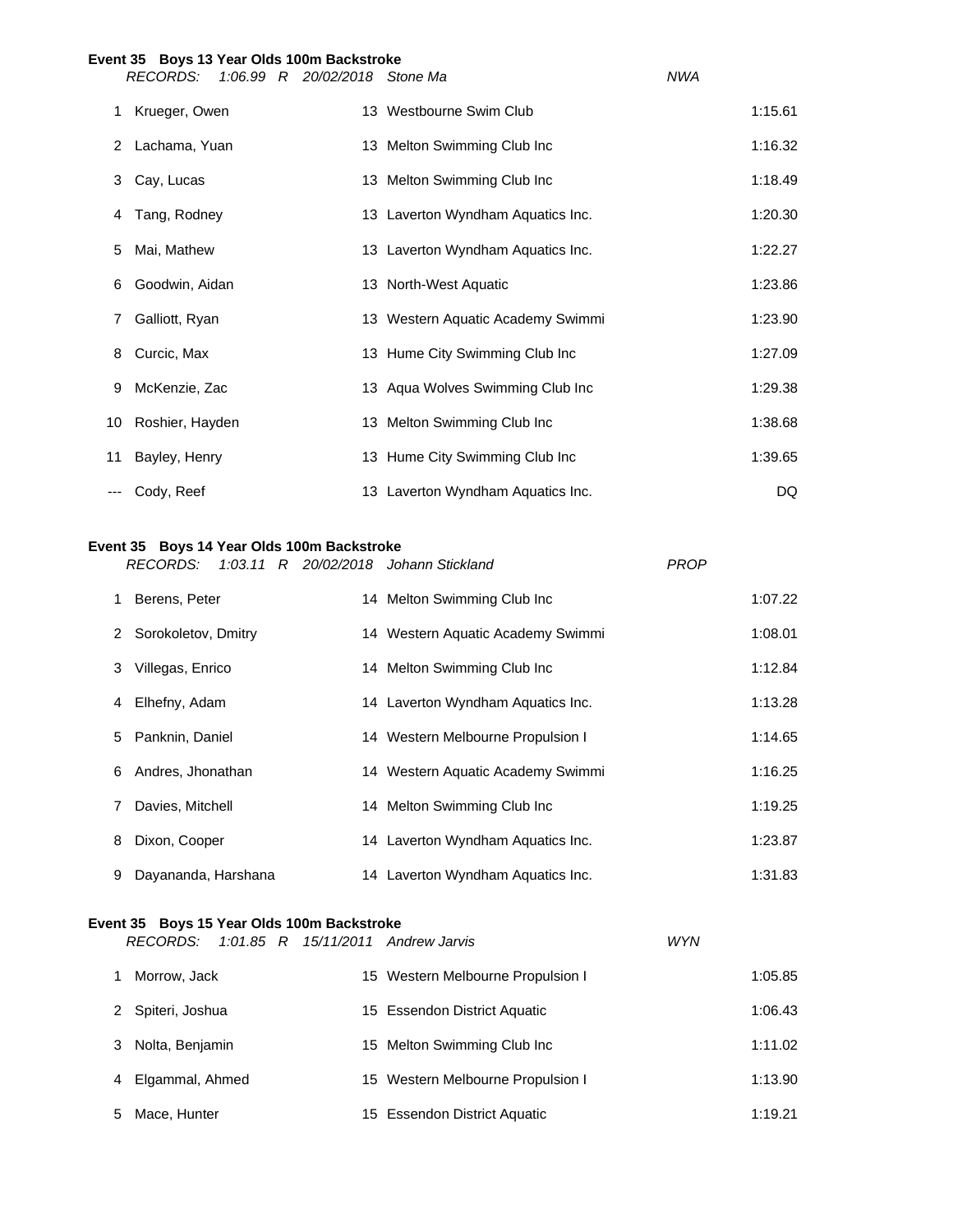|    | Event 35 Boys 16 Year Olds 100m Backstroke<br>$1:02.38$ R<br>RECORDS:                              |            | 13/10/2013 Luka Zubcic            | <b>EDA</b>  |          |
|----|----------------------------------------------------------------------------------------------------|------------|-----------------------------------|-------------|----------|
| 1  | O'Donnell, Noah                                                                                    |            | 16 Western Melbourne Propulsion I |             | 1:03.61  |
| 2  | Uhi, Alan                                                                                          |            | 16 Essendon District Aquatic      |             | 1:03.63  |
| 3  | Scodella, Samuel                                                                                   |            | 16 Western Melbourne Propulsion I |             | 1:07.27  |
| 4  | Salmon, Oliver                                                                                     |            | 16 Western Melbourne Propulsion I |             | 1:13.34  |
| 5  | Gunasena, Sohan                                                                                    |            | 16 Laverton Wyndham Aquatics Inc. |             | 1:14.27  |
| 6  | Gunasekaran, Sujeeth                                                                               |            | 16 Laverton Wyndham Aquatics Inc. |             | 1:15.68  |
| 7  | Gleeson, William                                                                                   |            | 16 North-West Aquatic             |             | 1:23.48  |
|    | Event 35 Boys 17 Year Olds 100m Backstroke<br><b>RECORDS:</b><br>1:02.44 R 20/02/2018 Liam Laidlaw |            |                                   | <b>PROP</b> |          |
| 1. | Cruz, Joeuel                                                                                       |            | 17 Western Aquatic Academy Swimmi |             | 1:04.73  |
|    | 2 Bate, Hayden                                                                                     |            | 17 Laverton Wyndham Aquatics Inc. |             | 1:09.92  |
| 3  | Morrow, James                                                                                      |            | 17 Western Melbourne Propulsion I |             | 1:09.97  |
|    | Event 35 Boys 18 & Over 100m Backstroke<br><b>RECORDS:</b><br>1:01.91 R 3/03/2019                  |            | Marco Soesanto                    | LVN         |          |
| 1  | Mcbride, James                                                                                     |            | 20 Western Melbourne Propulsion I |             | 1:00.55R |
| 2  | Tulloch, Joshua                                                                                    |            | 18 North-West Aquatic             |             | 1:03.18  |
| 3  | Stickland, Johann                                                                                  |            | 19 Western Melbourne Propulsion I |             | 1:04.25  |
| 4  | Laidlaw, William                                                                                   |            | 21 Western Melbourne Propulsion I |             | 1:06.31  |
| 5  | Gillard, Jack                                                                                      |            | 19 Melton Swimming Club Inc       |             | 1:06.55  |
| 6  | Wills, Mitchell                                                                                    |            | 24 Melton Swimming Club Inc       |             | 1:11.32  |
| 7  | Matthews, Brodie                                                                                   |            | 19 Melton Swimming Club Inc       |             | 1:12.58  |
| 8  | Paterson, Nathan                                                                                   |            | 18 Melton Swimming Club Inc       |             | 1:12.62  |
| 9  | Wills, Benjamin                                                                                    |            | 21 Melton Swimming Club Inc       |             | 1:15.08  |
|    | Event 36 Women 200m Backstroke<br><b>RECORDS:</b><br>$2:21.11$ R                                   | 13/11/2010 | <b>Kristy Dellios</b>             | <b>WYN</b>  |          |
| 1  | Mahfouz, Manar                                                                                     |            | 19 Melton Swimming Club Inc       |             | 2:27.82  |
| 2  | Richardson, Ella                                                                                   |            | 19 Melton Swimming Club Inc       |             | 2:38.34  |
| 3  | Brownbill, Aleesha                                                                                 |            | 19 Melton Swimming Club Inc       |             | 2:39.05  |
| 4  | Mahfouz, Layla                                                                                     |            | 16 Melton Swimming Club Inc       |             | 2:41.22  |
| 5  | Mifsud, Mia                                                                                        |            | 12 Essendon District Aquatic      |             | 2:41.48  |
| 6  | Tulloch, Emily                                                                                     |            | 14 North-West Aquatic             |             | 2:45.30  |
| 7  | Wang, Ya Ruolan                                                                                    |            | 11 Essendon District Aquatic      |             | 2:45.91  |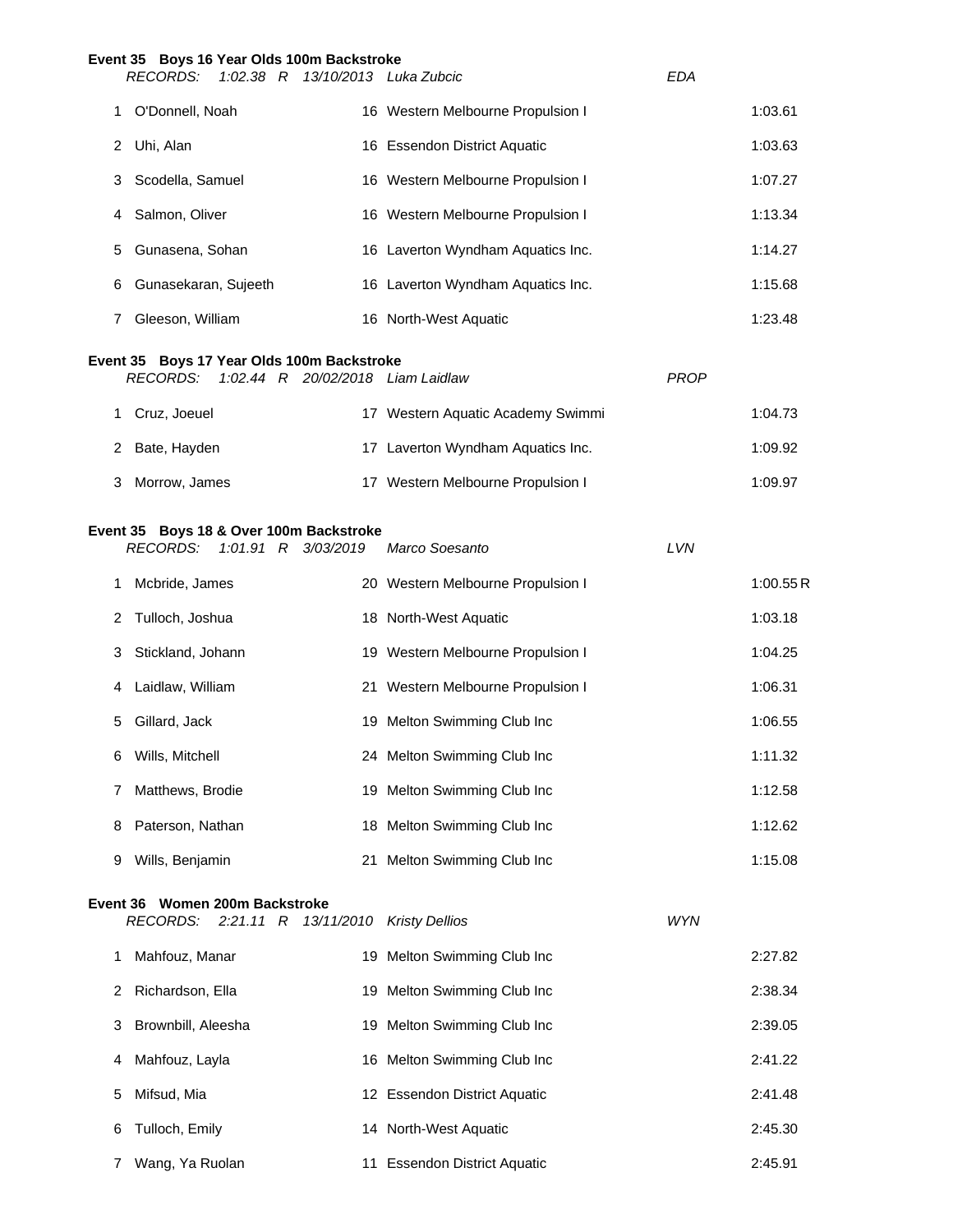| 8  | Sporcic, Indy         |    | 14 Essendon District Aquatic      | 2:47.29 |
|----|-----------------------|----|-----------------------------------|---------|
| 9  | Burke, Chloe          | 13 | Melton Swimming Club Inc          | 2:49.96 |
| 10 | Van Diemen, Millicent |    | 13 North-West Aquatic             | 2:53.84 |
| 11 | Welch, Mayshara       |    | 13 Western Aquatic Academy Swimmi | 2:57.40 |
|    | 12 Miller, Taylor     | 11 | Melton Swimming Club Inc          | 2:58.42 |
| 13 | General, Lynette      |    | 12 Melton Swimming Club Inc       | 3:08.74 |
| 14 | Bloomfield, Ava       |    | 11 North-West Aquatic             | 3:20.49 |

## **Event 37 Men 4x50m Medley Relay**

|       | <b>RECORDS:</b><br>1:48.63 R 3/03/2019                                                                    | Melbourne University Prop (T.Pearson, A Selwood, J Stickland, L Laidlaw) |             |         |
|-------|-----------------------------------------------------------------------------------------------------------|--------------------------------------------------------------------------|-------------|---------|
| 1.    | Melton Swimming Club Inc (A)                                                                              |                                                                          |             | 1:57.39 |
|       | 2 Essendon District Aquatic (A)                                                                           |                                                                          |             | 1:58.69 |
| 3.    | Western Aquatic Academy Swimmi (A)                                                                        |                                                                          |             | 2:07.57 |
| 4     | Melton Swimming Club Inc (B)                                                                              |                                                                          |             | 2:07.61 |
| 5     | Hume City Swimming Club Inc (B)                                                                           |                                                                          |             | 2:43.89 |
| ---   | Western Aquatic Academy Swimmi (B)                                                                        |                                                                          |             | DQ      |
| $---$ | Hume City Swimming Club Inc (A)                                                                           |                                                                          |             | DQ      |
|       | Event 38 Boys 8 Year Olds 50m Breaststroke<br><b>RECORDS:</b><br>48.77 R 13/10/2019 Hantang Wang          |                                                                          | <b>WYCS</b> |         |
|       | 1 Bjazevic, Luka                                                                                          | 8 Altona Swimming Club                                                   |             | 59.62   |
|       | 2 Gilbertson, Edward                                                                                      | 8 North-West Aquatic                                                     |             | 1:00.36 |
|       | Event 39 Boys 9 Year Olds 100m Breaststroke<br><b>RECORDS:</b><br>1:41.09 R 27/10/2015 Noah O'Donnell     |                                                                          | <b>MLN</b>  |         |
| 1.    | Mancini, Daniele                                                                                          | 9 Essendon District Aquatic                                              |             | 1:57.61 |
|       | 2 Galliott, Mitchell                                                                                      | 9 Western Aquatic Academy Swimmi                                         |             | 2:13.36 |
| 3     | Dawood, Aser                                                                                              | 9 Laverton Wyndham Aquatics Inc.                                         |             | 2:15.01 |
|       | Event 39 Boys 10 Year Olds 100m Breaststroke<br><b>RECORDS:</b><br>1:31.28 R 20/02/2018 Thomas Sutherland |                                                                          | <b>MLN</b>  |         |
|       | 1 Wang, Hantang                                                                                           | 10 Laverton Wyndham Aquatics Inc.                                        |             | 1:31.48 |
|       | 2 Lam, Jacob                                                                                              | 10 North-West Aquatic                                                    |             | 1:50.05 |
| 3     | Berens, Noah                                                                                              | 10 Melton Swimming Club Inc                                              |             | 2:02.18 |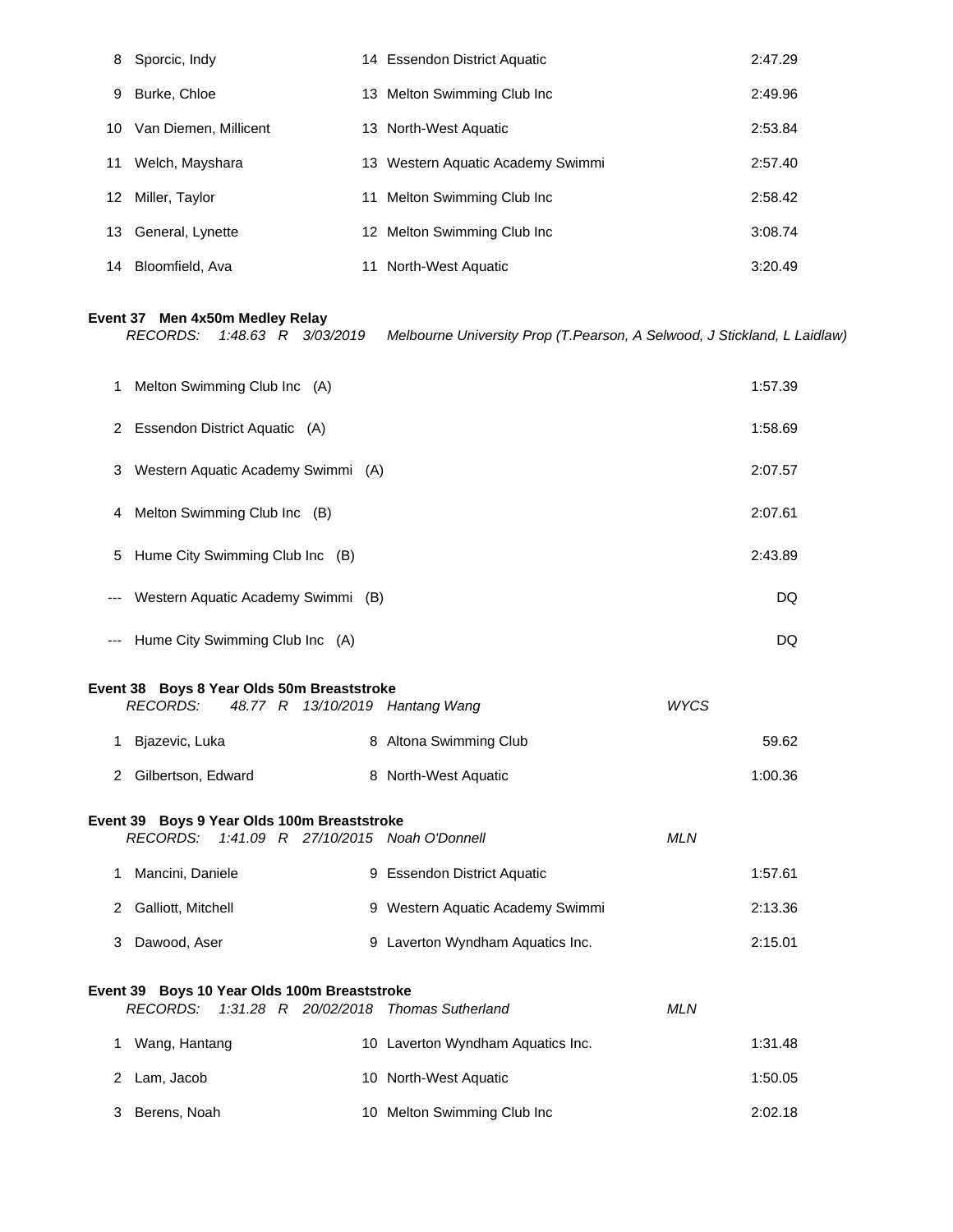|     | Event 39 Boys 11 Year Olds 100m Breaststroke                    |                    |  |                                     |            |         |
|-----|-----------------------------------------------------------------|--------------------|--|-------------------------------------|------------|---------|
|     | <b>RECORDS:</b>                                                 |                    |  | 1:23.52 R 27/10/2015 Karlos Nuestro | <b>MLN</b> |         |
| 1.  | Hume, Joshua                                                    |                    |  | 11 Western Melbourne Propulsion I   |            | 1:30.08 |
|     | 2 Bua, Jimmy                                                    |                    |  | 11 North-West Aquatic               |            | 1:30.52 |
|     | Event 39 Boys 12 Year Olds 100m Breaststroke<br><b>RECORDS:</b> | $1:18.67$ R $2015$ |  | Charles Lockley                     | <b>ALT</b> |         |
| 1.  | Lam, Anjay                                                      |                    |  | 12 North-West Aquatic               |            | 1:25.54 |
| 2   | Kuo, Noah                                                       |                    |  | 12 North-West Aquatic               |            | 1:26.11 |
| 3   | Davies, Spencer                                                 |                    |  | 12 Melton Swimming Club Inc         |            | 1:26.81 |
| 4   | Rutkowski, Tomas                                                |                    |  | 12 Western Aquatic Academy Swimmi   |            | 1:27.62 |
| 5   | Ibaan, Marc Damien                                              |                    |  | 12 Western Aquatic Academy Swimmi   |            | 1:38.57 |
| 6   | Kanungo, Yash                                                   |                    |  | 12 Laverton Wyndham Aquatics Inc.   |            | 1:39.16 |
| 7   | Armour-Brasier, James                                           |                    |  | 12 Laverton Wyndham Aquatics Inc.   |            | 1:40.74 |
| 8   | White-Gould, Morrison                                           |                    |  | 12 Laverton Wyndham Aquatics Inc.   |            | 1:44.72 |
| 9   | Huynh, Tommy                                                    |                    |  | 12 Western Aquatic Academy Swimmi   |            | 1:45.74 |
| 10  | Tolouli, Phillip                                                |                    |  | 12 Hume City Swimming Club Inc      |            | 1:51.59 |
| 11  | Bayley, George                                                  |                    |  | 12 Hume City Swimming Club Inc      |            | 1:52.20 |
| --- | Mumford, Finlay                                                 |                    |  | 12 Essendon District Aquatic        |            | DQ      |
|     | Event 40 Boys 13 Year Olds 100m Breaststroke<br><b>RECORDS:</b> |                    |  | 1:11.83 R 11/10/2014 Marco Soesanto | <b>WYN</b> |         |
| 1   | Lachama, Yuan                                                   |                    |  | 13 Melton Swimming Club Inc         |            | 1:25.01 |
| 2   | Cay, Lucas                                                      |                    |  | 13 Melton Swimming Club Inc         |            | 1:25.15 |
| 3   | Mai, Mathew                                                     |                    |  | 13 Laverton Wyndham Aquatics Inc.   |            | 1:31.66 |
| 4   | Tang, Rodney                                                    |                    |  | 13 Laverton Wyndham Aquatics Inc.   |            | 1:33.47 |
| 5   | Gilbertson, Lachlan                                             |                    |  | 13 North-West Aquatic               |            | 1:33.88 |
| 6   | McKenzie, Zac                                                   |                    |  | 13 Aqua Wolves Swimming Club Inc    |            | 1:37.32 |
| 7   | Goodwin, Aidan                                                  |                    |  | 13 North-West Aquatic               |            | 1:37.36 |
| 8   | Huynh, Jimmy                                                    |                    |  | 13 Western Aquatic Academy Swimmi   |            | 1:37.63 |
| 9   | Curcic, Max                                                     |                    |  | 13 Hume City Swimming Club Inc      |            | 1:40.57 |
| 10  | Roshier, Hayden                                                 |                    |  | 13 Melton Swimming Club Inc         |            | 1:42.54 |
| 11  | Galliott, Ryan                                                  |                    |  | 13 Western Aquatic Academy Swimmi   |            | 1:45.13 |
| 12  | Cody, Reef                                                      |                    |  | 13 Laverton Wyndham Aquatics Inc.   |            | 1:47.15 |
| 13  | Bayley, Henry                                                   |                    |  | 13 Hume City Swimming Club Inc      |            | 1:57.08 |
|     |                                                                 |                    |  |                                     |            |         |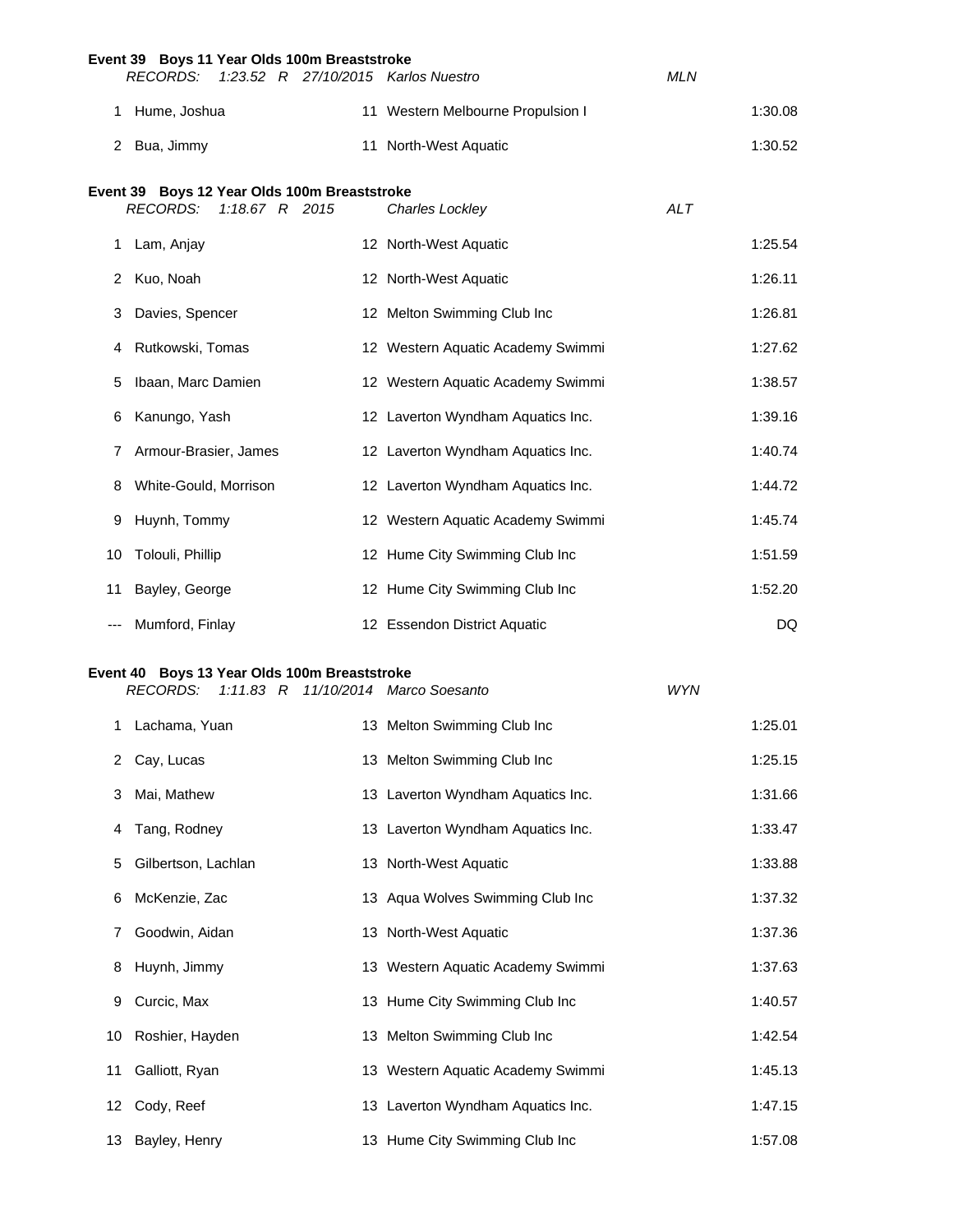|              | Event 40 Boys 14 Year Olds 100m Breaststroke |                                     |            |
|--------------|----------------------------------------------|-------------------------------------|------------|
|              | RECORDS:                                     | 1:10.71 R 27/10/2015 Marco Soesanto | <b>WYN</b> |
| 1            | Berens, Peter                                | 14 Melton Swimming Club Inc         | 1:19.16    |
| 2            | Davies, Mitchell                             | 14 Melton Swimming Club Inc         | 1:19.55    |
| 3            | Sorokoletov, Dmitry                          | 14 Western Aquatic Academy Swimmi   | 1:20.85    |
| 4            | Lodge, Colin                                 | 14 Western Aquatic Academy Swimmi   | 1:25.25    |
| 5            | Tripurana, Om                                | 14 Laverton Wyndham Aquatics Inc.   | 1:26.12    |
| 6            | Panknin, Daniel                              | 14 Western Melbourne Propulsion I   | 1:26.58    |
| $\mathbf{7}$ | Villegas, Enrico                             | 14 Melton Swimming Club Inc         | 1:27.77    |
| 8            | Andres, Jhonathan                            | 14 Western Aquatic Academy Swimmi   | 1:31.00    |
| 9            | Elhefny, Adam                                | 14 Laverton Wyndham Aquatics Inc.   | 1:31.34    |
| 10           | Dayananda, Harshana                          | 14 Laverton Wyndham Aquatics Inc.   | 1:40.24    |
| 11           | Busuttil, Lucas                              | 14 Melton Swimming Club Inc         | 1:47.79    |

## **Event 40 Boys 15 Year Olds 100m Breaststroke**

*RECORDS: 1:10.74 R 13/11/2010 Khoa Le MARB*

|   | Nimmo, Jacob       | 15 North-West Aquatic             | 1:09.43R |
|---|--------------------|-----------------------------------|----------|
| 2 | Elgammal, Ahmed    | 15 Western Melbourne Propulsion I | 1:23.41  |
| 3 | Morrow, Jack       | 15 Western Melbourne Propulsion I | 1:23.92  |
| 4 | Nolta, Benjamin    | 15 Melton Swimming Club Inc       | 1:23.95  |
| 5 | Qariagus, Jonathan | 15 Hume City Swimming Club Inc    | 1:24.91  |
| 6 | Spiteri, Joshua    | 15 Essendon District Aquatic      | 1:25.11  |
|   | Mondal, Ujaas      | 15 Essendon District Aquatic      | 1:47.08  |

#### **Event 40 Boys 16 Year Olds 100m Breaststroke**

|   | RECORDS:             |  | 1:08.37 R 21/02/2017 Thomas Pearson | <b>Propulsion Agtc</b> |
|---|----------------------|--|-------------------------------------|------------------------|
| 1 | O'Donnell, Noah      |  | 16 Western Melbourne Propulsion I   | 1:14.17                |
| 2 | Gleeson, William     |  | 16 North-West Aquatic               | 1:20.43                |
| 3 | Scodella, Samuel     |  | 16 Western Melbourne Propulsion I   | 1:20.83                |
| 4 | Salmon, Oliver       |  | 16 Western Melbourne Propulsion I   | 1:22.52                |
|   | 5 Gunasena, Sohan    |  | 16 Laverton Wyndham Aquatics Inc.   | 1:26.58                |
| 6 | Gunasekaran, Sujeeth |  | 16 Laverton Wyndham Aquatics Inc.   | 1:32.99                |
| 7 | Mohammed, Armaan     |  | 16 Hume City Swimming Club Inc      | 2:02.27                |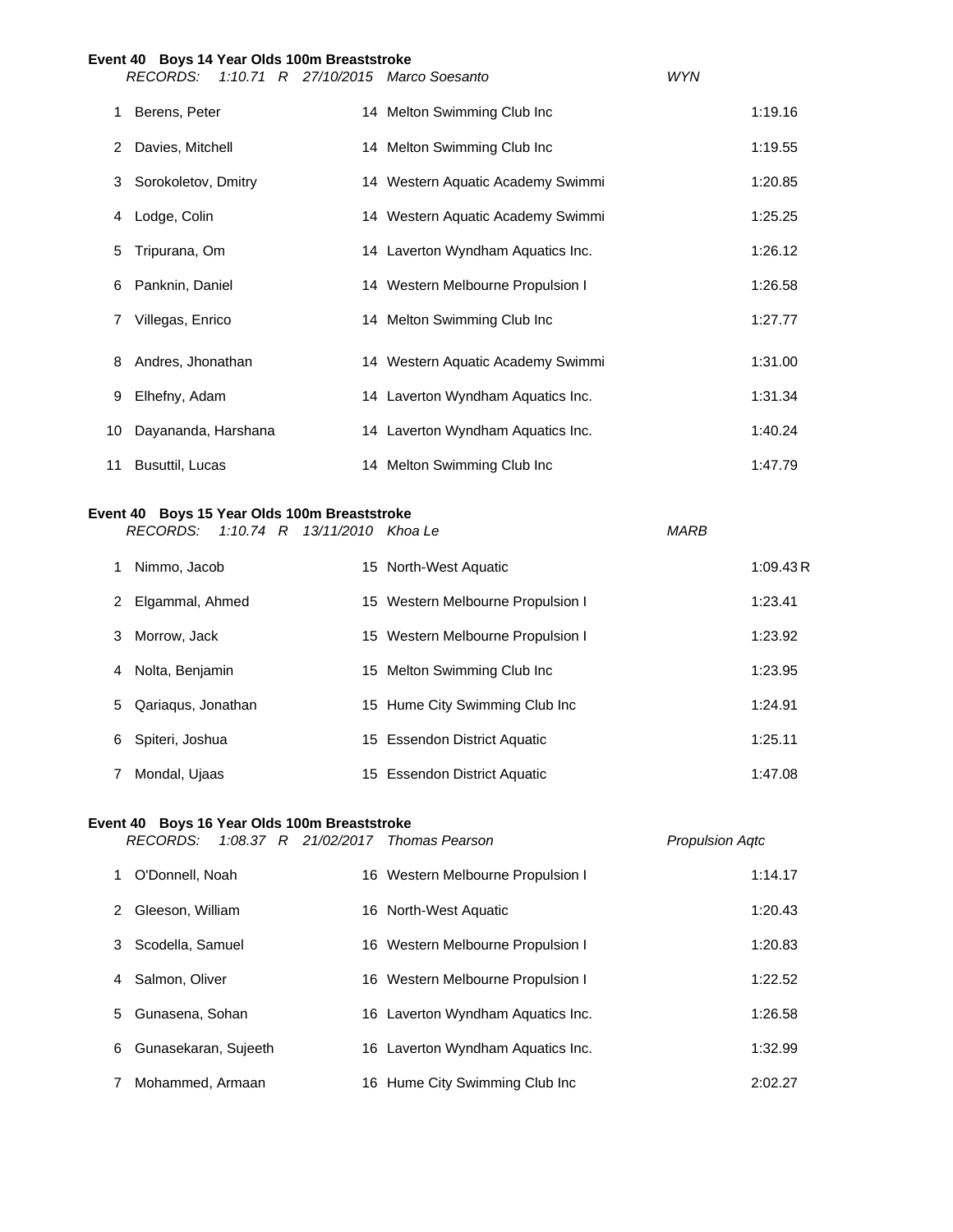|          | Event 40 Boys 17 Year Olds 100m Breaststroke<br>RECORDS:     |  |                     | 1:11.55 R 20/02/2018 Liam Laidlaw | PROP        |          |
|----------|--------------------------------------------------------------|--|---------------------|-----------------------------------|-------------|----------|
| 1.       | Morrow, James                                                |  |                     | 17 Western Melbourne Propulsion I |             | 1:12.98  |
| 2        | Bate, Hayden                                                 |  |                     | 17 Laverton Wyndham Aquatics Inc. |             | 1:15.00  |
|          |                                                              |  |                     |                                   |             |          |
|          | Event 40 Boys 18 & Over 100m Breaststroke<br><b>RECORDS:</b> |  | 1:07.38 R 3/03/2019 | Adam Selwood                      | <b>PROP</b> |          |
| 1.       | Selwood, Adam                                                |  |                     | 22 Western Melbourne Propulsion I |             | 1:05.69R |
| 2        | Seignior, Joshua                                             |  |                     | 21 Western Melbourne Propulsion I |             | 1:06.22R |
| 3        | Dilissen, Robbe                                              |  |                     | 22 Western Melbourne Propulsion I |             | 1:08.61  |
| 4        | Gillard, Jack                                                |  |                     | 19 Melton Swimming Club Inc       |             | 1:08.65  |
| 5        | Laidlaw, William                                             |  |                     | 21 Western Melbourne Propulsion I |             | 1:09.53  |
| 6        | Mcbride, James                                               |  |                     | 20 Western Melbourne Propulsion I |             | 1:10.89  |
| 7        | Amore, Luca                                                  |  |                     | 18 Essendon District Aquatic      |             | 1:12.81  |
| 8        | Stickland, Johann                                            |  |                     | 19 Western Melbourne Propulsion I |             | 1:14.30  |
| 9        | Paterson, Nathan                                             |  |                     | 18 Melton Swimming Club Inc       |             | 1:16.83  |
| 10       | Matthews, Brodie                                             |  |                     | 19 Melton Swimming Club Inc       |             | 1:19.38  |
| 11       | Wills, Mitchell                                              |  |                     | 24 Melton Swimming Club Inc       |             | 1:22.55  |
| 12       | Wills, Benjamin                                              |  |                     | 21 Melton Swimming Club Inc       |             | 1:24.95  |
|          |                                                              |  |                     |                                   |             |          |
| Event 41 | Women 200m Breaststroke<br><b>RECORDS:</b>                   |  | 2:37.64 R 3/03/2019 | Paris Vasta                       | LVN         |          |
| 1.       | Mahfouz, Manar                                               |  |                     | 19 Melton Swimming Club Inc       |             | 2:48.39  |
| 2        | Brownbill, Aleesha                                           |  |                     | 19 Melton Swimming Club Inc       |             | 2:54.45  |
| 3        | King, Chloe                                                  |  |                     | 16 Western Melbourne Propulsion I |             | 2:54.58  |
| 4        | Valori, Scarlet                                              |  |                     | 15 Melton Swimming Club Inc       |             | 2:59.91  |
| 5        | Huell, Caitlin                                               |  |                     | 20 Western Melbourne Propulsion I |             | 3:03.02  |
| 6        | Hart, Dominique                                              |  |                     | 21 Western Melbourne Propulsion I |             | 3:06.45  |
| 7        | Cody, Madison                                                |  |                     | 15 Laverton Wyndham Aquatics Inc. |             | 3:08.63  |
| 8        | Tripurana, Pravallika                                        |  |                     | 15 Laverton Wyndham Aquatics Inc. |             | 3:10.90  |
| 9        | Lee, Yan                                                     |  |                     | 13 Western Aquatic Academy Swimmi |             | 3:12.24  |
| 10       | Vaughan, Rose                                                |  |                     | 14 Western Melbourne Propulsion I |             | 3:12.27  |
| 11       | Kenda, Ruby                                                  |  |                     | 14 Essendon District Aquatic      |             | 3:12.98  |
| 12       | Murdock, Tanami                                              |  |                     | 13 Western Aquatic Academy Swimmi |             | 3:15.20  |
| 13       | Fruscalzo, Emily                                             |  |                     | 16 Melton Swimming Club Inc       |             | 3:21.13  |
| 14       | Bilszta, Molly                                               |  |                     | 17 Western Aquatic Academy Swimmi |             | 3:22.39  |
|          |                                                              |  |                     |                                   |             |          |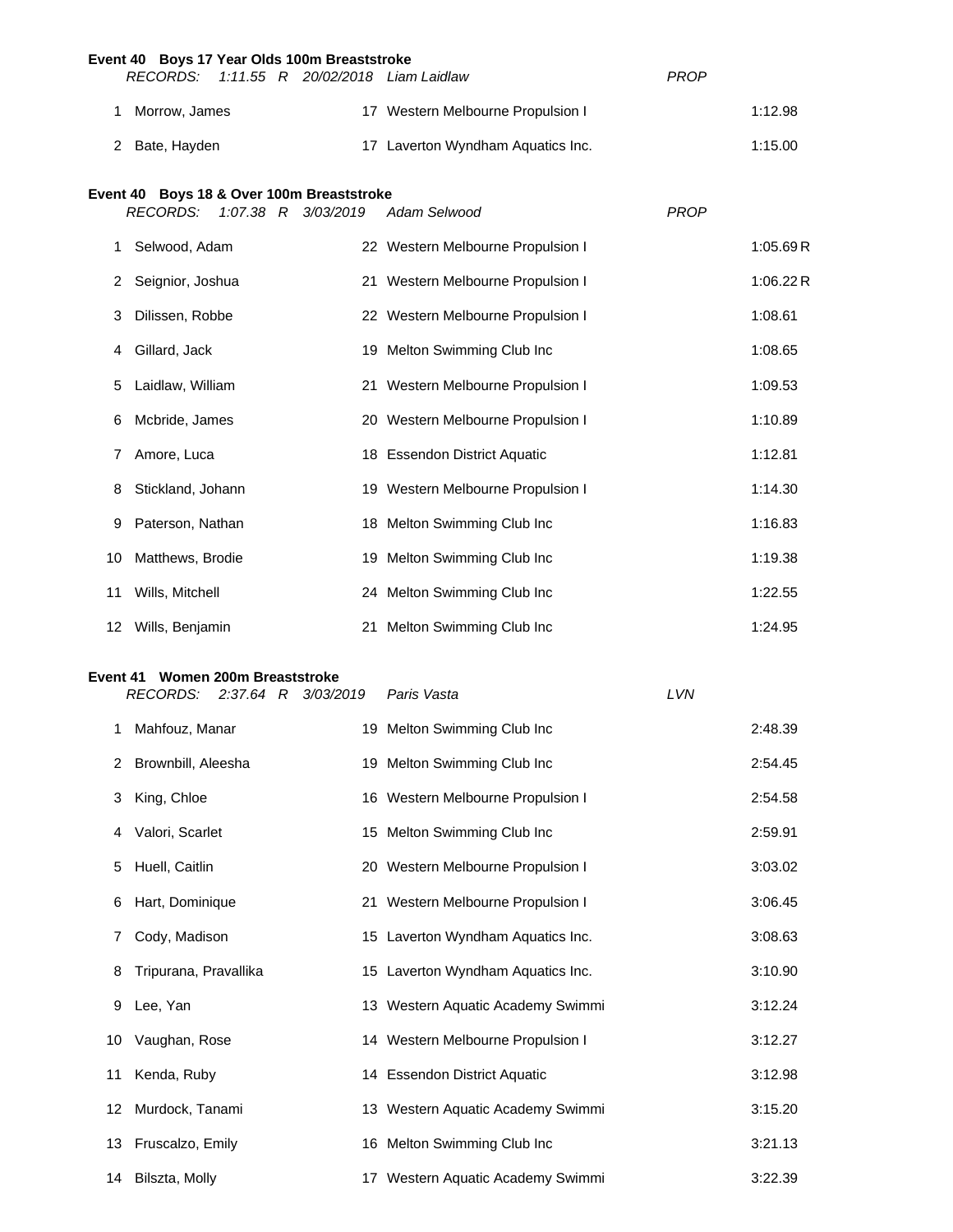| 15 | General, Lynette                                                                                      | 12 Melton Swimming Club Inc       |             | 3:28.16   |
|----|-------------------------------------------------------------------------------------------------------|-----------------------------------|-------------|-----------|
|    | 16 Lachama, Halaena                                                                                   | 11 Melton Swimming Club Inc       |             | 3:28.52   |
| 17 | Tabart, Lucinda                                                                                       | 14 Laverton Wyndham Aquatics Inc. |             | 3:35.73   |
|    | Event 42 Boys 8 Year Olds 50m Freestyle<br><b>RECORDS:</b><br>37.12 R 17/11/2012 Charlie Beech        |                                   | MARB        |           |
|    | 1 Bjazevic, Luka                                                                                      | 8 Altona Swimming Club            |             | 40.75     |
| 2  | Gilbertson, Edward                                                                                    | 8 North-West Aquatic              |             | 41.60     |
| 3  | Kaygusuz, Miran                                                                                       | 8 Hume City Swimming Club Inc     |             | 1:00.02   |
|    | Event 43 Boys 9 Year Olds 100m Freestyle<br><b>RECORDS:</b><br>1:15.00 R 11/10/2014 Stone Ma          |                                   | <b>MARB</b> |           |
| 1. | Hogendoorn, Jake                                                                                      | 9 Altona Swimming Club            |             | 1:26.70   |
| 2  | Dawood, Aser                                                                                          | 9 Laverton Wyndham Aquatics Inc.  |             | 1:31.40   |
| 3  | Mancini, Daniele                                                                                      | 9 Essendon District Aquatic       |             | 1:32.68   |
|    | 4 Galliott, Mitchell                                                                                  | 9 Western Aquatic Academy Swimmi  |             | 1:45.92   |
|    | Event 43 Boys 10 Year Olds 100m Freestyle<br><b>RECORDS:</b><br>1:13.38 R 13/10/2013 Johann Stickland |                                   | <b>EDA</b>  |           |
|    | 1 Wang, Hantang                                                                                       | 10 Laverton Wyndham Aquatics Inc. |             | 1:11.78 R |
|    | 2 Lam, Jacob                                                                                          | 10 North-West Aquatic             |             | 1:24.97   |
| 3  | Berens, Noah                                                                                          | 10 Melton Swimming Club Inc       |             | 1:36.03   |
|    | Event 43 Boys 11 Year Olds 100m Freestyle<br><b>RECORDS:</b><br>1:06.57 $R$<br>1/11/2009              | John Ooi                          | <b>FOY</b>  |           |
| 1. | Bua, Jimmy                                                                                            | 11 North-West Aquatic             |             | 1:11.95   |
| 2  | Hume, Joshua                                                                                          | 11 Western Melbourne Propulsion I |             | 1:15.38   |
| 3  | De Fazio, Jack                                                                                        | 11 North-West Aquatic             |             | 1:18.30   |
| 4  | Golubovic, Filip                                                                                      | 11 Western Melbourne Propulsion I |             | 1:22.96   |
| 5  | Zimo Song, Tiger                                                                                      | 11 Laverton Wyndham Aquatics Inc. |             | 1:31.13   |
|    | Event 43 Boys 12 Year Olds 100m Freestyle<br><b>RECORDS:</b><br>1:01.97 R 21/02/2017 Stone Ma         |                                   | <b>NWA</b>  |           |
| 1. | Rutkowski, Tomas                                                                                      | 12 Western Aquatic Academy Swimmi |             | 1:03.58   |
| 2  | Kuo, Noah                                                                                             | 12 North-West Aquatic             |             | 1:06.68   |
| 3  | Lam, Anjay                                                                                            | 12 North-West Aquatic             |             | 1:09.65   |
| 4  | De Fazio, Charlie                                                                                     | 12 North-West Aquatic             |             | 1:13.16   |
| 5  | Davies, Spencer                                                                                       | 12 Melton Swimming Club Inc       |             | 1:13.35   |
| 6  | Huynh, Tommy                                                                                          | 12 Western Aquatic Academy Swimmi |             | 1:15.14   |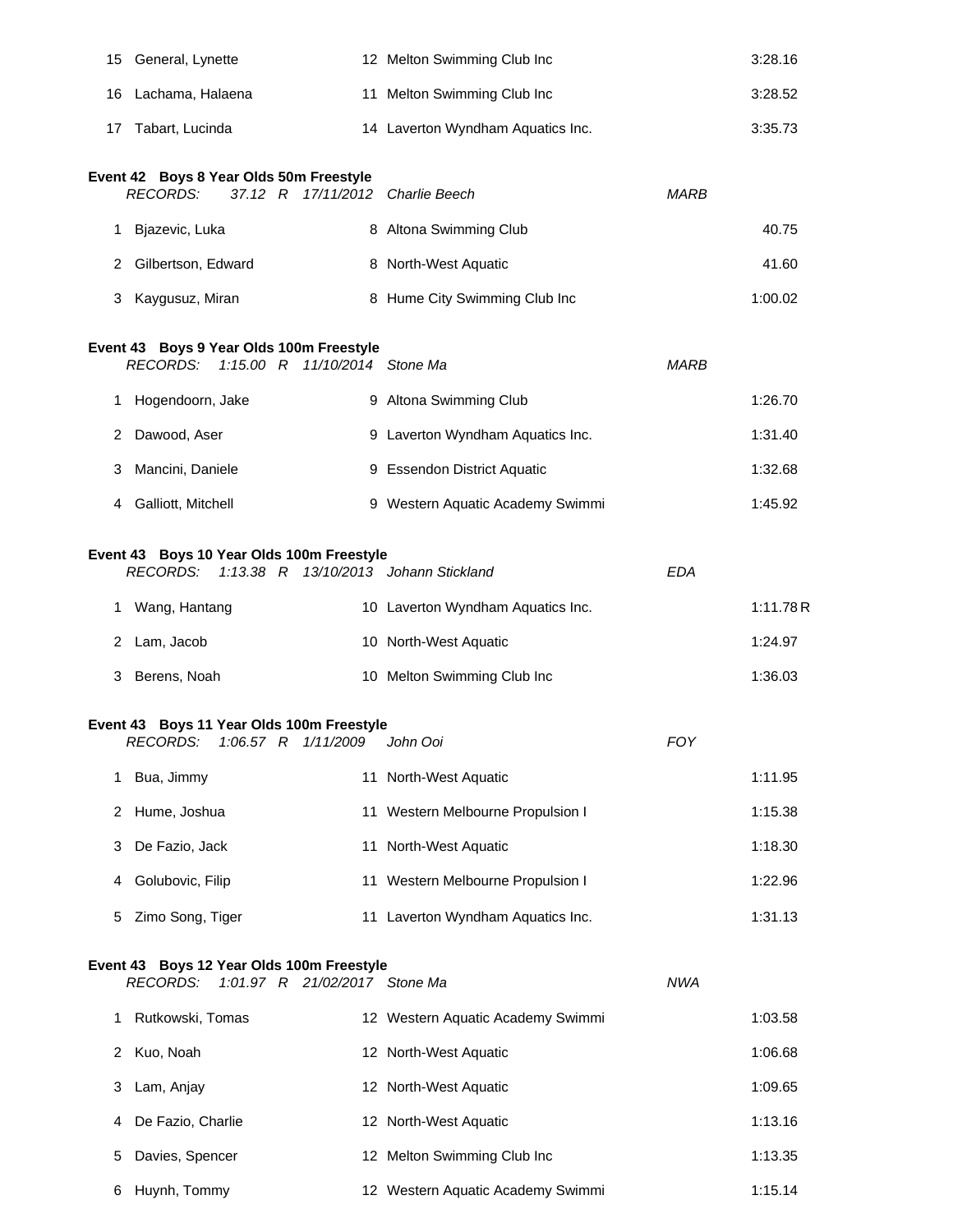| 7  | Kanungo, Yash                                                                                | 12 Laverton Wyndham Aquatics Inc. |            | 1:17.92 |
|----|----------------------------------------------------------------------------------------------|-----------------------------------|------------|---------|
| 8  | Mumford, Finlay                                                                              | 12 Essendon District Aquatic      |            | 1:21.84 |
| 9  | Ibaan, Marc Damien                                                                           | 12 Western Aquatic Academy Swimmi |            | 1:21.94 |
| 10 | Armour-Brasier, James                                                                        | 12 Laverton Wyndham Aquatics Inc. |            | 1:22.00 |
| 11 | Rees, Lincoln                                                                                | 12 Hume City Swimming Club Inc    |            | 1:23.03 |
| 12 | White-Gould, Morrison                                                                        | 12 Laverton Wyndham Aquatics Inc. |            | 1:28.23 |
| 13 | Tolouli, Phillip                                                                             | 12 Hume City Swimming Club Inc    |            | 1:32.09 |
| 14 | Bayley, George                                                                               | 12 Hume City Swimming Club Inc    |            | 1:34.00 |
|    | Event 44 Boys 13 Year Olds 100m Freestyle<br><b>RECORDS:</b><br>58.20 R                      | 13/11/2010 Luka Zubcic            | <b>EDA</b> |         |
| 1  | Lachama, Yuan                                                                                | 13 Melton Swimming Club Inc       |            | 1:02.58 |
| 2  | Krueger, Owen                                                                                | 13 Westbourne Swim Club           |            | 1:06.22 |
| 3  | Cay, Lucas                                                                                   | 13 Melton Swimming Club Inc       |            | 1:09.57 |
| 4  | Tang, Rodney                                                                                 | 13 Laverton Wyndham Aquatics Inc. |            | 1:09.80 |
| 5  | Gilbertson, Lachlan                                                                          | 13 North-West Aquatic             |            | 1:10.49 |
| 6  | Galliott, Ryan                                                                               | 13 Western Aquatic Academy Swimmi |            | 1:15.09 |
| 7  | Mai, Mathew                                                                                  | 13 Laverton Wyndham Aquatics Inc. |            | 1:15.72 |
| 8  | Huynh, Jimmy                                                                                 | 13 Western Aquatic Academy Swimmi |            | 1:16.34 |
| 9  | McKenzie, Zac                                                                                | 13 Aqua Wolves Swimming Club Inc  |            | 1:16.70 |
| 10 | Curcic, Max                                                                                  | 13 Hume City Swimming Club Inc    |            | 1:19.70 |
| 11 | Goodwin, Aidan                                                                               | 13 North-West Aquatic             |            | 1:19.87 |
| 12 | Patrick, Nayte                                                                               | 13 Hume City Swimming Club Inc    |            | 1:20.84 |
| 13 | Roshier, Hayden                                                                              | 13 Melton Swimming Club Inc       |            | 1:26.10 |
| 14 | Cody, Reef                                                                                   | 13 Laverton Wyndham Aquatics Inc. |            | 1:31.47 |
| 15 | Bayley, Henry                                                                                | 13 Hume City Swimming Club Inc    |            | 1:33.59 |
|    | Event 44 Boys 14 Year Olds 100m Freestyle<br><b>RECORDS:</b><br>55.77 R 27/10/2015 Jack Carr |                                   | <b>MLN</b> |         |
| 1. | Sorokoletov, Dmitry                                                                          | 14 Western Aquatic Academy Swimmi |            | 56.96   |
| 2  | Berens, Peter                                                                                | 14 Melton Swimming Club Inc       |            | 59.07   |

3 Villegas, Enrico 14 Melton Swimming Club Inc 1:01.54

4 Elhefny, Adam 14 Laverton Wyndham Aquatics Inc. 1:02.49

Lodge, Colin 14 Western Aquatic Academy Swimmi 1:03.76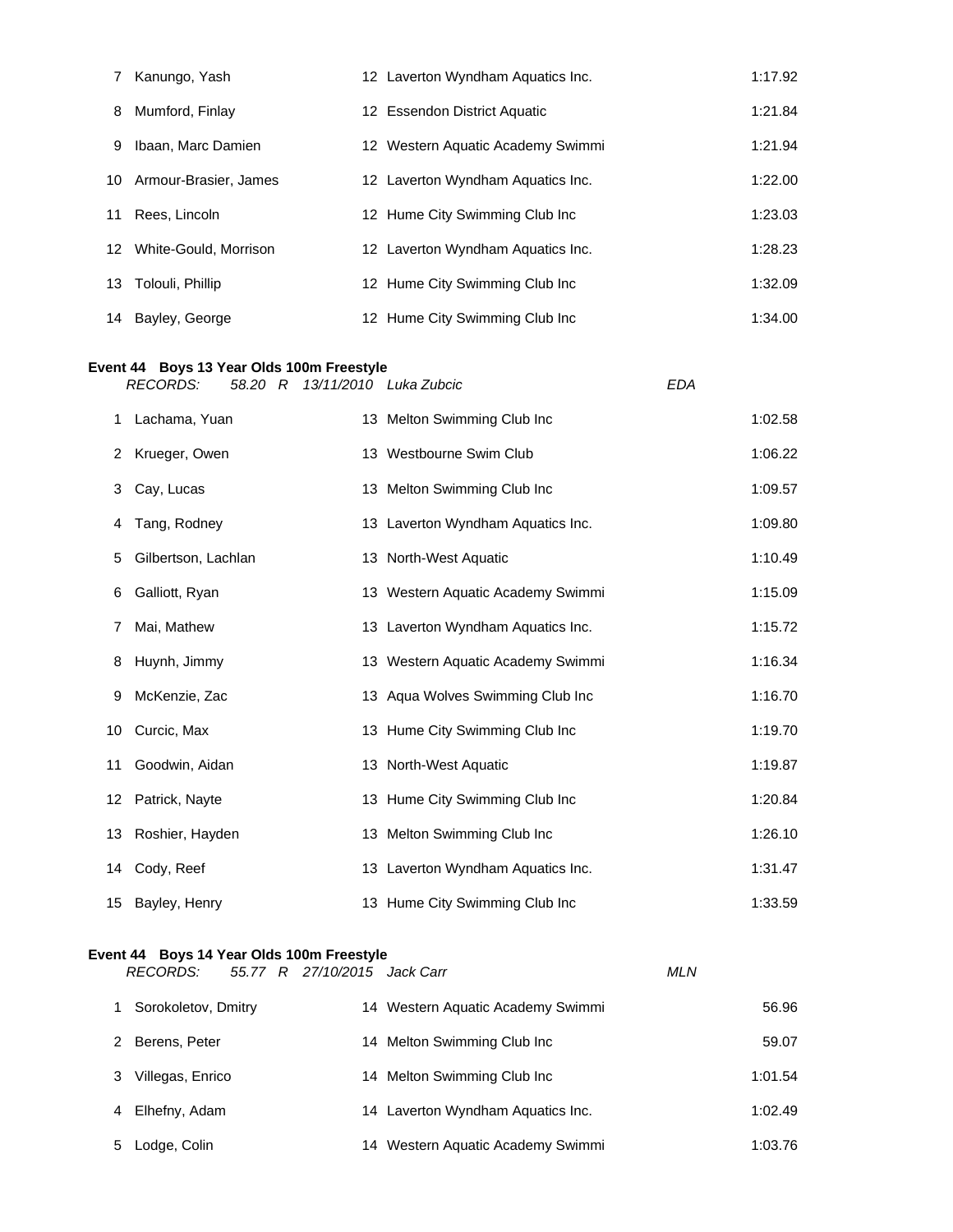| 6  | Davies, Mitchell   | 14 Melton Swimming Club Inc       | 1:05.10    |
|----|--------------------|-----------------------------------|------------|
| 7  | Panknin, Daniel    | 14 Western Melbourne Propulsion I | 1:05.48    |
| 8  | Andres, Jhonathan  | 14 Western Aquatic Academy Swimmi | 1:07.31    |
| 9  | Russell, Jonathan  | 14 Western Aquatic Academy Swimmi | 1:08.69    |
| 10 | Tripurana, Om      | 14 Laverton Wyndham Aquatics Inc. | 1:10.31    |
| 11 | Dixon, Cooper      | 14 Laverton Wyndham Aquatics Inc. | 1:13.00    |
|    | 12 Engler, Thomas  | 14 Essendon District Aquatic      | 1:14.31    |
|    | 13 Busuttil, Lucas | 14 Melton Swimming Club Inc       | 1:26.50    |
|    | --- Sreeram, Anagh | 14 Melton Swimming Club Inc       | <b>DNF</b> |

#### **Event 44 Boys 15 Year Olds 100m Freestyle** *RECORDS: 54.25 R 21/02/2017 Jack Carr Melton*

|   | 1 Morrow, Jack     | 15 Western Melbourne Propulsion I | 59.66   |
|---|--------------------|-----------------------------------|---------|
|   | 2 Elgammal, Ahmed  | 15 Western Melbourne Propulsion I | 1:00.92 |
|   | 3 Nolta, Benjamin  | 15 Melton Swimming Club Inc       | 1:01.77 |
|   | 4 Nimmo, Jacob     | 15 North-West Aquatic             | 1:01.85 |
|   | 5 Spiteri, Joshua  | 15 Essendon District Aquatic      | 1:01.86 |
| 6 | Mace, Hunter       | 15 Essendon District Aquatic      | 1:01.89 |
| 7 | Qariaqus, Jonathan | 15 Hume City Swimming Club Inc    | 1:07.57 |
|   | 8 Heyer, Tomas     | 15 Hume City Swimming Club Inc    | 1:13.49 |
| 9 | Mondal, Ujaas      | 15 Essendon District Aquatic      | 1:24.54 |

## **Event 44 Boys 16 Year Olds 100m Freestyle**

|             | <b>RECORDS:</b>        |  | 54.19 R 13/10/2013 Luka Zubcic    | <b>EDA</b> |         |
|-------------|------------------------|--|-----------------------------------|------------|---------|
| 1           | Uhi, Alan              |  | 16 Essendon District Aquatic      |            | 58.96   |
|             | 2 O'Donnell, Noah      |  | 16 Western Melbourne Propulsion I |            | 59.23   |
|             | 3 Theodore, Rory       |  | 16 Western Aquatic Academy Swimmi |            | 1:01.29 |
|             | 4 Scodella, Samuel     |  | 16 Western Melbourne Propulsion I |            | 1:02.69 |
| 5           | Salmon, Oliver         |  | 16 Western Melbourne Propulsion I |            | 1:03.37 |
|             | 6 Gunasekaran, Sujeeth |  | 16 Laverton Wyndham Aquatics Inc. |            | 1:03.84 |
| $7^{\circ}$ | Diie-Spiteri, Joshua   |  | 16 Melton Swimming Club Inc       |            | 1:08.59 |
| 8           | Gleeson, William       |  | 16 North-West Aquatic             |            | 1:10.15 |
| 9           | Mohammed, Armaan       |  | 16 Hume City Swimming Club Inc    |            | 1:40.72 |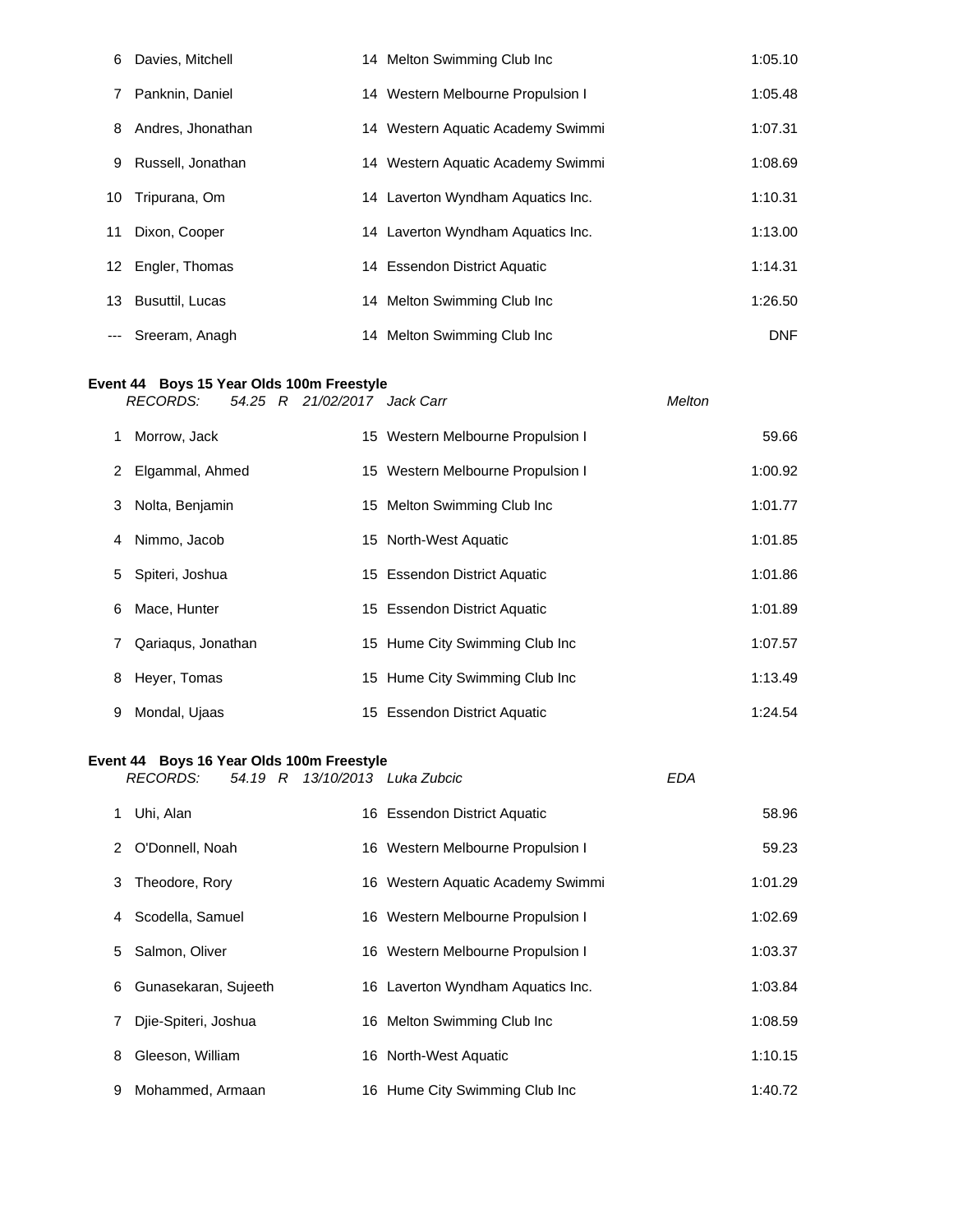|          | Event 44 Boys 17 Year Olds 100m Freestyle                 |           |           |                                     |             |         |
|----------|-----------------------------------------------------------|-----------|-----------|-------------------------------------|-------------|---------|
|          | <b>RECORDS:</b>                                           | 55.78 R   |           | 13/10/2019 Kobe Edge                | LVN         |         |
| 1.       | Cruz, Joeuel                                              |           |           | 17 Western Aquatic Academy Swimmi   |             | 58.37   |
| 2        | Bate, Hayden                                              |           |           | 17 Laverton Wyndham Aquatics Inc.   |             | 1:00.88 |
| 3        | Morrow, James                                             |           |           | 17 Western Melbourne Propulsion I   |             | 1:01.25 |
|          |                                                           |           |           |                                     |             |         |
|          | Event 44 Boys 18 & Over 100m Freestyle<br><b>RECORDS:</b> | 53.82 R   | 3/03/2019 | Liam Laidlaw                        | <b>PROP</b> |         |
| 1.       | Seignior, Joshua                                          |           |           | 21 Western Melbourne Propulsion I   |             | 52.83R  |
| 2        | Zubcic, Luka                                              |           |           | 25 Western Melbourne Propulsion I   |             | 53.66R  |
| 3        | Mcbride, James                                            |           |           | 20 Western Melbourne Propulsion I   |             | 54.17   |
| 4        | Dilissen, Robbe                                           |           |           | 22 Western Melbourne Propulsion I   |             | 54.92   |
| 5        | Tulloch, Joshua                                           |           |           | 18 North-West Aquatic               |             | 55.37   |
| 6        | Stickland, Johann                                         |           |           | 19 Western Melbourne Propulsion I   |             | 56.07   |
| 7        | Selwood, Adam                                             |           |           | 22 Western Melbourne Propulsion I   |             | 57.80   |
| 8        | Gillard, Jack                                             |           |           | 19 Melton Swimming Club Inc         |             | 58.19   |
| 9        | Wills, Mitchell                                           |           |           | 24 Melton Swimming Club Inc         |             | 58.75   |
| 10       | Paterson, Nathan                                          |           |           | 18 Melton Swimming Club Inc         |             | 59.50   |
| 11       | Staples, Wilson                                           |           |           | 20 Western Melbourne Propulsion I   |             | 1:01.33 |
|          | 12 Wills, Benjamin                                        |           |           | 21 Melton Swimming Club Inc         |             | 1:03.36 |
|          |                                                           |           |           |                                     |             |         |
|          | Event 45 Women 200m Butterfly<br><b>RECORDS:</b>          |           |           | 2:23.30 R 13/11/2011 Alicia Danaher | WYN         |         |
| 1        | Mahfouz, Layla                                            |           |           | 16 Melton Swimming Club Inc         |             | 2:29.20 |
| 2        | Mahfouz, Manar                                            |           |           | 19 Melton Swimming Club Inc         |             | 2:29.67 |
| 3        | Mifsud, Mia                                               |           |           | 12 Essendon District Aquatic        |             | 2:40.99 |
| 4        | Jones, Kayla                                              |           |           | 18 Melton Swimming Club Inc         |             | 2:48.33 |
| 5        | Fruscalzo, Emily                                          |           |           | 16 Melton Swimming Club Inc         |             | 3:06.06 |
| 6        | Tripurana, Pravallika                                     |           |           | 15 Laverton Wyndham Aquatics Inc.   |             | 3:09.16 |
| 7        | Clare, Tori                                               |           |           | 13 Melton Swimming Club Inc         |             | 3:14.02 |
|          |                                                           |           |           |                                     |             |         |
| Event 46 | Boys 8 Year Olds 200m IM<br><b>RECORDS:</b>               | 3:19.72 R | 9/02/2013 | Charlie Beech                       | <b>MARB</b> |         |

1 Bjazevic, Luka **8 Altona Swimming Club** 3:52.13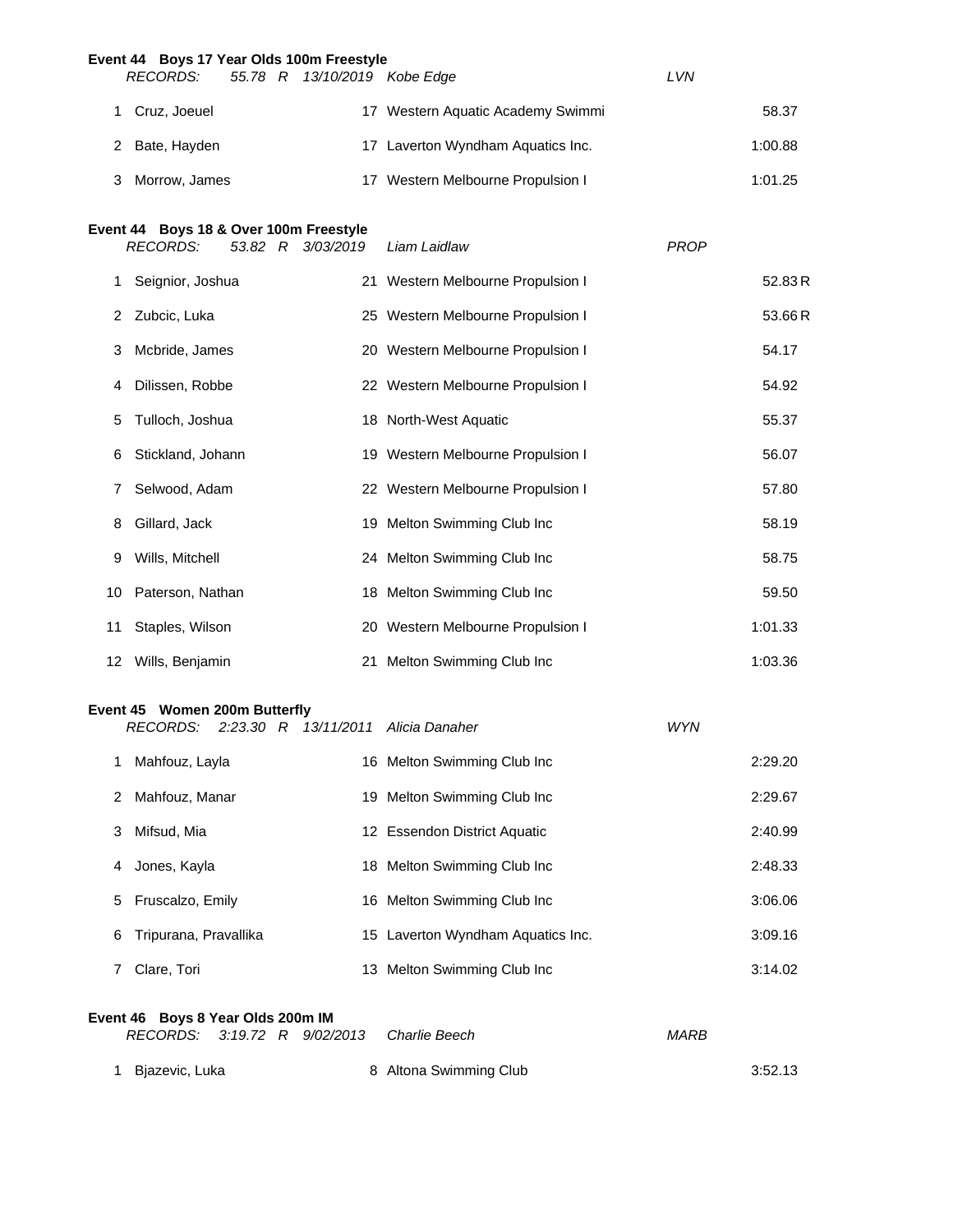|        | Event 47 Boys 9 Year Olds 200m IM<br>RECORDS:         |  |                     | 3:06.23 R 27/10/2015 Noah O'Donnell            | <b>MLN</b> |         |
|--------|-------------------------------------------------------|--|---------------------|------------------------------------------------|------------|---------|
|        | 1 Hogendoorn, Jake                                    |  |                     | 9 Altona Swimming Club                         |            | 3:42.60 |
| 2      | Dawood, Aser                                          |  |                     | 9 Laverton Wyndham Aquatics Inc.               |            | 4:08.31 |
| ---    | Galliott, Mitchell                                    |  |                     | 9 Western Aquatic Academy Swimmi               |            | DQ      |
|        |                                                       |  |                     |                                                |            |         |
|        | Event 47 Boys 10 Year Olds 200m IM                    |  |                     | RECORDS: 2:56.95 R 16/02/2014 Johann Stickland | <b>EDA</b> |         |
|        | 1 Wang, Hantang                                       |  |                     | 10 Laverton Wyndham Aquatics Inc.              |            | 2:57.08 |
|        | 2 Lam, Jacob                                          |  |                     | 10 North-West Aquatic                          |            | 3:36.14 |
| 3      | Berens, Noah                                          |  |                     | 10 Melton Swimming Club Inc                    |            | 3:51.30 |
|        | Event 47 Boys 11 Year Olds 200m IM                    |  |                     |                                                |            |         |
|        |                                                       |  |                     | RECORDS: 2:41.56 R 11/10/2014 Johann Stickland | <b>EDA</b> |         |
|        | 1 Hume, Joshua                                        |  |                     | 11 Western Melbourne Propulsion I              |            | 3:03.42 |
|        | 2 Bua, Jimmy                                          |  |                     | 11 North-West Aquatic                          |            | 3:04.66 |
| 3      | De Fazio, Jack                                        |  |                     | 11 North-West Aquatic                          |            | 3:30.49 |
| 4      | Golubovic, Filip                                      |  |                     | 11 Western Melbourne Propulsion I              |            | 3:34.42 |
| 5      | Zimo Song, Tiger                                      |  |                     | 11 Laverton Wyndham Aquatics Inc.              |            | 3:43.30 |
|        | Event 47 Boys 12 Year Olds 200m IM                    |  |                     |                                                |            |         |
|        |                                                       |  |                     | RECORDS: 2:33.90 R 21/02/2017 Karlos Nuestro   | Melton     |         |
|        | 1 Rutkowski, Tomas                                    |  |                     | 12 Western Aquatic Academy Swimmi              |            | 2:44.21 |
| 2      | Lam, Anjay                                            |  |                     | 12 North-West Aquatic                          |            | 2:48.50 |
| 3      | Davies, Spencer                                       |  |                     | 12 Melton Swimming Club Inc                    |            | 2:55.43 |
| 4      | Kanungo, Yash                                         |  |                     | 12 Laverton Wyndham Aquatics Inc.              |            | 3:11.75 |
| 5      | Ibaan, Marc Damien                                    |  |                     | 12 Western Aquatic Academy Swimmi              |            | 3:17.28 |
| 6      | Armour-Brasier, James                                 |  |                     | 12 Laverton Wyndham Aquatics Inc.              |            | 3:17.52 |
| 7      | Mumford, Finlay                                       |  |                     | 12 Essendon District Aquatic                   |            | 3:27.66 |
|        | White-Gould, Morrison                                 |  |                     | 12 Laverton Wyndham Aquatics Inc.              |            | DQ.     |
|        | De Fazio, Charlie                                     |  |                     | 12 North-West Aquatic                          |            | DQ      |
|        | Event 48 Boys 13 Year Olds 200m IM<br><i>RECORDS:</i> |  | 2:21.71 R 1/11/2007 | Marko Ivosev                                   | <b>WYN</b> |         |
| 1.     | Lachama, Yuan                                         |  |                     | 13 Melton Swimming Club Inc                    |            | 2:44.05 |
| $^{2}$ | Cay, Lucas                                            |  |                     | 13 Melton Swimming Club Inc                    |            | 2:50.72 |

| 3 Tang, Rodney  | 13 Laverton Wyndham Aquatics Inc. | 3:01.73 |
|-----------------|-----------------------------------|---------|
| 4 McKenzie, Zac | 13 Agua Wolves Swimming Club Inc  | 3:03.65 |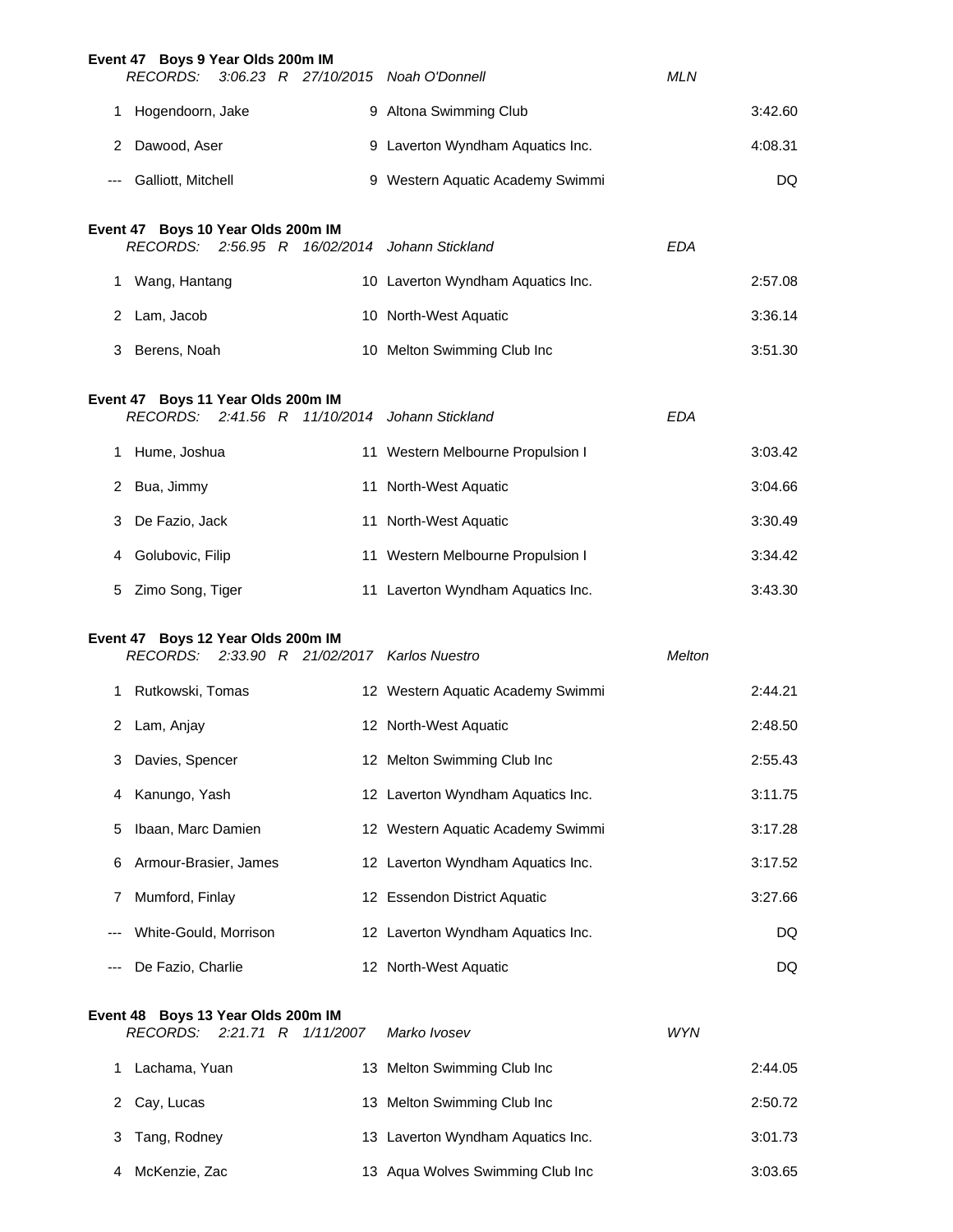| 5 | Gilbertson, Lachlan                                                                | 13 North-West Aquatic             |            | 3:04.21 |
|---|------------------------------------------------------------------------------------|-----------------------------------|------------|---------|
| 6 | Mai, Mathew                                                                        | 13 Laverton Wyndham Aquatics Inc. |            | 3:12.40 |
| 7 | Galliott, Ryan                                                                     | 13 Western Aquatic Academy Swimmi |            | 3:25.23 |
|   | Event 48 Boys 14 Year Olds 200m IM<br>RECORDS: 2:17.02 R 27/10/2015 Marco Soesanto |                                   | <b>WYN</b> |         |
|   | Berens, Peter                                                                      | 14 Melton Swimming Club Inc       |            | 2:27.94 |
| 2 | Sorokoletov, Dmitry                                                                | 14 Western Aquatic Academy Swimmi |            | 2:29.34 |
| 3 | Villegas, Enrico                                                                   | 14 Melton Swimming Club Inc       |            | 2:35.93 |
| 4 | Elhefny, Adam                                                                      | 14 Laverton Wyndham Aquatics Inc. |            | 2:41.17 |
| 5 | Davies, Mitchell                                                                   | 14 Melton Swimming Club Inc       |            | 2:41.60 |
| 6 | Panknin, Daniel                                                                    | 14 Western Melbourne Propulsion I |            | 2:47.81 |
|   | Tripurana, Om                                                                      | 14 Laverton Wyndham Aquatics Inc. |            | 2:50.12 |
| 8 | Andres, Jhonathan                                                                  | 14 Western Aquatic Academy Swimmi |            | 2:50.51 |

 Lodge, Colin 14 Western Aquatic Academy Swimmi 2:52.76 Russell, Jonathan 14 Western Aquatic Academy Swimmi 3:05.51

#### **Event 48 Boys 15 Year Olds 200m IM**

|       |                 |  | RECORDS: 2:16.28 R 21/02/2017 Jack Carr |                                   | <b>Melton</b> |         |
|-------|-----------------|--|-----------------------------------------|-----------------------------------|---------------|---------|
|       | Morrow, Jack    |  |                                         | 15 Western Melbourne Propulsion I |               | 2:27.69 |
|       | 2 Nimmo, Jacob  |  |                                         | 15 North-West Aquatic             |               | 2:30.38 |
| 3     | Nolta, Benjamin |  |                                         | 15 Melton Swimming Club Inc       |               | 2:36.58 |
| 4     | Spiteri, Joshua |  |                                         | 15 Essendon District Aquatic      |               | 2:37.53 |
| 5     | Mace, Hunter    |  |                                         | 15 Essendon District Aquatic      |               | 2:46.47 |
| $---$ | Panknin, Luke   |  |                                         | 15 Western Melbourne Propulsion I |               | DQ      |

# **Event 48 Boys 16 Year Olds 200m IM**

*RECORDS: 2:15.31 R 15/11/2011 Khoa Le MARB*

| Khoa Le |  |
|---------|--|

|   | O'Donnell, Noah      | 16 Western Melbourne Propulsion I | 2:21.17 |
|---|----------------------|-----------------------------------|---------|
|   | 2 Scodella, Samuel   | 16 Western Melbourne Propulsion I | 2:33.54 |
| 3 | Salmon, Oliver       | 16 Western Melbourne Propulsion I | 2:44.34 |
| 4 | Gunasekaran, Sujeeth | 16 Laverton Wyndham Aquatics Inc. | 2:45.28 |
| 5 | Uhi, Alan            | 16 Essendon District Aquatic      | 2:47.42 |
| 6 | Gunasena, Sohan      | 16 Laverton Wyndham Aquatics Inc. | 2:48.36 |
| 7 | Dije-Spiteri, Joshua | 16 Melton Swimming Club Inc       | 2:49.59 |
| 8 | Gleeson, William     | 16 North-West Aquatic             | 2:54.16 |
| 9 | Jenks, Andrew        | 16 Melton Swimming Club Inc       | 2:54.72 |